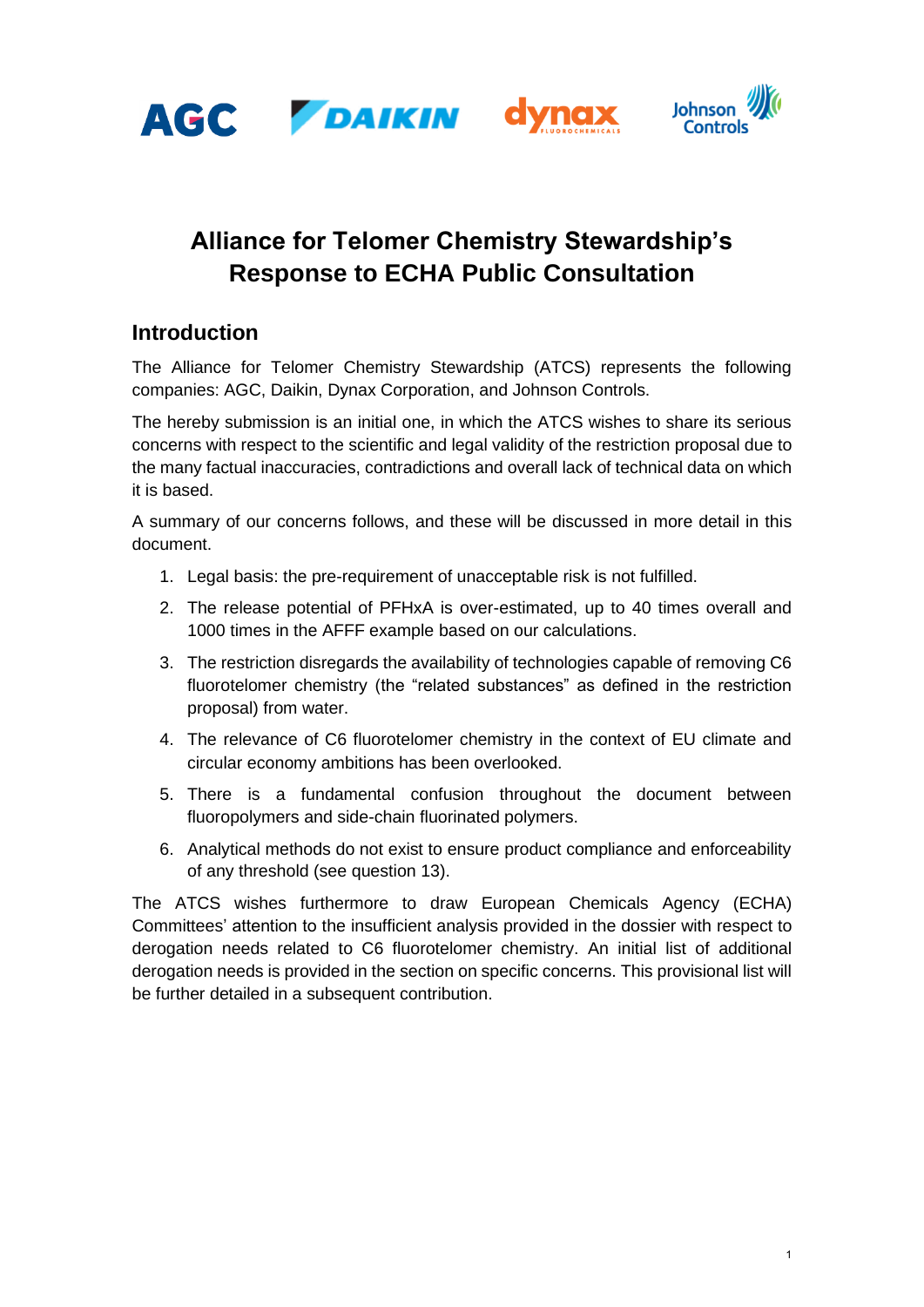## **Section III – General concerns**

#### **1. Legal basis: the pre-requirement of unacceptable risk is not fulfilled**

Under Article 68 of the REACH Regulation, in order to be restricted, substances have to pose an unacceptable risk to human health or the environment. Instead of relying on the established criteria for the identification of PBT (persistent, bioaccumulative, toxic) and vPvB (very persistent, very bioaccumulative) substances, laid down in REACH Annex XIII, **the restriction proposal relies on the persistent and mobile properties of PFHxA and considers them as equivalent to PBT/vPvB properties, with any release being a proxy for unacceptable risk (p.9):** 

Based on these considerations, the Dossier Submitter concludes that PFHxA should be treated as a non-threshold substance for the purposes of risk assessment, similar to PBT/vPvB substances under the REACH Regulation, with any release to the environment and environmental monitoring data regarded as a proxy for an unacceptable risk.

However, in order to analyse the presence of "an unacceptable risk to human health or the environment" as set out by Article 68 of REACH, one cannot simply rely on the alleged vPvM properties of a substance and consider any release to the environment as a proxy for unacceptable risk as it is the case for PBT/vPvB substances.

First, such an approach dismisses the outcome of previous discussions on the proposal to identify PFHxA as SVHC, precisely on the basis of alleged equivalent level of concern to PBT/vPvB properties. It should be reminded that this proposal raised serious concerns within the ECHA Member State Committee (MSC) and was ultimately withdrawn by the SVHC dossier submitter.

Further, in the framework of Article 57(f) of REACH, the European Court of Justice (hereinafter "CJEU") has already determined the criteria which shall be fulfilled in order for a substance to be of an "equivalent level of concern" to PBT or vPvB substances. In case C 323/15 P, the CJEU stated that Article 57(f) REACH requires that it be established, on a case-by-case basis and on the basis of scientific evidence, and that **two cumulative** criteria are fulfilled:

- i) it must be probable that the hazards arising from the substance's intrinsic properties have **serious effects on human health or the environment**, and
- ii) there must be **scientific evidence** that these effects give rise to an equivalent level of concern to those of CMR, PBT or vPvB substances.

This principle was further clarified in a more recent case, T-636/17 of 20 September 2019 concerning endocrine disruptors, in which the Court once more reiterated that the equivalent level of concern requires*:*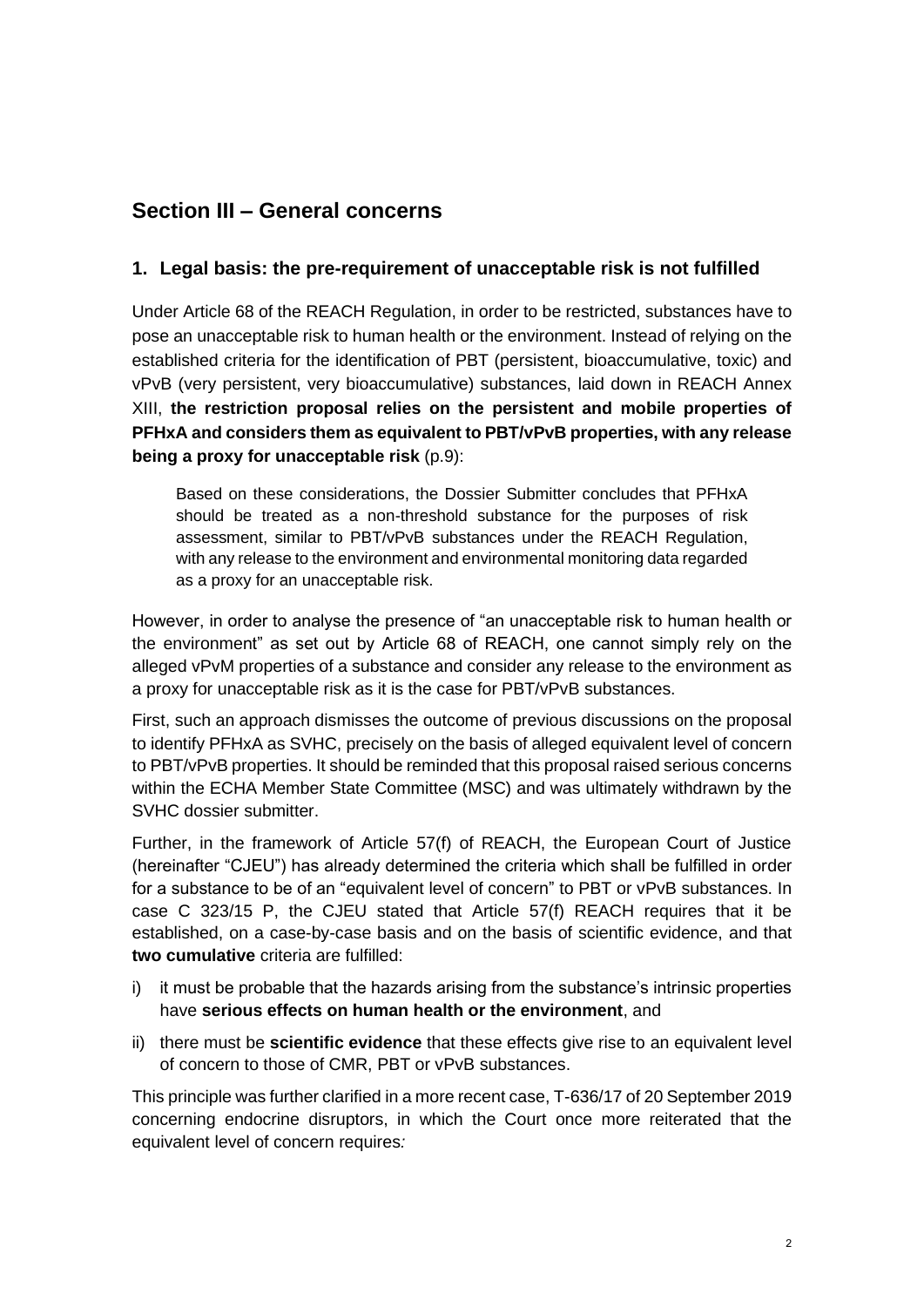**An actual analysis** of the hazards linked to the intrinsic properties of the substance under consideration, and **the demonstration** that the serious effects on human health or the environment of the substance under consideration give rise to an equivalent level of concern to those of other substances referred to in Article 57(a) to (e) of the same regulation.

Instead, the dossier itself recognises the following with respect to PFHxA (p. 73):

[...] to date no indications of serious human health risks are documented. [...] Considering the absence of clear evidence regarding human health impacts from exposure to PFHxA, the Dossier Submitter concludes that there are currently no impacts to be expected.

This is substantiated by the fact that national agencies which have assessed the toxicity of PFHxA have found high safety levels for PFHxA. In 2015 the French Agency for Food, Environmental and Occupational Health & Safety (ANSES) published an opinion on PFHxA, establishing a chronic toxicity reference value (TRV) of 0.32 mg/kg bw per day. In 2017, the German Human Biomonitoring (HBM) Commission established drinking water guide values (TWLW, Trinkwasser-Leitwerte) for PFHxA at 6 μg/L.

As a matter of comparison, the toxicity value of PFHxA is several orders of magnitude higher (i.e. safer) than for PFOA, as also shown in Table 1. The study conducted by Luz et al (2019; noted in Table 1) also emphasizes the low toxicity of PFHxA:

|                            |             | #<br><b>Fluorinated</b><br><b>Carbons</b> |             | <b>Tox Value</b><br>(ng/kg-day) | Source            | <b>Species and Effect</b>                                             |
|----------------------------|-------------|-------------------------------------------|-------------|---------------------------------|-------------------|-----------------------------------------------------------------------|
|                            |             | 8                                         | PFNA<br>C9  | 0.74                            | NJDEP 2015        | Mice: increased maternal liver weight                                 |
|                            |             |                                           |             | 3                               | ATSDR 2018 DRAFT* | Mice: decreased offspring body weight<br>and developmental delays     |
|                            |             | 8                                         | PFOS<br>C8  | 20                              | <b>USEPA 2016</b> | Rat: reduced pup body weight                                          |
|                            | Long-Chain  |                                           |             | $\overline{a}$                  | ATSDR 2018 DRAFT* | Rat: thyroid follicular cell damage                                   |
|                            |             | 7                                         | PFOA<br>C8  | 20                              | <b>USEPA 2016</b> | Mice: developmental-reduced<br>ossification, accelerated puberty      |
|                            |             |                                           |             | 3                               | ATSDR 2018 DRAFT* | Mice: altered activity and skeletal<br>alterations in offspring       |
|                            |             | 6                                         | PFHxS<br>C6 | 20                              | ATSDR 2018 DRAFT* | Rat: thyroid follicular cell damage                                   |
|                            |             | 5                                         | PFHxA<br>C6 | 250,000                         | Luz et al. 2019   | Rat: kidney papillary necrosis                                        |
|                            |             |                                           |             | 320,000                         | <b>ANSES 2017</b> | Rat: kidney papillary necrosis                                        |
| * Intermediate<br>duration | Short-Chain | 4                                         | PFBS<br>C4  | 10,000                          | USEPA 2018 DRAFT  | Mice: thyroid-decreased serum T4<br>Rat: kidney papillary hyperplasia |

*Table 1 – Example of Toxicity Values (or RfD): Long and Short-Chains*

Not only do these data cast doubt on the scientific and legal validity of the restriction proposal, they also directly dispute the proportionality of the proposal to have similar concentration limits as those adopted for PFOA (i.e. 25 ppb and 1000 ppb).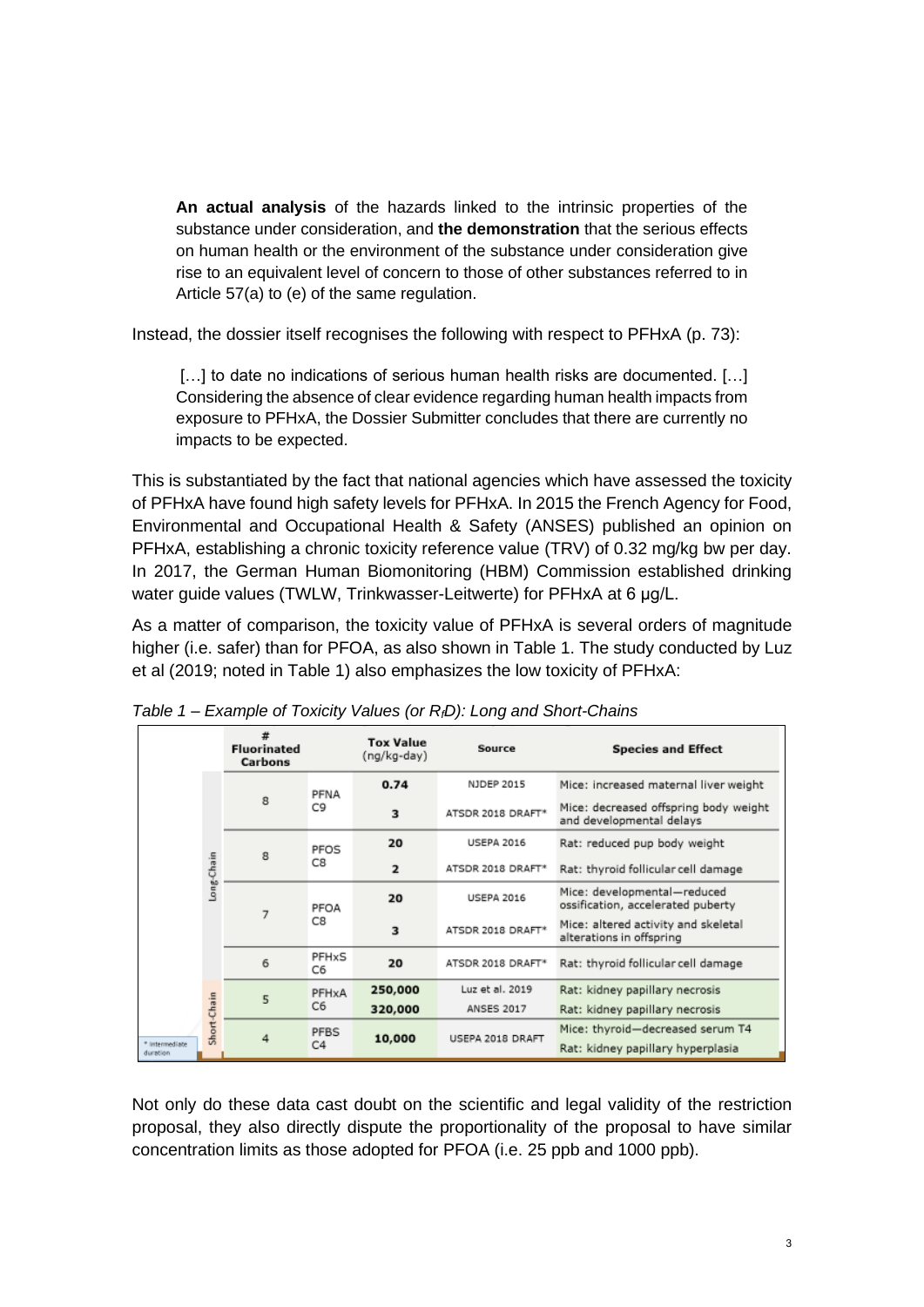With regard to potential hazards to the environment, it is stated that the "environmental risks from the emission of PFHxA cannot be quantified with sufficient certainty." (p. 73). This statement does not reflect available scientific evidence. The SVHC proposal for PFHxA, issued in 2018, stated that "no adverse effects have been observed in the various tests conducted on ecotoxicity for algae, daphnia and fish covering acute as well as chronic toxicity" (p. 31).

Similarly, PFHxA shows no bioaccumulation potential. **PFHxA constitutes a nonbiopersistent substance and is rapidly eliminated from all mammals** (Conder 2008; Han 2011). This is illustrated by the low-level frequency of detection (FOD) (Kim et al. 2014; Kang et al. 2016; Lee et al. 2018) and low levels in human serum (Frisbee et al. 2009; Mannetje et al. 2013; Olsen et al. 2017; Lee et al. 2017; Canadian Ministry of Health 2013; Japan Ministry of the Environment 2016; Li et al. 2017; Ingelido et al. 2018; Kärrman et al. 2006; Falandysz et al. 2006; First Nations Biomonitoring Initiative, 2013).

Further, there is no commonly agreed approach with regard to mobility. At the workshop on "PMT substances, a challenge for analytical chemistry and water quality control" organised in January 2020 in Leipzig, Germany, it was clear that there was not a single, commonly agreed approach to mobility, therefore it is unclear how the Dossier Submitter definitively concludes that PFHxA is "very mobile" (p. 74; p. 79). The restriction proposal concludes that "PFHxA is mobile in the aquatic environment" (p. 18) without giving clear and consistent criteria of the mobility concept.

According to ECHA's guidance on information requirements and chemical safety assessment, chapter R.7b (v4.0; June 2017; p.146; first paragraph), substances with "log Koc > 3" are considered "strongly adsorbing". Therefore, it is scientifically irrelevant to consider substances with log Koc just below 3 as very mobile. A clear description of mobility should be established so that any line of evidence can be confronted to the definition. Additionally, it should be noted that, unlike for bioaccumulation, there is **no legal basis to address mobility under REACH nor under any international chemical legislation**. As such, mobility lacks scientifc and legal validity to jusify a restriction.

Furthermore, exposure data presented in the Restriction Dossier contain serious errors and are based on incorrect assumptions under many sections. The ATCS therefore provides revised data and calculations which are explained in detail in point 2). In this respect we would highlight that total emissions of PFHxA can be calculated based on the data provided and that these are in a range of 1.77 – 7.81 t/a, **40x lower than stated by the Submitter**.

Based on this, there is no scientific basis to refer to potential "unpredictable and irreversible adverse effects over time" (p. 9). Such vague assumptions **do not constitute a demonstration of unacceptable risk** as required by REACH, **nor a sufficient basis to justify the use of the precautionary principle** (p.73):

To date no indications of serious human health risks are documented. Human exposure to PFHxA is limited and the studies available suggest a considerable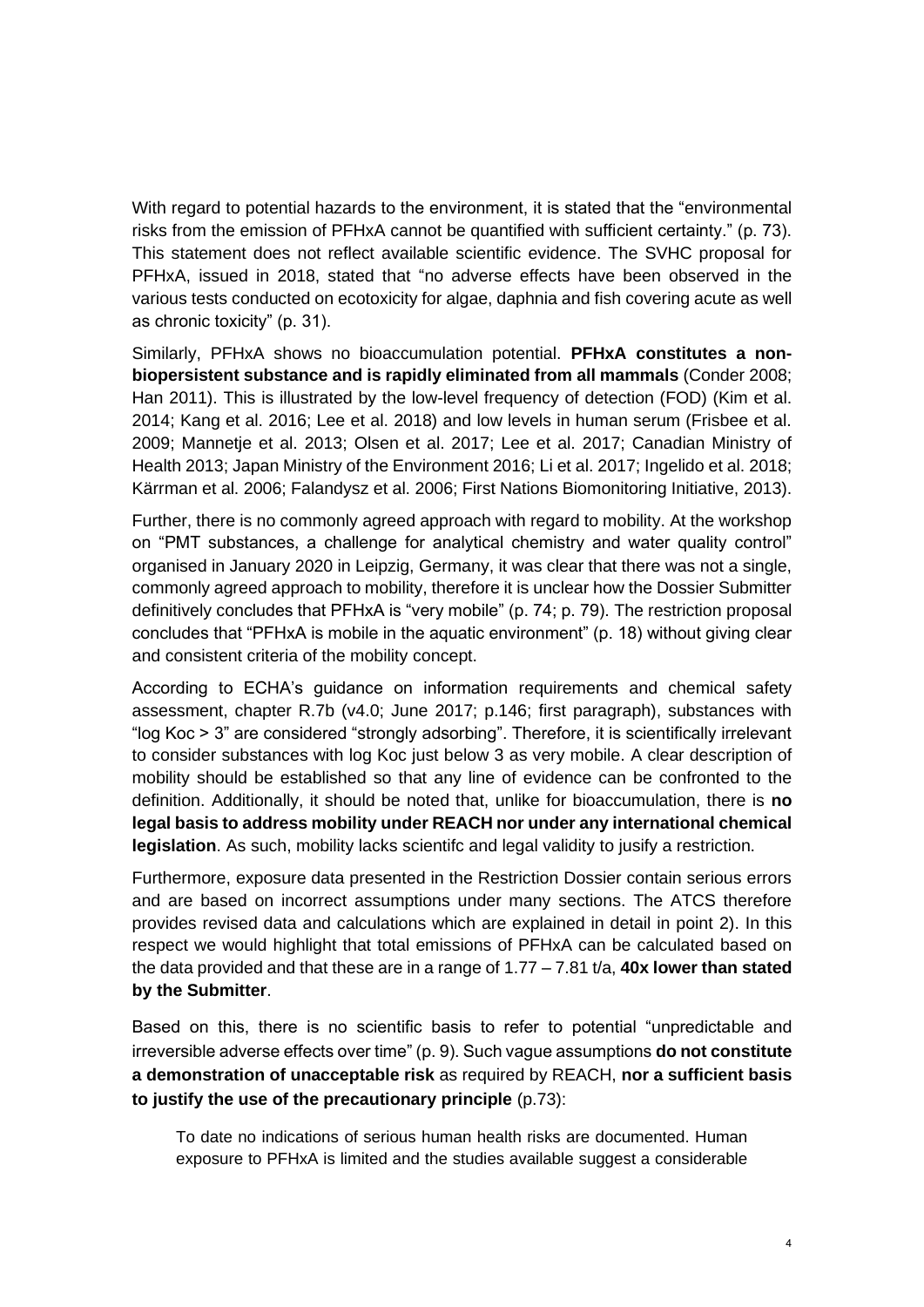gap between effect levels and measured exposure levels and the current state of research suggests that human exposure to PFHxA is unlikely to increase to levels that cause risks to the human health. [...] Environmental risks from the emission of PFHxA cannot be quantified with sufficient certainty. […] Information on current spatial effects from releases is uncertain and future effects are impossible to predict.

Finally, to the best of our knowledge, it is the first restriction proposal based on concerns related to persistence and mobility. The Dossier Submitter's approach, in defining PFHxA related substances as "non-threshold" substances simply due to their mobility and persistence would set unacceptable legal and scientific precedent, possibly leading to grave legal uncertainty. Not only does the approach disregard the existing legal framework, it could be used to justify the restriction of any new mobile and persistent chemistry without having to prove unacceptable risk. Yet, substances with persistence and a certain mobility as intrinsic properties cover a large number of chemicals. The current restriction proposal, as it stands, would mean that any substance, based on these properties represents a risk and should be restricted.

In line with the principle of Better Regulation, alternatives to a REACH restriction should be considered that could address concerns such as the potential contamination of water. As an alternative regulatory instrument, ATCS members suggest that instead of an EU REACH restriction, water legislation should be considered, first to monitor and gather evidence and second to define safety levels, if necessary. The Industrial Emissions Directive could also be an effective instrument to evaluate and control C6 fluorotelomer releases to the environment from facilities handling C6 fluorotelomer chemistries. Furthermore, ATCS members recommend a sound management of waste products in line with the EU Circular Economy. Separate collection and proper treatment of waste containing fluorinated products should be extended and harmonised at the European level. Finally, a voluntary initiative between industry and authorities in the form of a stewardship programme, which could involve producers and downstream users, remains a promising path forward.

## **2. The release potential of PFHxA is over-estimated, up to 40 times overall and 1000 times in the AFFF example based on our calculations**

In addition to concerns over the legal basis, the data presented in the Restriction Dossier contains serious errors and are based on incorrect assumptions under many sections. We have therefore provided revised data and calculations which are explained in detail below.

There is only one facility in Europe where the entire process of fluorotelomer production takes place, from initial telomerisation to production of C6 fluorotelomer-based products. Other members of the ATCS import C6 fluorotelomer-based products for direct sales to customers. The assumption of increasing levels, a priori to levels that would represent a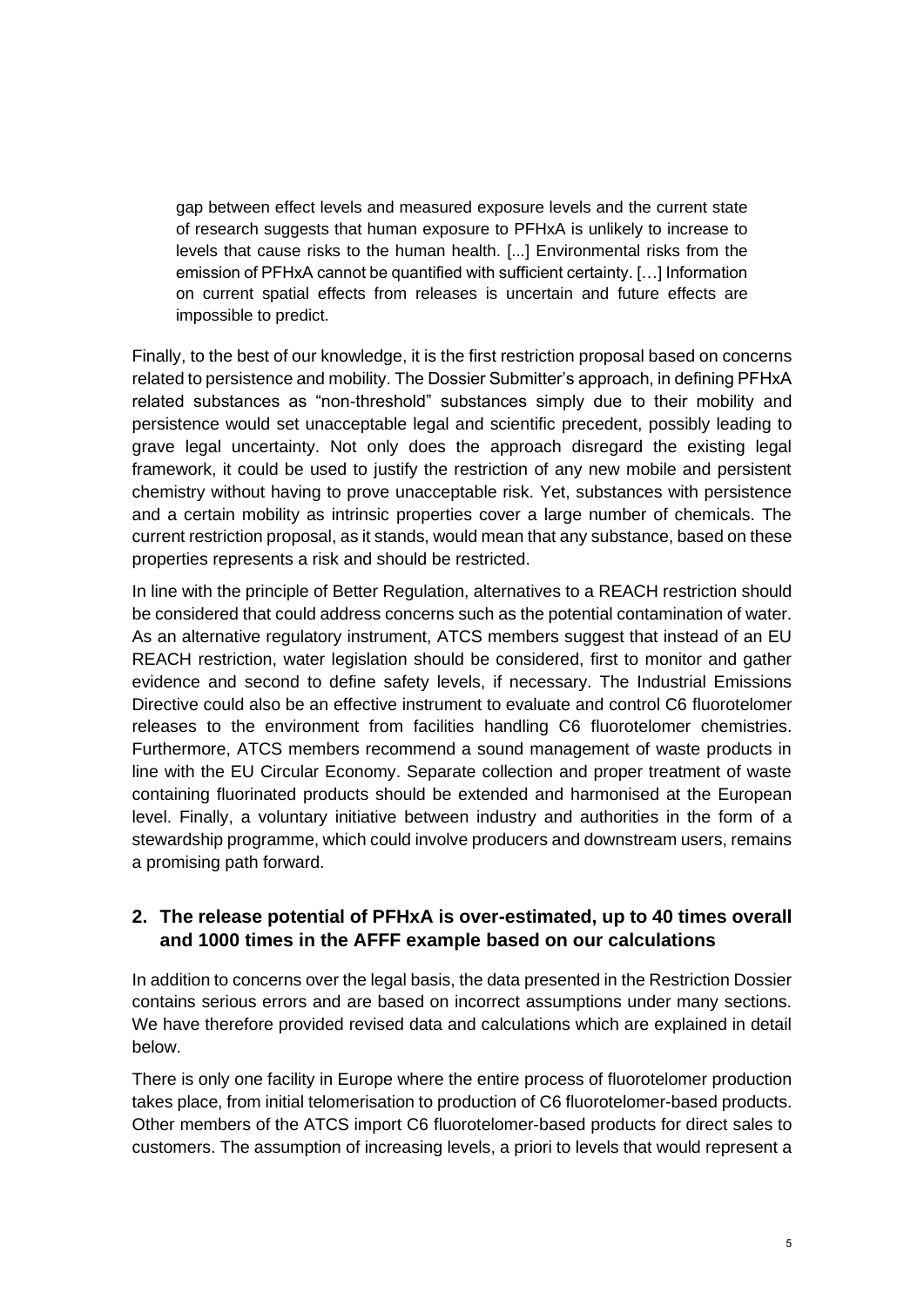concern for human health or the environment, are completely inconsistent with presentday industry manufacture, use, and best management practices.

As discussed in the following sections, the manufacturing of fluorochemicals and customer usage have both become more efficient, thus limiting environmental releases and potential future contamination levels.

#### *Levels of PFHxA in the environment*

Following a detailed analysis of the exposure scenarios outlined in the Restriction Dossier we can show that the total emissions of  $PFHxA$  lie in a range of 1.77 – 7.81 t/a, 40x lower than claimed by the Submitter. These values correspond to emissions of 5.3 – 43 ng/L into the European body of water, using the same calculations as the Dossier. This throws into serious doubt the understanding of the market and the assumptions made in the whole Dossier.

To illustrate this, we will focus on two sectors of use: extinguishing agents and chrome plating. The first of these will demonstrate the errors used in calculation and the second the errors in assumptions to boost the PFHxA emissions numbers.

The Restriction Dossier contains a series of tables (Tables 24 a-d, p. 120) which show the environmental releases assumed for PFHxA and its precursors. A corrected version of the table is shown below, based on analysis by subsector. PFHxA represents a definitive endpoint in the breakdown process. Therefore, there is no need to include additional precursor volumes in the Restriction as all breakdown to PFHxA can be directly calculated. In spite of this we have also recalculated the precursor quantities and these range between 27 – 182.3 t/a, again 20x lower than the estimations in the report.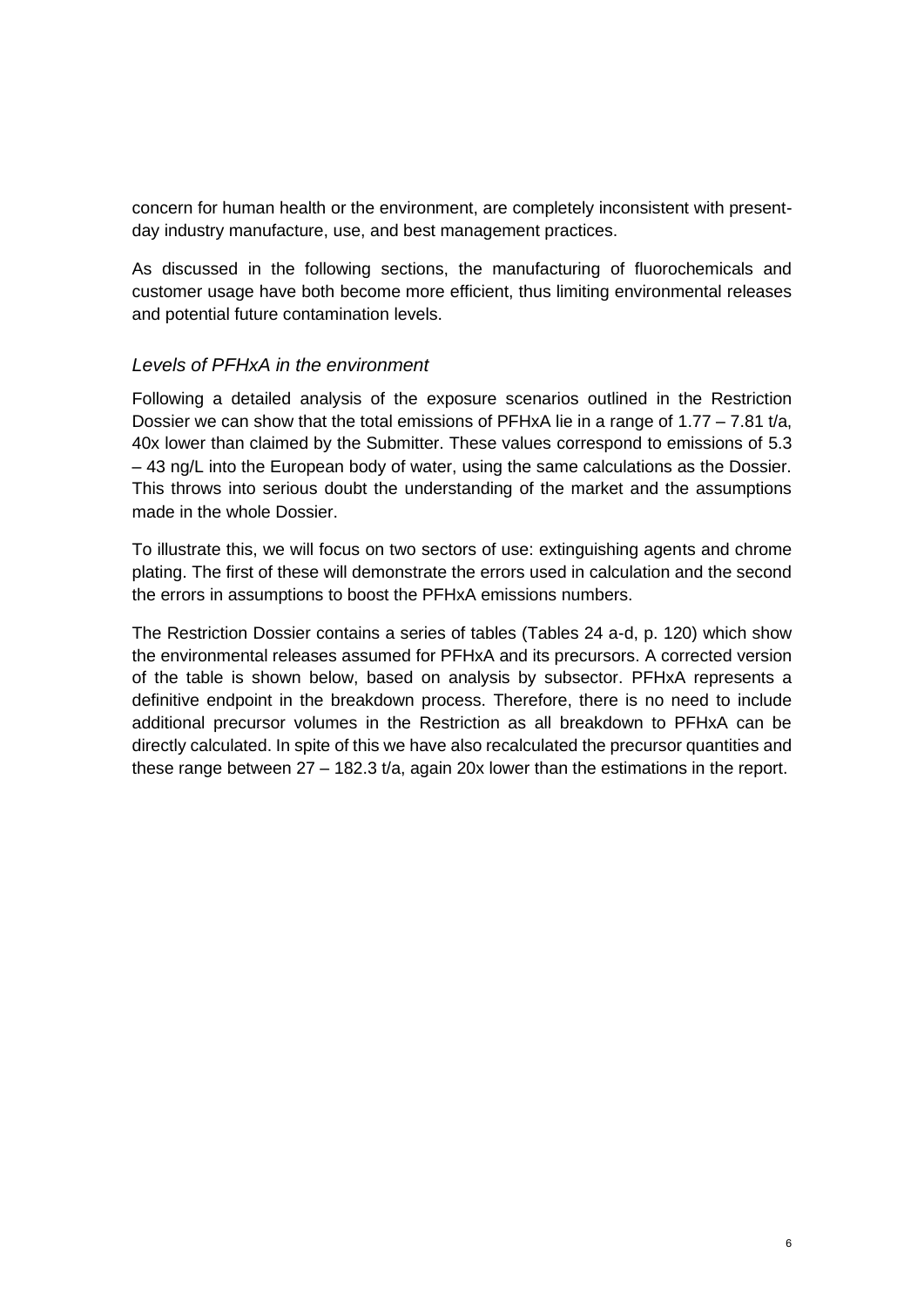| Sector of Use      | Subsector                                                   | Current release PFHxA |        |
|--------------------|-------------------------------------------------------------|-----------------------|--------|
|                    |                                                             | and salts             |        |
|                    |                                                             | min                   | max    |
| 1. Polymers        | 1.1 Mfr of SC SFP                                           |                       | 0.003  |
|                    | 1.2 Mfr of F-Elastomers with APFHxA                         | 0.100                 | 1.030  |
| 2. Textiles        | 2.1 Clothing manufactured in the EU                         | 0.353                 | 1.352  |
|                    | 2.2 Clothing imported in to the EU                          | 1.059                 | 4.057  |
|                    | 2.3 Outdoor clothing                                        | 0.006                 | 0.031  |
|                    | 2.4 Occupational wear                                       | 0.032                 | 0.040  |
|                    | 2.5 Carpets & other text floor coverings                    | 0.001                 | 0.003  |
|                    | 2.6 Industrial textile fabrics                              | 0.008                 | 0.021  |
| 3. Paper & C'board | 3.1 Grease-proof papers                                     | 0.002                 | 0.004  |
|                    | 4. Extinguish agents   4.1 Use by Professional firefighting | 0.017                 | 0.410  |
|                    | 4.2 Use by Voluntary fire fighting brigades                 | 0.005                 | 0.114  |
| 5. Chrome plating  | 5.0 Chrome plating                                          | 0.016                 | 0.160  |
| 6. Inks            | 6.0 lnks                                                    | 0.174                 | 0.580  |
|                    | <b>TOTAL release of PFHxA</b>                               | 1.77                  | 7.81   |
|                    | restriction Dossier Table 24 d                              | 7.000                 | 375.00 |

*Table 2 – Current environmental release of PFHxA [t/a]:*

It is vital to stress that these are total amounts of PFHxA emitted in each of the individual usage sectors and we note that approx. 50% of these emissions arise from imported articles.

#### • Extinguishing Agents (Section 4)

A careful analysis of the exposure scenarios of PFHxA and its precursors showed many confusing and contradictory uses of input data and information. For example, page 27 of the report states that PFHxA and 6:2 FTOH are used as fluorosurfactants in firefighting foam. It is also stated on p.28 that "there are no known uses of PFHxA itself in the EU." The statement about the use of PFHxA in firefighting foam is clearly incorrect. 6:2 FTOH to our knowledge has never been used as a fluorosurfactant in foam and is generally not considered useful for that purpose. PFHxA has not been used as an intentionally added fluorosurfactant in foam. Instead it is an unintended by-product of manufacture, present in impurity levels in C6 fluorotelomer-based products.

The Dossier Submitter developed the following environmental release scenarios for PFHxA and its precursors (see B.9.7 Firefighting Foams/B.9.7.2 Environmental exposure, p.103-104): 4.6 (PFHxA itself) to 144.4t/a (precursors). The same results are also presented as:  $5 - 145t/a$  (Table, p.70) and  $4.60 - 143.84t/a$  (Annex Table 24d, p.123).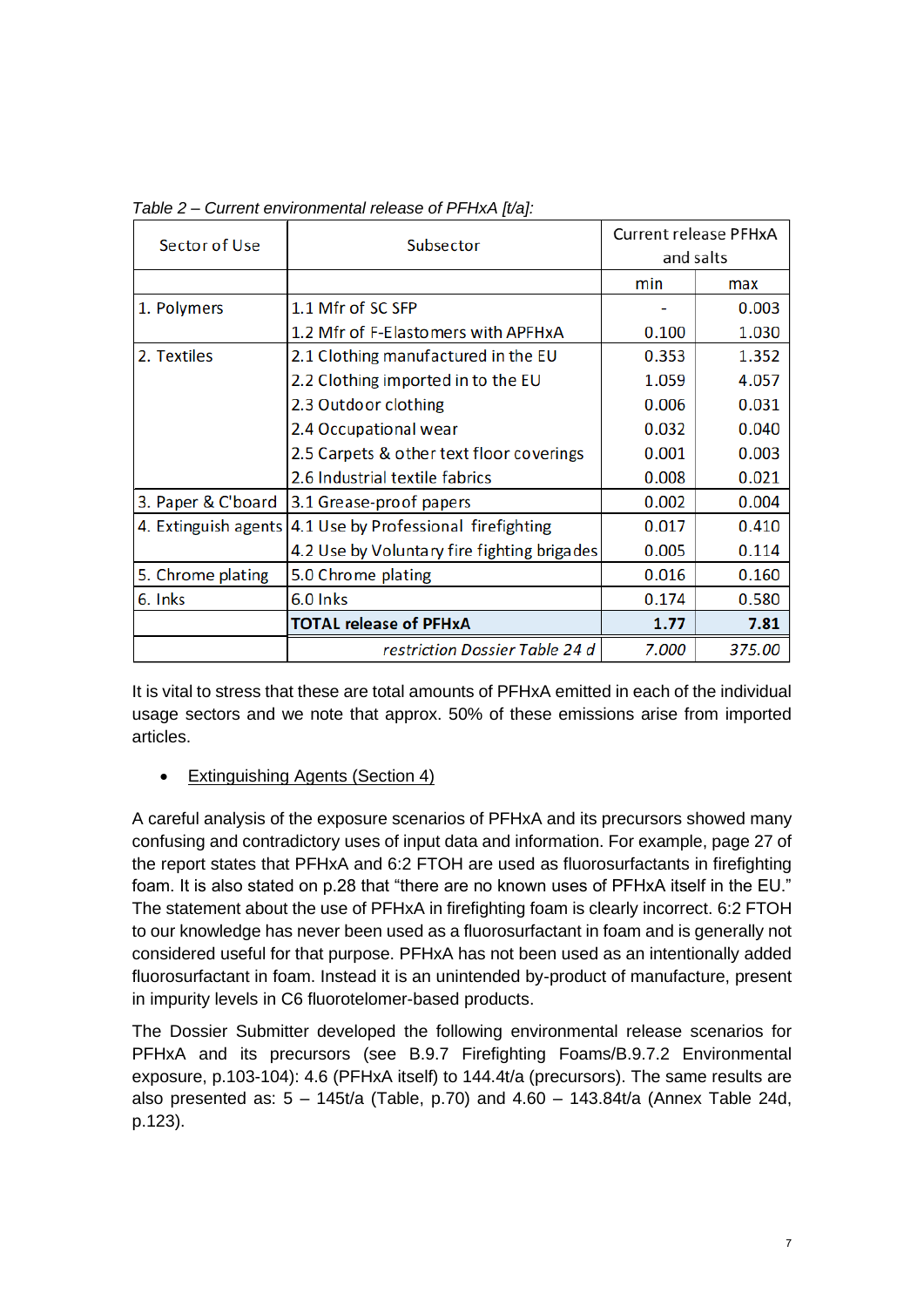Throughout the derivation of this release range the Dossier Submitter made it clear that these large release volumes are due to the foam use by volunteer fire brigades in Europe. The release volumes by professional firefighters are not even considered significant, because unlike volunteers, professional firefighters can manage the fire water properly.

In estimating the total volume of AFFF foam used by the German volunteer fire brigades, an input data, 1150kg which was supposed to be the volume of 0.1% "ready to use" AFFF foam solution was instead used as the volume of AFFF concentrates in the calculation, an error by a factor of 1000. This error, stating that 4.6 t/a instead of the actual 0.0046 t/a, leads to the absurd conclusion that in Europe the volunteer firefighters deploy 280x more AFFF foam than the 16.6 kg/a of their professional counterparts  $(4.6t/16.6 = 277)$ . Correcting the error shows that the professional firefighters in fact use 3.6x more foam than the volunteer firefighters.

In addition to the arithmetic error, it was found that input data that the Dossier Submitter used are based on old foam samples that contain significant amounts of long chain (C8 and higher) fluorosurfactants. For example, the Submitter used as the average concentration of PFHxA in AFFF, 1328µg/kg, a value quoted from a reference in which commercial foams on the market in Sweden in 2014 were analysed for PFHxA.

The Submitter also considers two sources of PFHxA: (a) as impurity in the firefighting foam concentrate and (b) as degradation product based on TOP Assay studies. Updating the same calculations on the 12 500 t/a usage and the PFHxA concentration of 1328µg/kg we arrive at the minimum emissions. Adding the calculations based on the TOP Assay time averaged over ten years gives the maximum.

| profocional in ongrithing    | Subsector 4.1 |         |                                             |  |
|------------------------------|---------------|---------|---------------------------------------------|--|
|                              | t/a min       | t/a max | comments / references                       |  |
| <b>Professional Brigades</b> |               |         |                                             |  |
| Quantity used t/a            | 12500         | 12500   | 20% total market stock (62500 t p. 55)      |  |
| <b>PFHxA Emissions</b>       | 0.0166        | 0.0166  | Quantity x PFHxA conc = 1.328 mg/kg         |  |
| using TOP Analysis           |               | 3.936   | Quantity x 3.149 mg/kg (Dauchy et al. 2017) |  |
| annual emissions             |               | 0.394   | TOP A quantity / 10 years degradation time  |  |
|                              | 0.017         | 0.410   | total emissions PFHxA                       |  |

*Table 3 – Current environmental release of PFHxA [t/a] for extinguishing agents used by professional firefighting*

The same calculation for the Volunteer Brigades gives the following: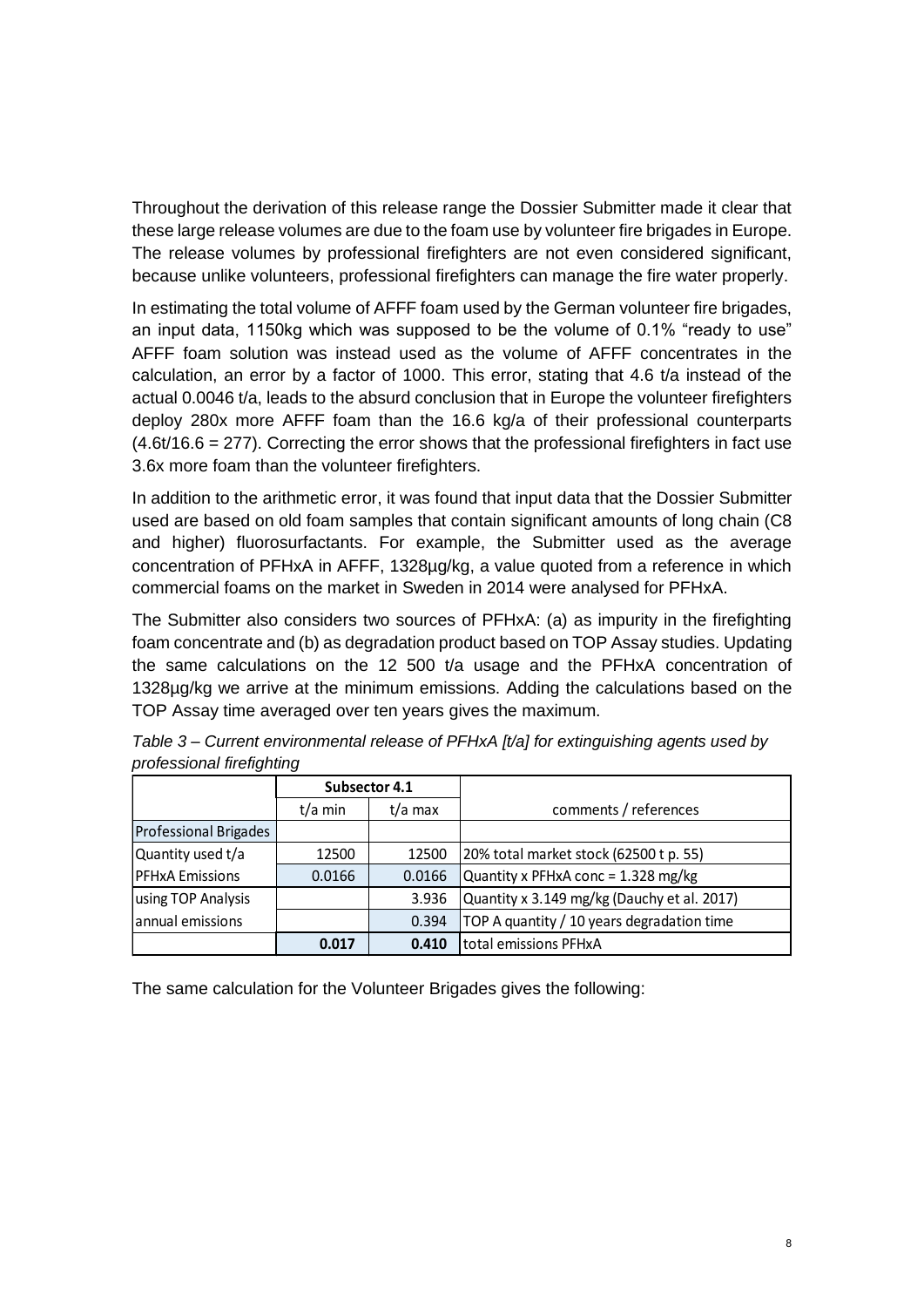|                           | Subsector 4.2 |         |                                              |  |
|---------------------------|---------------|---------|----------------------------------------------|--|
|                           | $t/a$ min     | t/a max | comments / references                        |  |
| <b>Volunteer Brigades</b> |               |         |                                              |  |
|                           |               | 3478    | 1150kg x 0.1% x 20 (#ops/a) x 24000 (#German |  |
| Quantity used t/a         | 3478          |         | v'teer brigades) x 6.3 (=EU/Germany)(p.104)  |  |
| <b>PFHxA Emissions</b>    | 0.0046        | 0.0046  | Quantity x PFHxA conc = 1.328 mg/kg          |  |
| using TOP Analysis        |               | 1.095   | Quantity x 3.149 mg/kg (Dauchy et al. 2017)  |  |
| annual emissions          |               | 0.110   | TOP A quantity / 10 years degradation time   |  |
|                           | 0.005         | 0.114   | total emissions PFHxA                        |  |

*Table 4 – Current environmental release of PFHxA [t/a] for extinguishing agents used by volunteer fire fighting brigades* 

These recalculations of the Submitter's data show that the total emissions are in a range of 0.022 – 0.524 t/a PFHxA.

While these highlight the error in calculation from the original values of 4.62 – 144.36 t/a we believe that they are further overstated for the following reasons: (a) The foams currently on the market in Europe are formulated with high-purity C6 fluorotelomer surfactants that contain far less PFHxA, in the range of 50 – 100µg/kg (mean 75µg/kg). This would reduce the minimum emissions value; (b) the TOP Assay technique is flawed as the test conditions do not reflect real world or environmentally relevant conditions. Instead, TOP is a useful technique to help determine what precursors might become under excessively harsh oxidative conditions. This would reduce the maximum emissions value.

#### • Chrome Plating (Section 5)

Table 1 Section A.1.1 (Annex p. 1) REACH registrations states that the annual usage for 6:2 FTS (6:2 Fluorotelomer Sulfonate) lies in a band between 10 and 100 t/a. This can be verified on the ECHA's website [\(ECHA,](https://echa.europa.eu/substance-information/-/substanceinfo/100.044.149) 2020). However, the Dossier Submitter ignores this fact and states in Section B.9.10, p. 106 that "In Germany about 150 t/a of fluorosurfactants are used as well for decorative as for hard chrome plating. Based on Germanys share of the European GDP, for the EU a use of about 800 t/a was derived (tonnage band 100 – 1000 t/a)."

The Submitter then further states that "The ZVO (German national metal plating association) states that in the case of Germany only 20 % of the applied surfactant is lost (Brunn Poulsen et al., 2011). Applying this share of 20 % 6:2 FTS is lost to the in the EU used amount of the surfactant, about 160 t/a (min 20, max 1 000 t/a) are released by chrome plating into water. Calculating with the assumed surrogate for the annual degradation of precursors to PFHxA, it is assumed that about 6 t/a of PFHxA (min 1 t/a, max 8 t/a) are released into water."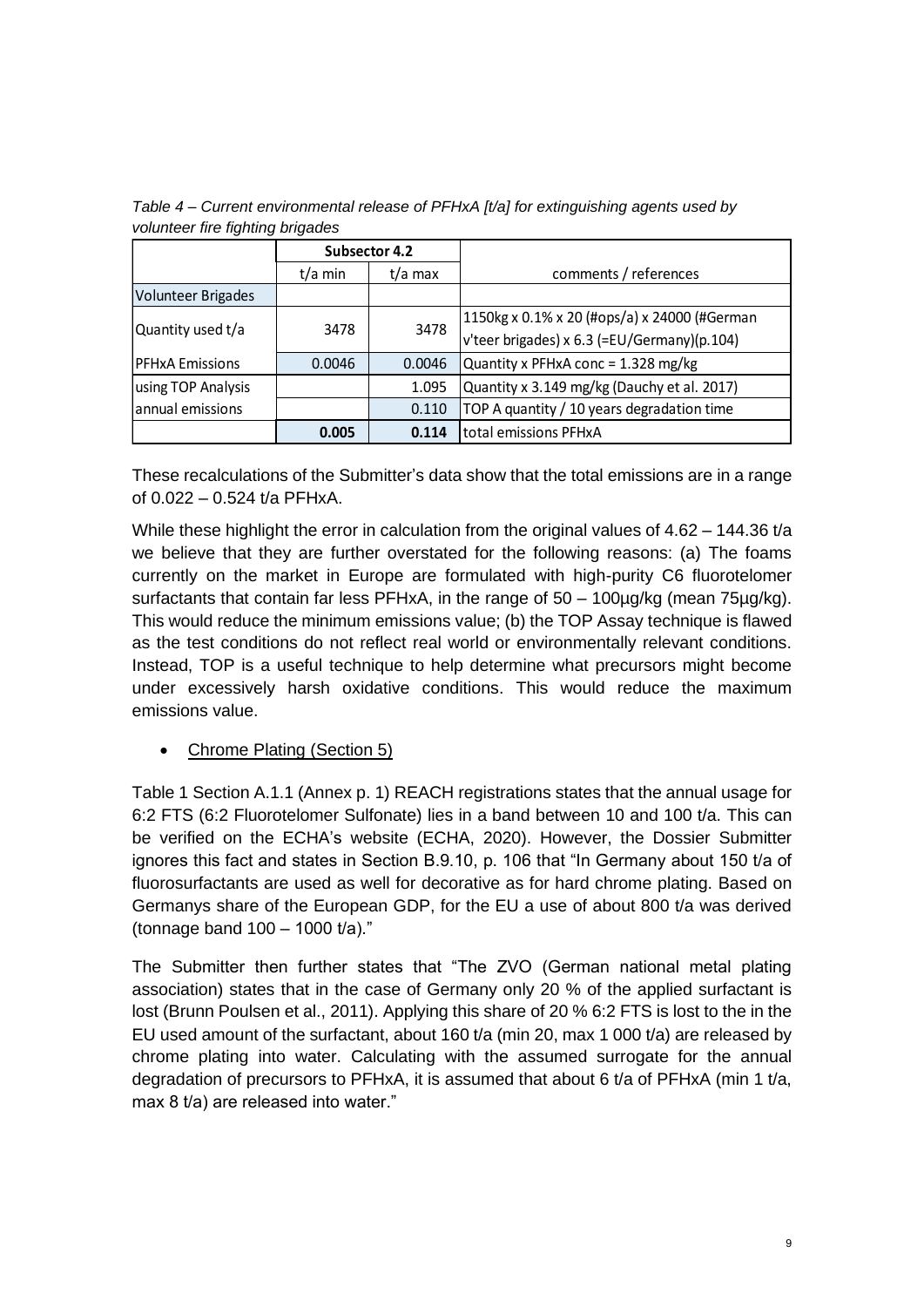|                                | <b>Subsector 5</b> |           |                                                |
|--------------------------------|--------------------|-----------|------------------------------------------------|
|                                | t/a min            | $t/a$ max | comments / references                          |
| Quantity 6:2-FTS               | 10                 | 100       |                                                |
| <b>Direct Emisions 6:2-FTS</b> | 2                  | 20        | 20% direct losses (Brunn Poulsen et al., 2011) |
| convert to PFHxA               | 0.016              | 0.16      | annual degradation rate Annex p. 106           |
|                                | 0.016              | 0.160     | total emissions PFHxA                          |

*Table 5 – Current environmental release of PFHxA [t/a] chrome plating*

This statement thereby overstates both the precursors value with the estimation of 160 t/a emissions into water and the estimate of PFHxA which would arise from this.

Further, it implies that the chemical companies supplying 6:2-FTS are supplying up to 10x more than permitted under their REACH registration. The Submitter needs to provide details that confirm their assumption that up to 10x the registered volumes are being used or recognize that this is a gross over-estimation and that neither the volume for the precursors, nor the volume for the PFHxA emissions are valid and correct.

• Summary of the findings

The analysis of these two market sectors has shown that the emissions of PFHxA have been overestimated by  $>150$  t/a and the precursors by  $>320$  t/a. Equivalent analysis shows that the total overestimate is >360 t/a PFHxA and >3 600t/a precursors. These findings cast doubt on the validity of all of the assumptions and claims being made by the Dossier Submitter.

The detailed analysis of the exposure scenarios outlined in the Restriction Dossier shows that the total emissions of PFHxA lie in a range of  $1.77 - 7.81$  t/a, 40x lower than claimed by the Submitter. These values correspond to emissions of  $5.3 - 43$  ng/L into the European body of water.

## **3. The restriction disregards the availability of technologies capable of removing C6 fluorotelomer chemistry from water**

Unlike what is claimed in the restriction proposal, according to which "techniques for purification of water installed today are mostly not able to remove PFHxA from water" (p. 24; p.32), proven full scale water treatment technologies are currently available for the removal of PFHxA from water. These technologies usually employ treatment trains which include ion exchange resins and/or membrane filtration. These ex situ treatment technologies have been applied to drinking water supplies, groundwater remediation, and industrial wastewater treatment plants.

These technologies are able to remove PFHxA and its related substances effectively and efficiently (AECOM 2018, AWWA 2016, Lindegren 2015, ITRC 2018, Evocra 2017, Liu 2019).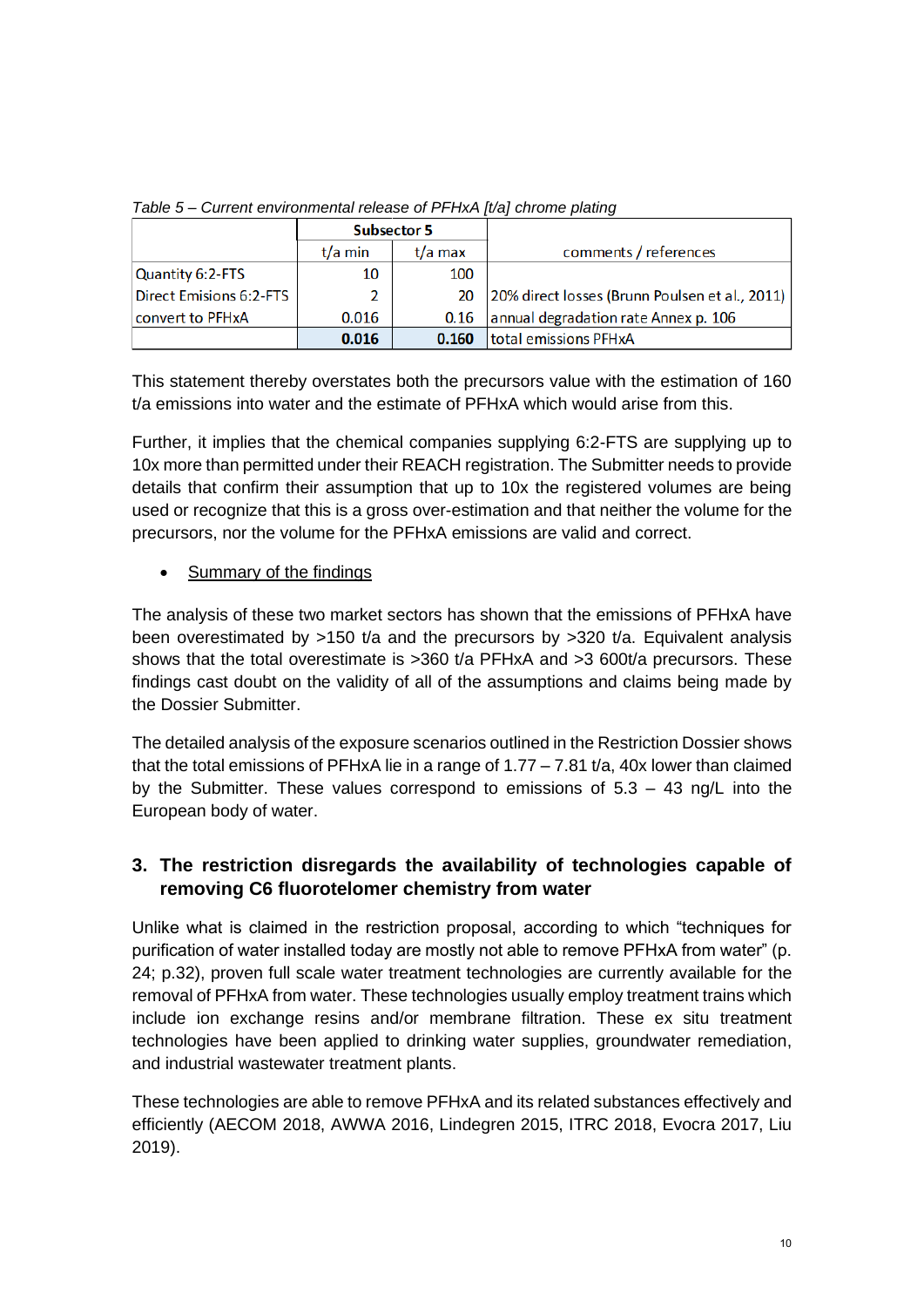#### *Ion exchange resins*

Ion exchange resins are an established treatment technology for many common contaminants in both municipal drinking water and groundwater, including sulphate, chromate, nitrate, chloride, and perchlorate. Full scale ion exchange resin systems engineered to treat PFAS impacted water are currently in operation in Australia and the United States (ITRC 2018). The resins utilize both adsorption and ion exchange, which effectively remove long and short-chained PFAS compounds by attraction of both the polar and non-polar properties of PFAS compounds (ECT2 2018a). Ion exchange resins designed to selectively remove PFAS are not subject to the same degree of fouling as carbon-based sorbents (ITRC 2018).

Ion exchange resins are designed to be regenerable or disposed of after breakthrough of target compounds (single use). Resin regeneration is typically performed within the ion exchange treatment vessel, and results in a highly concentrated regenerant waste that requires further treatment and disposal. Currently available literature regarding PFAS removal has focused on regenerable ion exchange resins, however, single use resins are gaining traction in the remedial market as they have lower initial capital costs and the used resin can be disposed of by incineration (ITRC 2018).

The regenerable ion exchange resin Sorbix LC1 was designed to treat an array of PFAS compounds, specifically short-chain PFAS, and is currently in use in multiple full-scale ion exchange groundwater treatment plants in Australia and the United States (ECT2 2018a,b). United States-based company Emerging Compounds Treatment Technologies (ECT2) developed designed, fabricated, and oversaw the installation of ion exchange resin groundwater treatment plants at two separate Australian Government Department of Defence (Defence) sites formerly used for fire-fighting training (ECT2 2018a,b). The two Australian plants have a similar design to one another: each are capable of operating at 192 litres per minute (50 gallons per minute), and each contain two vessels filled with Sorbix A3F resin followed by polish vessels containing Sorbix LC1 (ECT2 2018a, 2018b). Influent PFAS concentrations range from 1-120 μg/L and both plants have demonstrated removal of three regulated target PFAS compounds, including perfluorohexane sulfonic acid (PFHxS), below reportable limits of 10 parts per trillion (ppt) (ECT2 2018a, 2018b; Defence 2018). ECT2 is currently building a second, larger PFAS removal and resin regeneration system capable of treating 750 litres per minute (200 gallons per minute) at an identified source area on one of the Defence sites (ECT2 2018a).

**Additional commercially available ion exchange resins have demonstrated shortchain PFAS removal at the bench scale**. Purolite Purofine® PFA694E is a single use resin being marketed for point of entry and point of use systems for removal of both long and short-chain PFAS (Purolite 2018). Bench-scale results from treatment of municipal well water with PFA694E showed 100% removal of PFHxA, reducing concentrations below 1 part per trillion, as compared with less than 10% by a bituminous granular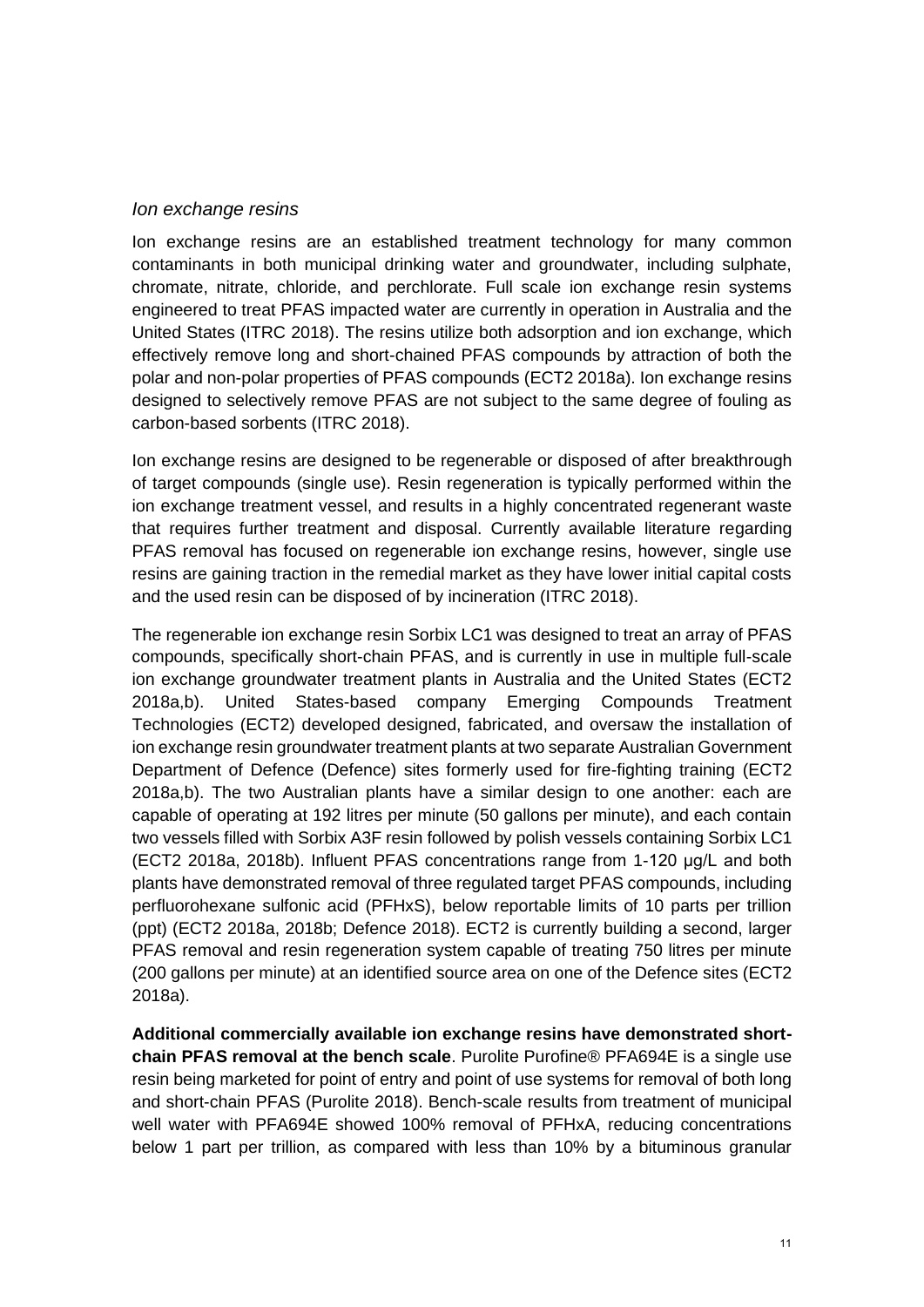activated carbon sorbent (Purolite 2018). Separately, bench-scale experiments tested the removal efficacy of PFHxA from synthetic and fluorochemical plant wastewater using five different commercially available Purolite resins; Purolite resin BA103 was found to have the highest PFHxA adsorption capacity of the five tested resins, with removal rates ranging from 101-320 mg/g/hour (Karnwadee 2015).

#### *Membrane filtration*

**Two commercially available membrane filtration technologies, reverse osmosis and nanofiltration, have demonstrated effective removal of PFAS regardless of chain length** (Dickenson 2016). In each of these technologies, impacted water is forced via high pressure through a filter membrane with a high contact area, producing a high concentration rejectate while allowing the treated filtrate to pass through. Dickenson and Higgins (2016) evaluated fifteen full-scale water treatment systems and concluded reverse osmosis was the most effective PFAS treatment method evaluated in the study: reverse osmosis systems at two California potable reuse treatment plants demonstrated removal of all PFAS analyzed, including PFHxA, to below reportable quantities (less than 0.50 ng/L for PFHxA) (Dickenson 2016). Additionally, reverse osmosis techniques have been designed for household undersink and residential well water PFAS treatment with removal rates greater than 90% for PFHxA (AWWA 2016).

It is to be noted that though full-scale implementation of nanofiltration has not yet been demonstrated for PFAS removal, commercially available nanofiltration membrane systems could evolve to be just as effective as reverse osmosis (ITRC 2018). Nanofiltration was shown to reject PFHxA at greater than 95% removal rates in bench scale testing of the Dow FILMTECTM NF270, NF200, and NF90 membranes (Steinle-Darling 2008) and field pilot-scale testing of two NF270 membranes in series at a Swedish drinking water treatment plant (Lindegren 2015).

Water treatment technologies capable of complete destruction of PFHxA are in development and may eventually evolve to commercial full-scale applications.

Current commercially available treatment technologies (e.g. ion exchange resin, membrane filtration) do not destroy PFAS but rather concentrate PFAS in the spent media, rejectate water, or regenerant solution. Ongoing research is being performed to develop advanced chemical oxidation techniques that are capable of complete PFAS destruction. AECOM (2018) developed the DE-FLUOROTM electrochemical oxidation technology, a proprietary electrode capable of PFHxA destruction. The manufacturer is currently identifying trial sites for the treatment of groundwater and commercialization of this technology is underway (AECOM 2018). Heat activated persulfate chemical oxidation has shown promise at the bench scale for PFAS destruction in waters impacted by fire-fighting foams: at the start of the experiments PFHxA concentrations increased due to precursor degradation, but ultimately PFHxA further degraded and eventually mineralized (Bruton 2017).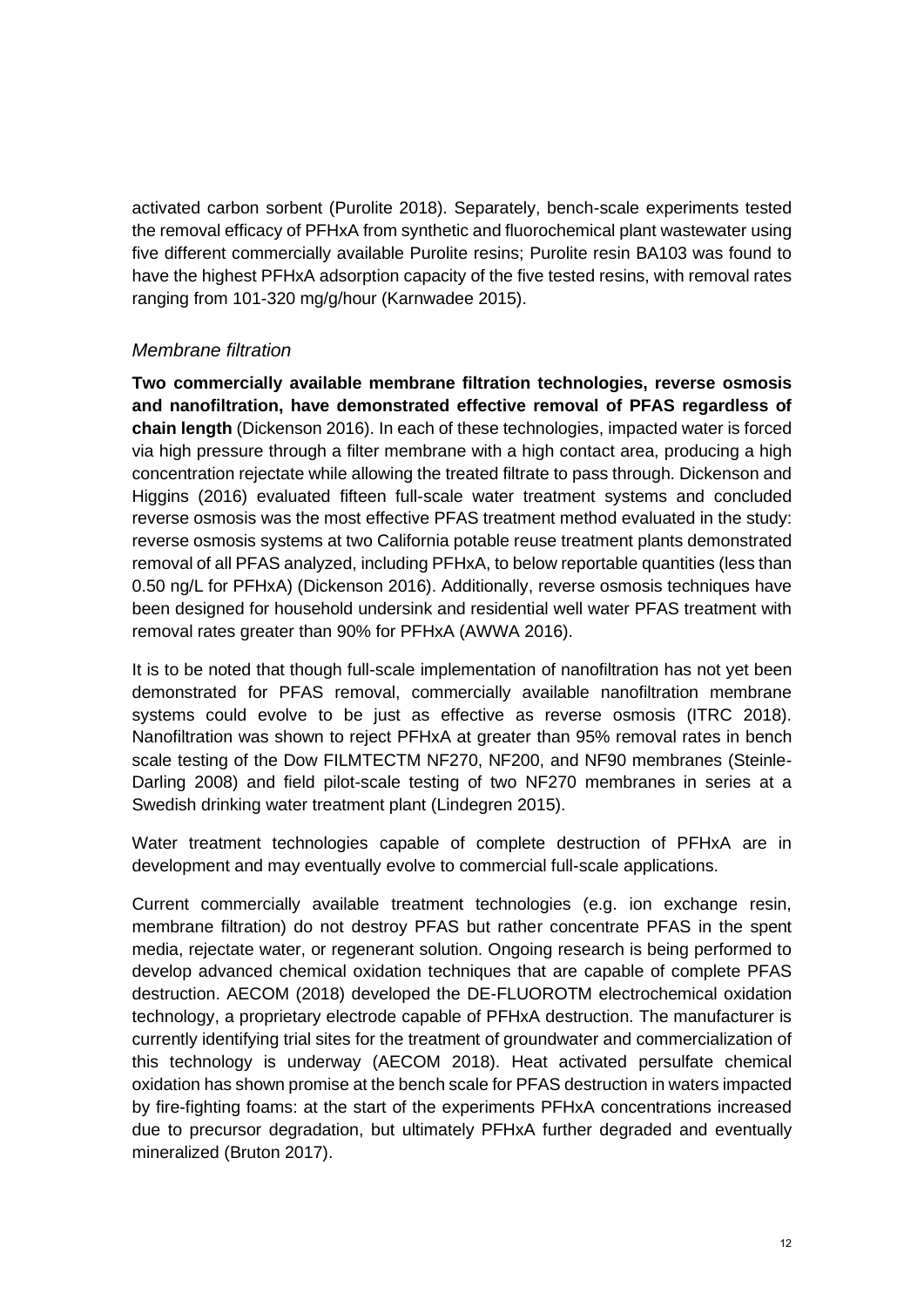#### **Combinations of remedial technologies into treatment trains show potential to be an efficient method for removal of a wide array of PFAS from water.**

The development of a treatment technology that can effectively treat the full suite of PFAS, including precursors, has been challenging given the varying physical and chemical characteristics within this class of compounds. However, available scientific and product literature highlight the possibility of combining remedial technologies in treatment trains for the efficient removal of a wide array of PFAS compounds, including short-chain PFAS such as PFHxA, from impacted waters.

Recent research has demonstrated the potential for electrochemical oxidation technologies to effectively treat highly-concentrated PFAS waste streams generated during remediation, such as the rejectate from membrane filtration or ion-exchange regenerant waste.

Bench-scale testing for the electrochemical oxidation technology DE-FLUOROTM demonstrated a 99.66% removal rate of PFHxA from ozone oxidation treatment effluent (AECOM 2018).

Separately, Soriano et al. (2017) performed a series of bench scale experiments to remove and degrade PFHxA from industrial process waters using a combination of nanofiltration and electrochemical oxidation. Initial PFHxA concentrations ranged from  $60 - 200$  mg/L: under a range of operating pressures, they found that the Dow FILMTECTM NF270 membrane rejected PFHxA at a rate of 96.6 – 99.4%. The nanofiltration step concentrated PFHxA in the rejectate solution to 870 mg/L, which was then subjected to electrochemical degradation to reduce PFHxA by 98% (Soriano 2017).

Some companies are specifically marketing their remedial technologies for use in treatment trains for comprehensive PFAS removal. At an Australian demonstration treatment plant for a former fire-fighting training facility, Evocra verified the efficacy of its patented ozofractionation column technology combined with sorbent polishing steps (Evocra 2017). The ozofractionation columns were effective at removing PFOA and PFOS and precursors from influent wastewater, and subsequent polishing steps with engineered sorbent removed PFHxA and other residual PFAS. **The overall PFHxA removal rate in the combined ozofractionation and sorbent treatment train was 99.8%, reducing influent wastewater PFHxA from 5.16 μg/L to 0.0114 μg/L** (Evocra 2017).

## **4. The relevance of C6 fluorotelomer chemistry in the context of EU climate and circular economy ambitions has been disregarded**

We would like to highlight that C6 fluorotelomer chemistry can contribute to achieving the objectives of the European Green Deal and help the EU on its trajectory to a carbonneutral economy. This economic transition demands technological breakthrough that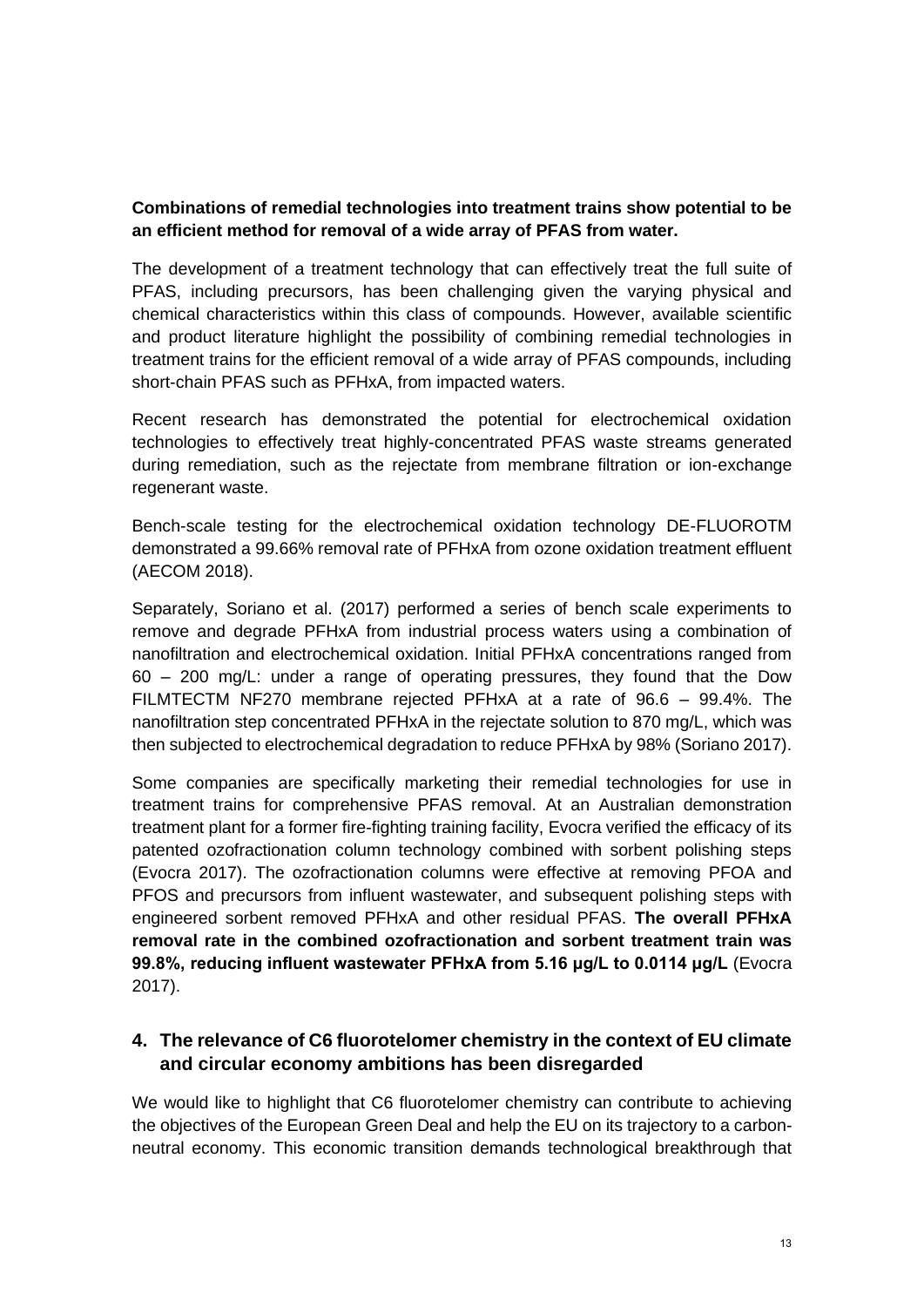relies on access to substances with high performance. C6 fluorotelomer chemistry lies at the heart of components for green transportation (electric- and hydrogen-powered vehicles), solar power optimisation, lubrication for offshore wind generation, and carbon capture and storage. It is also key to components used in computers and mobile phones in addition to its key role in semiconductor manufacture.

As part of the Green Deal the EU is aiming to become a Circular Economy, reducing the use of resources and creation of waste. This will necessitate longer lasting products, made from substances with durable properties. Thanks to their persistence, C6 fluorotelomer chemistry contribute to these objectives as an element of durable products. Restriction of C6 fluorotelomer chemistry due to its persistence is in a sense contradictory to these environmental objectives. Other ways to control environmental releases should therefore be considered such as efficient production and mandatory collection and waste management for products containing persistent substances.

Following the COVID-19 crisis, some of C6 fluorotelomer traditional applications, such as medical barrier fabrics for masks and surgical gowns and drapes, have shown the importance of this chemistry. The ongoing issues sourcing personal protective equipment (PPE) has stressed the need for localised manufacturing and revealed the strategic importance of maintaining a production capacity in Europe. Although the restriction dossier provides for an exemption for nonwoven medical textiles, the breadth of the restriction would put in jeopardy the only production facility in Europe.

## **5. There is a fundamental confusion throughout the document between fluoropolymers and side-chain fluorinated polymers**

ATCS is concerned that the restriction proposal constantly uses fluoropolymers and sidechain fluorinated polymers –belonging to fluorotelomers– interchangeably. These two groups of polymers are different in terms of chemical structure, uses, and potential releases, and a separate assessment for each is therefore is required. Fluoropolymers are high molecular weight polymers with a carbon-only backbone to which the fluorine atoms are directly attached. In contrast, C6 side-chain fluorinated polymers are polymers with fluorinated side chains intermittently attached to a non-fluorinated organic polymer backbone.

For example, the Dossier Submitter states that fluoropolymers are used as finishing agents or as repellents in treating paper, textiles, or hard surfaces, while these uses refer to side-chain fluorinated polymers instead (p.11; p. 47).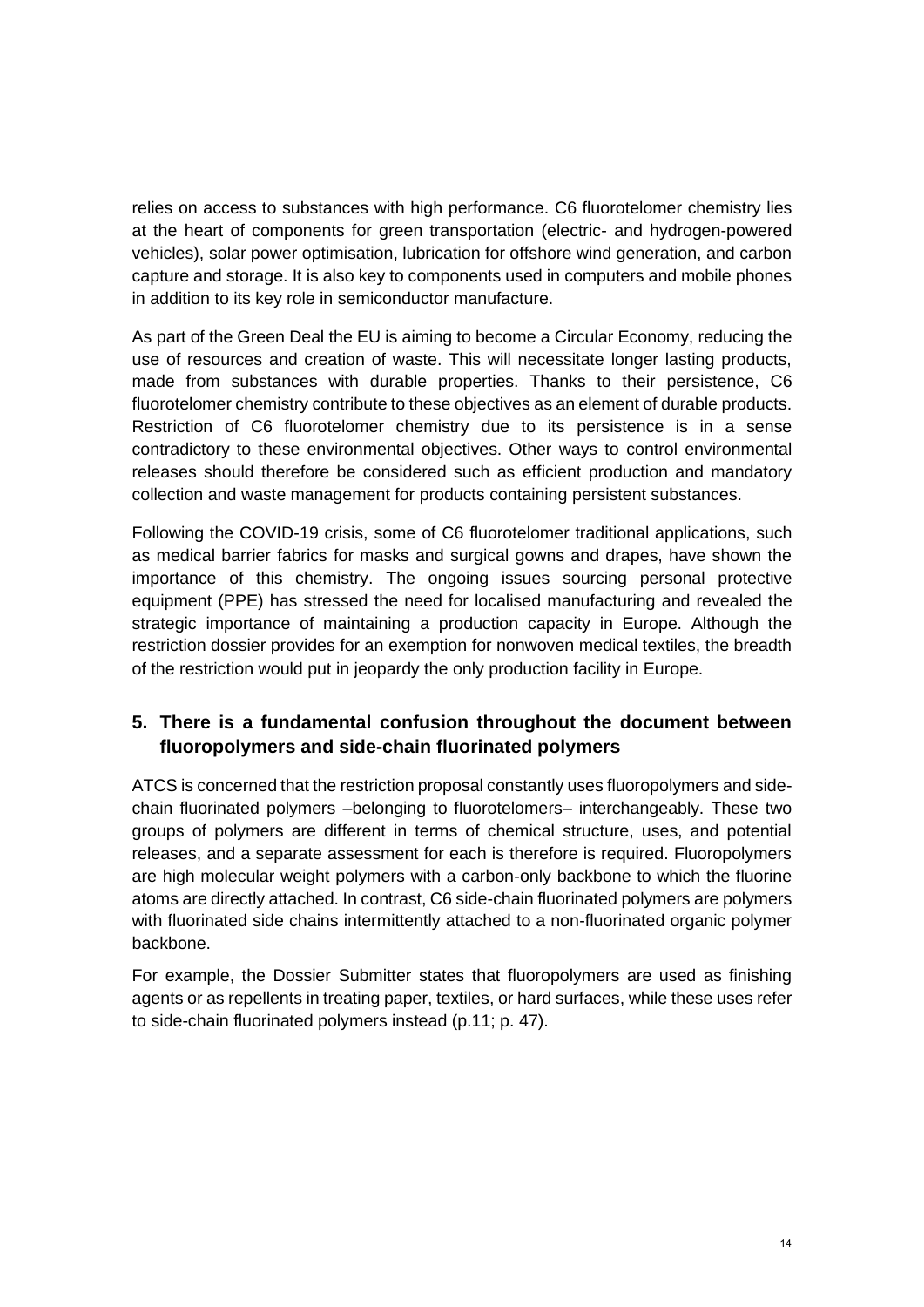## **Section III – Specific concerns**

## **Question 1 – Additional uses: Are you aware of any other present or future intentional uses, or uses where impurities are above the concentration limit proposed?**

#### *Textiles*

Significant efforts were conducted by the sector over the past years to reduce emissions, including from PFHxA related substances. Best Available Techniques (BREF/BATs) for the Textile sector are currently being revised under the EU Industrial Emissions Directive. BATs set requirements regarding emissions that industrial plants must meet in order to be allowed to operate. A review of the BREF/BATs for the textile sector is underway, with specific provisions on C6 fluorotelomer chemistry being developed.

It is also worth highlighting that ATCS members contributed to the development of best practice guidance for the textile sector that provides guidance to minimize emissions of fluorinated – e.g. closed loop water management to avoid discharges to water. This is reflected in industry-based frameworks for responsible and sustainable manufacturing of textile consumer products, such as the bluesign® programme.

Regarding emissions from use, textiles treated with C6 fluorotelomer chemistry substances are expected to be in contact with water (e.g., rain, laundry). A certain amount of abrasion during lifetime has been reported (Gremmel et al., 2016; Knepper et al., 2014), resulting in PFHxA related substances on textiles separating from the article and ending up being released to the environment. Nonetheless, these emissions have been shown to be minimal. In a study focusing on PFOA and conducted by the German Environmental Agency, it was estimated that 80 million outdoor jackets sold in Germany represent 0,27 kg of emissions of PFOA (Knepper et al., 2014).

Treatment of textile with PFHxA-related substances increases durability, extending product's lifetime and thus reducing textile waste. Additionally, textile articles will be subject to a separate collection scheme under the EU Waste Framework Directive as of 2025. This obligation should allow for appropriate treatment of most textile articles, including those treated with C6 fluorotelomer chemistry.

In the following subsections, we describe some of the most relevant uses of textiles treated with C6 fluorotelomer chemistry. In addition, we share the concerns identified by TEGEWA regarding the following applications: home textiles and technical textiles used for mobility, industrial food manufacturing, building and construction, and earthworks and road building.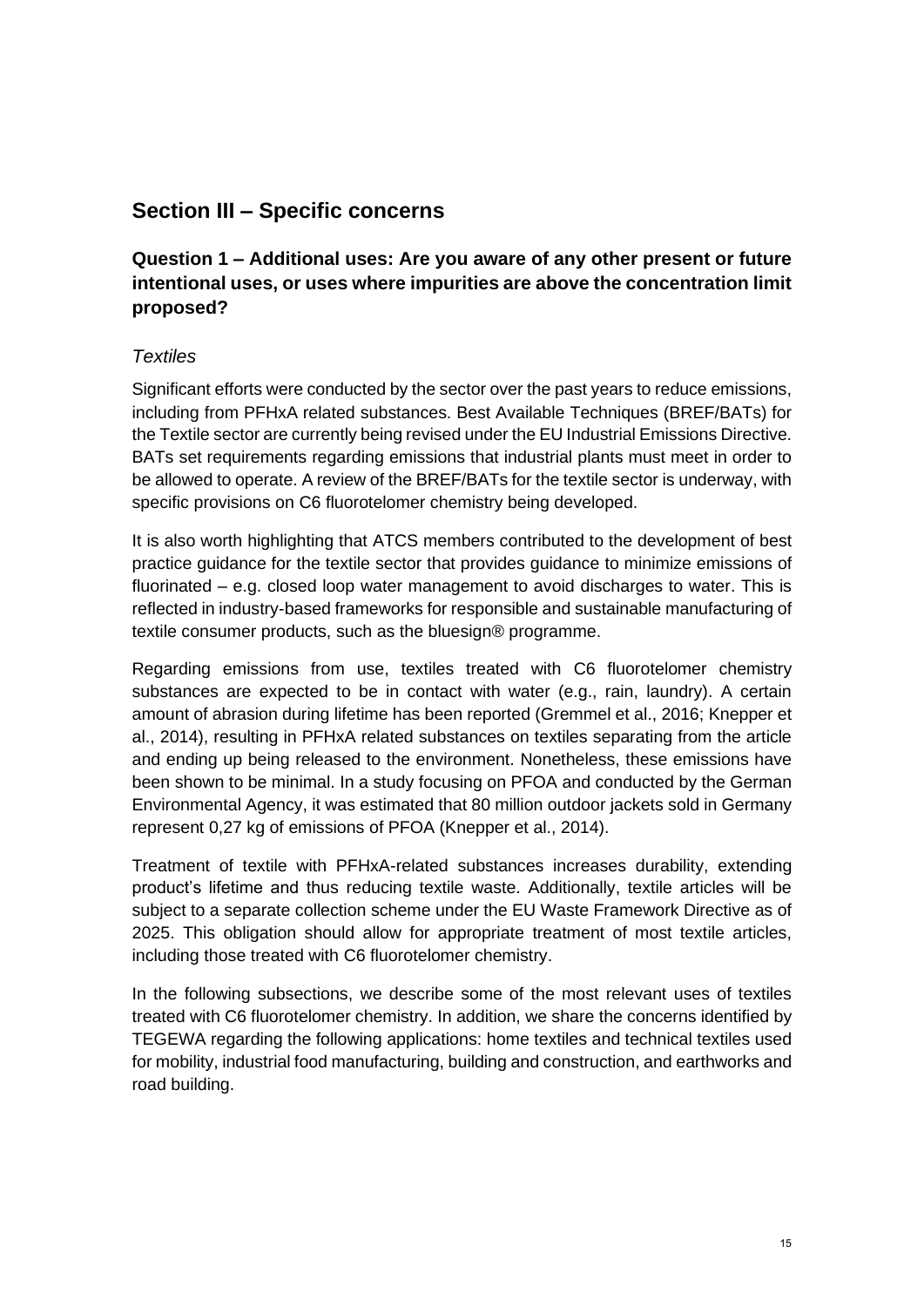#### • Medical textiles

We welcome the exemption for professional protective equipment and medical nonwovens. However, it is not clear at this stage if medical textiles fall under the exemption mentioned in paragraph 9. It is worth noting that C6 side-chain fluorinated polymers are also used in medical textiles to protect doctors, nurses and researchers against contact with microbiological contaminants, such as viruses or bacteria. Typical uses include surgical gowns, drapes, or curtains (Schellenberger et. al., 2019).

Textiles are also used for medical devices, which share the same requirements in terms of protection against chemical and microbiological contaminants, as well as water-, oiland stain-resistance.

Additionally, it must be noted that the current wording of the exemption could put at risk the existence of the only EU manufacturing location for C6 fluorotelomer technology used for medical barrier fabrics, among other medical applications. Given the huge importance of being able to access local production of these items for the foreseeable future, it is concerning that this industry is at risk of closure.

We therefore believe that this exemption should also cover medical textiles other than nonwoven, including those used for medical garments and medical devices.

#### • Outdoor textile applications

The European Union has a strong high-performance textile industry, which relies on C6 fluorotelomer chemistry. A recent study showed that there are certain niche applications for which no alternatives are available yet, such as outdoor professional and consumer apparel intended for adverse environmental conditions (Schellenberger et al., 2019).

We would therefore suggest that, in addition to the listed personal protective equipment, an exemption for textile should be extended to other applications. In addition to the fire fighters and defence that are already listed, TEGEWA has identified the following applications for which alternatives are currently not available:

- o Indoor and outdoor wear useable for both public and professional uses;
- o Sportswear and footwear for which special requirements are necessary;
- o Protective gloves;
- o Apparel (PPE) for Oil and Gas workers, law enforcement and military authorities, and emergency responders, including mountain rescue and lifeboat crews and volunteers working;
- o Respiratory protective devices;
- o Apparel (PPE) for workers in production of liquid acids;
- o Protective suits in agriculture application of pesticides;
- $\circ$  Apparel gas-tight chemical protective suit, survival suits for passengers on ships, etc.;
- o Apparel for worker suits flammable fuel transportation;
- o Apparel (PPE) for production of dust forming pesticides, allergenic products;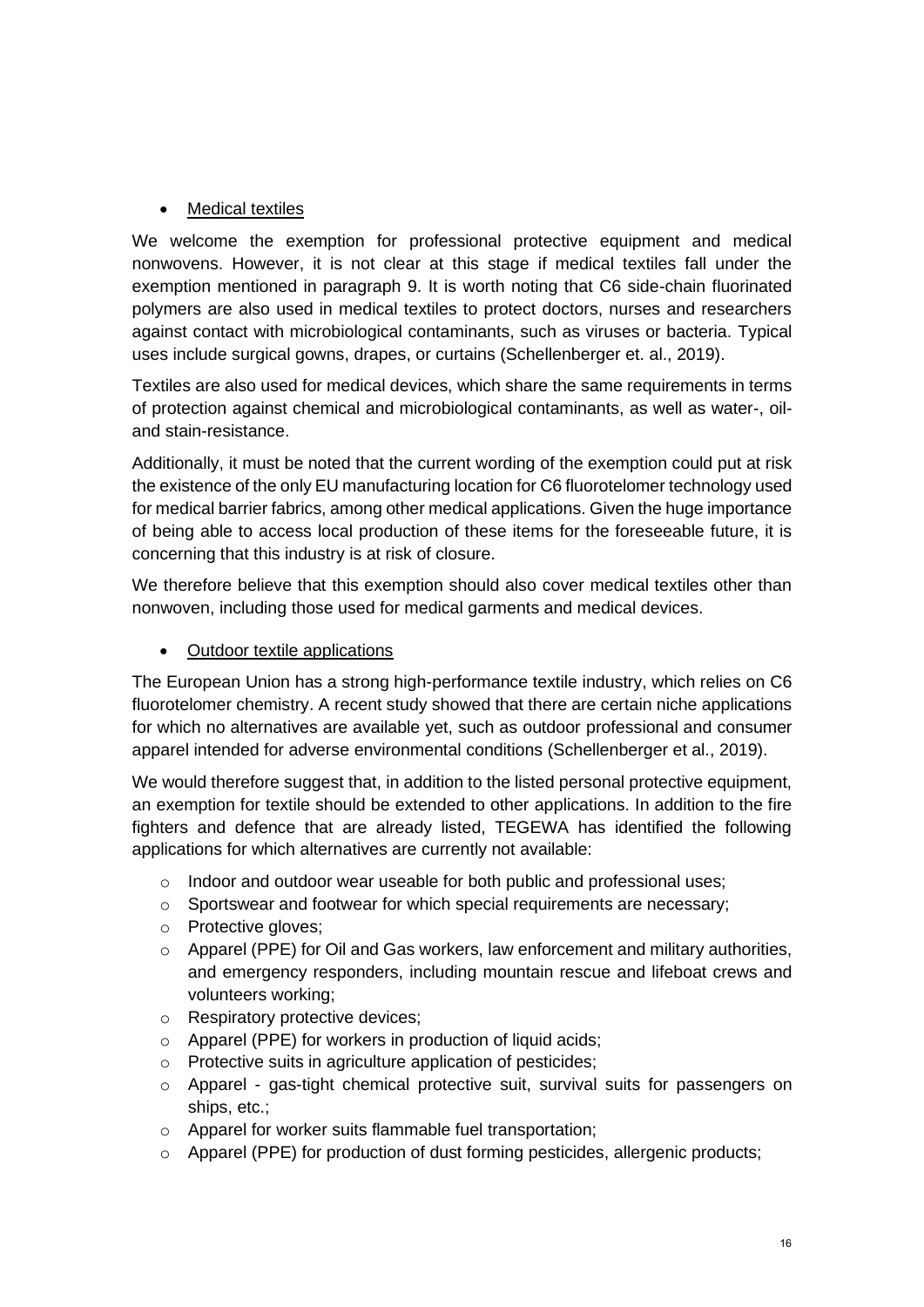- o Apparel (PPE) for wastewater workers;
- o Apparel for decontamination workers;
- $\circ$  Apparel for high voltage electricity worker suits, suits for fuel tanker driver; and
- o Protective clothing used in the welding industry.

#### *Textiles and nonwovens used in transport*

Textiles treated with C6 fluorotelomer-based products are used in the transport sector – including the automotive, aviation and railway industries– for an array of applications. For instance, it is used in the automotive industry for divers, convertible tops, engine bonnets, and carpets and rugs. For divers, C6 fluorotelomer chemistry provides the required water- and oil-repellence properties as well as high heat resistance. In the case of convertible tops, it allows maximum repellence against dry soil and white spirit, heavy dynamic rain repellence, and maximum resistance against high impact (> 200 km/h) of raindrops.

Nonwovens treated with C6 fluorotelomer-based products are used in transport for engine compartment interior/cushion. This constitutes a safety feature in case of fire and allows maximum fuel rejection. Moreover, the C6 fluorotelomer chemistry plays a critical role in nonwoven/PU-foam motor compartment sound cushions. The impregnation with this chemistry prevents, fuel being absorbed by the PU-foam in case of an accident. In case of fire, there is more time to rescue people before the vehicle starts to burn out.

C6 fluorotelomer chemistry is also used in perfluorosulfonic membranes in fuel cells, providing the necessary water- and oil-repellence, high heat resistance, and maximum resistance to hydrolysis and acid conditions.

In aviation, C6 fluorotelomer chemistry is also used for membrane textiles in mould injection processes of carbon fibre composite parts. C6 fluorotelomer chemistry enables these products to comply with high performance requirements established in legal normative regulations – i.e. maximum release properties, air permeability, maximum durability performances, and high temperature/humidity/defences.

#### *Pulp-based repellent medical equipment*

Apart from textiles, C6 fluorotelomer chemistry is also critical for other medical applications, such as medical equipment – e.g. wash bowls. These products require high repellence against water and oil in order to protect healthcare personnel and patients from the risk of infection transmission due to the reuse of improperly cleaned/sterilised bowls. The products are used in hospitals to prevent transmission of e.g. COVID-19, Clostridium difficile and methicillin-resistant staphylococcus aureus (MRSA).

We therefore assert that medical equipment requiring this barrier protection must also be covered by an exemption.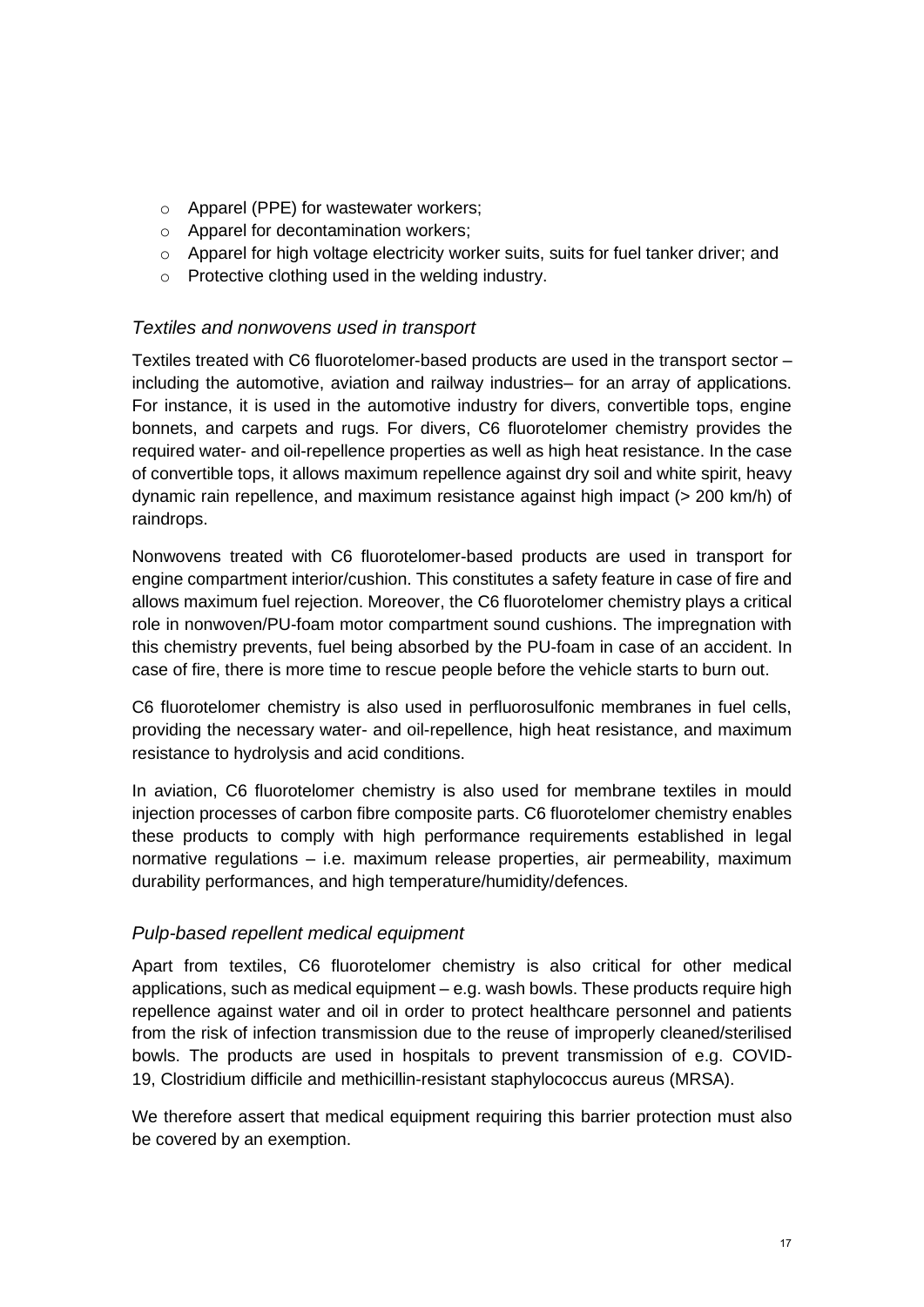## *High-performance air and liquid filtration and separation media that require a combination of water- and oil-repellency*

Durable water and oil repellencies are essential properties for high performance filtration and separation media. These media are used in equipment intended for various safety critical sectors, such as hospitals, personal protective equipment, and medical devices, pharmaceutical, energy, food, chemical, transport etc.

C6 fluorotelomer chemistry, due to its highly hydrophobic and oleophobic nature, provides various benefits according to applications such as protection against airborne harmful pollutants and microbial contaminants, optimal pressure drop, dust holding capacity, prevention of microbiological growth, high mechanical strength even in highly humid or rainy environments as well as protection against corrosion and damages. This results in long life and efficient filtration and separation media.

## **Question 5 – Fire-fighting foams (all relevant sectors, including defence sector)**

*A) Have you already shifted from PFHxA, its salts and/or related substances to fluorine-free foams or are you planning to shift to those alternative foams?*

Class B fluorinated firefighting foams protect life and critical infrastructure where significant volumes of flammable and combustible liquids are involved. Firefighting foams based on C6 fluorotelomer chemistry remain the most effective agents currently available to fight high hazard flammable liquid fires. They provide a rapid extinguishment and help to prevent re-ignition to protect firefighters working in the area as part of rescue and recovery operations.

ATCS members promote the use of best practices in order to minimise emissions of firefighting foams to the environment. Best practices include the containment and treatment of foam discharges and the use of non-fluorinated foams for training and equipment testing (Fire Fighting Foam Coalition, 2016). The appropriate use, containment, and disposal measures can minimize emissions of fluorinated firefighting foams. Several commercially available remediation techniques to concentrate PFAS from firewater run-off, surface or groundwaters exist and allow a small volume of PFASenriched waste to be sent for appropriate disposal by incineration (Willson Consulting 2018).

Fluorine-free foams are increasingly being used by municipal fire departments and some airports, and for firefighter training and system testing, which are generally welcomed to avoid unnecessary dispersive uses of fluorosurfactants. However, recent discussion in some forums suggest that life safety protection at airports may require C6 fluorosurfactant-based foam to meet the performance requirements specific to the climate conditions in Australia. (Australian Senate inquiry, 2019).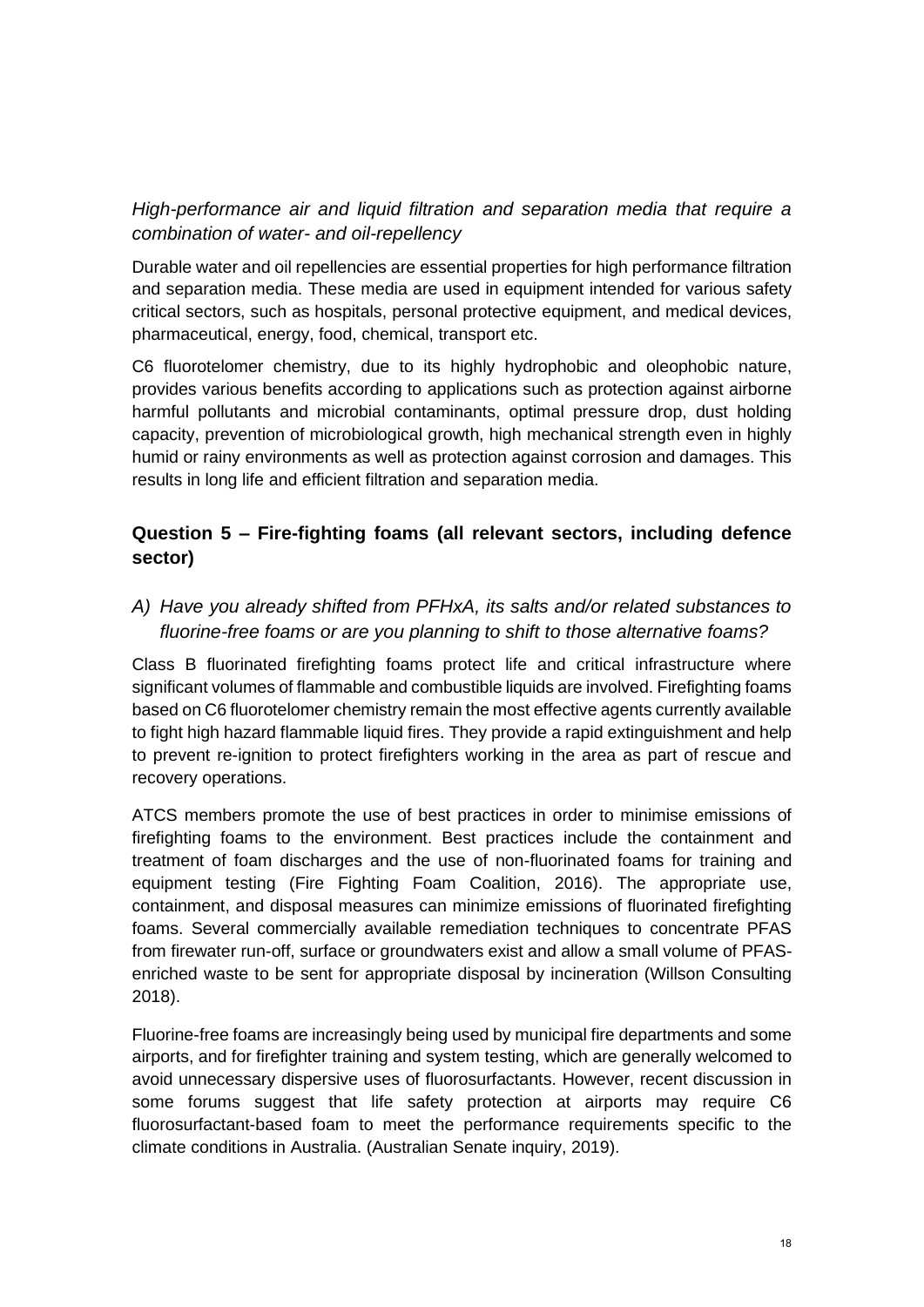Fluorine-free firefighting foams show lower performances and carry additional constraints for their use compared to fluorinated firefighting foams (Hinnant et al. 2017). For example, different types of fluorine-free foams may need to be used depending on the fire. Many existing foam systems are designed for lower application rates of the most effective firefighting agents and cannot be easily re-designed. Detailed risk assessments and duty of care reviews should be undertaken before embarking on replacing fluorinated foams with alternatives, without the same fire performance levels, to avoid compromising life safety and critical infrastructure protections. The selection of suitable fluorine-free foams for any application requires a careful risk assessment as well as additional logistics, in terms of storage, proportioning, delivery devices, and deployment in case of fire.

Furthermore, only limited information is available on the components of fluorine-free mixtures and their hazard profiles. It is reported that they are often based on polymers, as well as hydrocarbon or silicone surfactants. Besides considerations of performance and practicability during use, further hazard information on alternative foams should be gathered before they can be considered as suitable substitutes.

## *B) Are you using aqueous film-forming foams (AFFF) containing PFHxA, its salts and/or related substances for training purposes? If yes, please specify why*

Best practices guidance for Class B firefighting foams, developed by some members of the ATCS (please see www.FFFC.org), recommends that fluorinated fire-fighting foams be used only for high hazard Class B fires and applications such as military, airports, storage tanks, terminals, and petroleum/chemical processing and industrial facilities. Containment and disposal measures should be in place to limit releases to the environment. It also indicates that **wherever possible fluorinated fire-fighting foams should not be used for training, testing and calibration purposes** (Fire Fighting Foam Coalition, 2016; Fire Protection Association Australia 2017).

The use of "modern" short chain C6 fluorinated substances has been significantly curtailed due to elimination of testing, training and calibration of equipment in most countries. And in addition, there has been and continues to be substitution of AFFF with fluorine-free foams. All these actions significantly lower the potential use of modern AFFF unless there is an emergency Class B high hazard fire.

There are specially designed training foams available from most foam manufacturers that simulate Class B foam during live training and do not contain fluorosurfactants. These foams are normally biodegradable and usually with advanced approval can be safely sent for treatment to the local wastewater treatment plant. Because they do not contain fluorosurfactants, training foams produce no film thereby allowing for more repeat fire training sessions and a more challenging training environment. During training evolutions fire fighters must be aware of the trade off in performance with training foams resulting in longer extinguishments and little burn-back protection compared with Class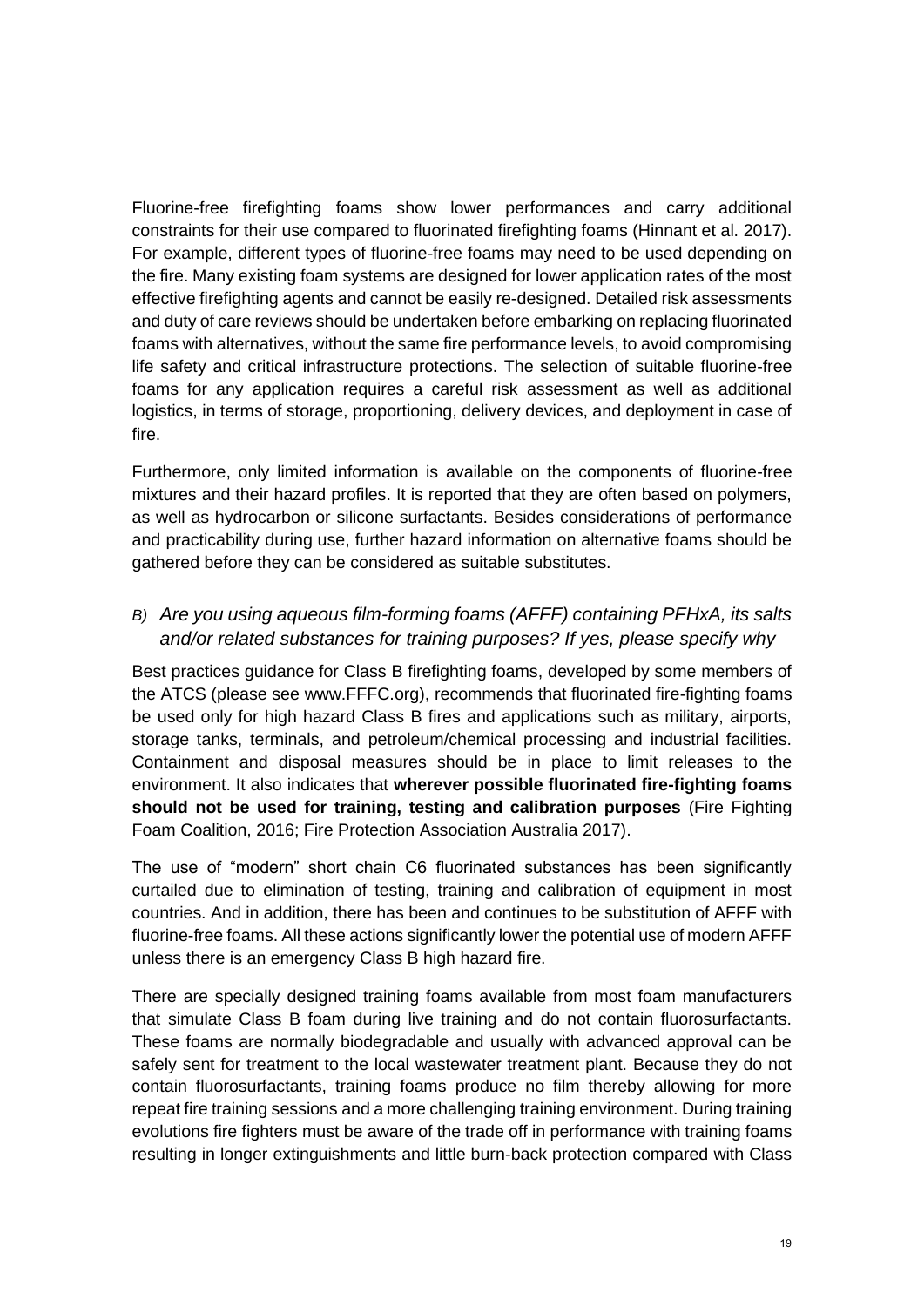B foams. Firefighters and other foam users should work with the Authority Having Jurisdiction (AHJ) to ensure that the use of training foams meets all local and applicationspecific live training requirements. In some cases, training foams can also be used as a substitute for Class B foams in vehicle and equipment testing

Training should be conducted under conditions conducive to the collection of spent foam. Training facility design should include a containment system. Some fire training facilities have elaborate systems designed and constructed to collect foam solution, separate it from the fuel, treat it, and in some cases re-use the treated water. In general, advanced training and education on the products, hazards and applications are critical. This alone will significantly contribute to the most efficient and safe use of Class B firefighting foams.

*C) Are you using AFFF containing PFHxA, its salts and/or related substances for testing purposes? If yes, please specify why.*

**The Best practices guidance for Class B firefighting foams, prepared FFC with some shared members of ACTS, recommends that, wherever possible, fluorinated fire-fighting foams should not be used for training, testing and calibration purposes.** However, many Authority Having Jurisdictions (AHJ) and third-party approval organizations require periodic testing of installed foam fire protection systems to assure reliable performance in an actual fire event. Typically, these tests involve full discharge of the system usually through fire hose lines connected to test outlets that are part of the system installation. Testing primarily involves engineered, fixed foam fire extinguishing systems. Two types of tests are conducted on foam systems: acceptance tests, conducted pursuant to installation of the system; and maintenance tests, usually conducted annually to ensure the operability of the system.

• Surrogate Liquid Test Methods

The major focus when evaluating foam system performance is to confirm proper function of the foam proportioning system. This is done by conducting a foam injection rate test. **This testing can now be done using surrogate non-foaming environmentally acceptable test liquids in lieu of Class B foam if the AHJ permits such substitutions**. The surrogate test liquids are specifically formulated to simulate the flow behaviour (viscosity characteristics) and approximate conductivity or refractive index of the foam concentrate used in the system. If these alternatives are used, users must put in place proper procedures to guarantee the systems can be returned to emergency ready status without issue. A common mistake can be not opening the main foam supply valve after testing.

• Water Equivalency Method

**In some cases, water can be used as a surrogate liquid in place of foam**. This is generally called the "water equivalency method" since a correction factor (to account for viscosity differences between foam and water) is applied to the water flow rate to make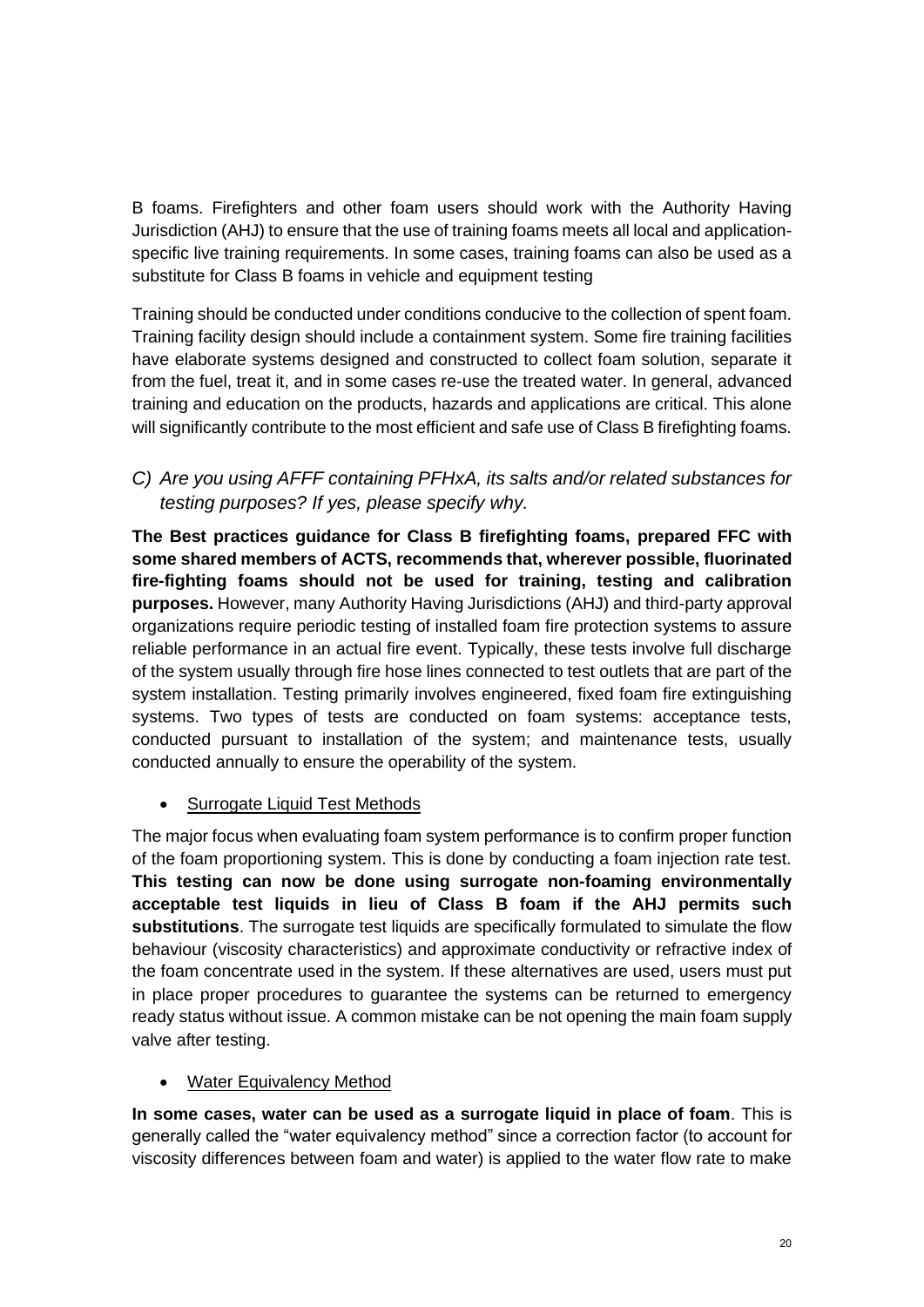it equivalent to the foam concentrate flow rate. When using this method, flow meter measurements on the water and foam concentrate sides of the system are compared to determine the injection rate. The simulated foam concentrate (using water in place of foam) flow rate is multiplied by a correction factor to account for the flow rate difference between foam concentrate and water. This corrected flow rate is divided by the total system flow rate to determine the foam injection rate percentage. While this practice may work on some systems, water equivalency is not accurate when representing the viscosity characteristics of most alcohol resistant (AR) foam concentrates due to their thixotropic nature. Users should consult with the foam manufacturer to determine if they have appropriate test data to support the water equivalency testing method.

## **Question 6 – Other uses (cleaning, cosmetics, waterproofing agents, polishing products, floor waxes, food contact materials, etc.) including uses in consumer products**

#### *Paper-based grease repellent food packaging/wrapping*

The OECD is currently finalising the review "PFASs and alternatives in food packaging (paper and paperboard): Report on the commercial availability and current uses," which gives a detailed overview of the market. Once published, this document could serve as a source to assess these applications.

It should also be mentioned that, based on our assessment, the total emissions of PFHxA in the Paper and Cardboard are between  $2 - 4$  kg/a. We therefore believe that the cost increase of moving away from C6 fluorotelomer chemistry protection is highly disproportionate.

## **Question 10 – Alternatives for uses where substitution would be possible but is expected to lead to a lower quality of products or lower performance**

#### *Textiles*

Side-chain fluorinated polymers' properties include dirt, oil, grease and water repellence, which are imperative to the manufacture the high-performance textile applications mentioned above in this document.

The Danish Environmental Protection Agency reported that many different agents providing water repellence are marketed –including wax-based repellents consisting of paraffin-metal salt formulations, silicone repellents, resin-based repellents consisting of fatty modified melamine resins, and hydrophobic modified polyurethanes–, but none of the identified agents provide efficient repellence against oil, alcohol and oil-based dirt (2015).

Moreover, as discussed above, certain of the abovementioned free alternatives have a less favourable hazard profile compared to PFHxA.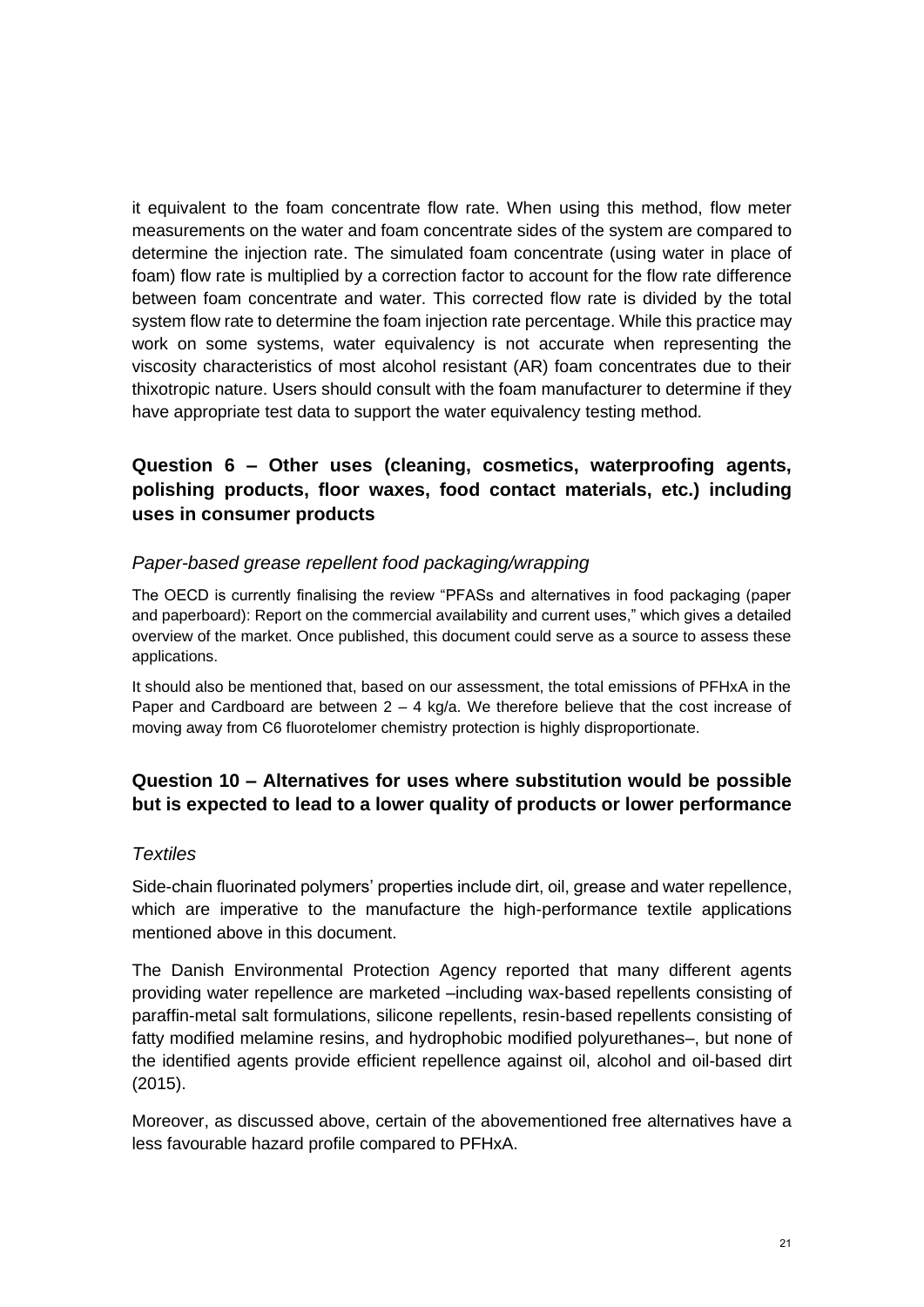Finally, it is worth mentioning that each industry has specific performance standards not only regarding repellence against fluids but also in terms of heat resistance, stain protection, etc. This information is available in TEGEWA's contribution to the public consultation.

#### **Medical textiles**

For professional textile applications, studies have concluded that there is an absence of suitable non-fluorinated alternatives (Hill et. Al., 2017). Medical garments –including white coats, surgical clothing gowns or surgical covers– and devices need a combination of durable water, oil and stain repellence to protect healthcare personnel and ensure patients' safety. In particular, repellence towards non-polar liquids (such as body fluids) is part of hazard management, such as preventing transmission of infectious agents. As discussed above, dirt, oil, grease and water repellence properties cannot be reached by existing non-fluorinated alternatives –i.e. wax-based repellents consisting of paraffinmetal salt formulations, silicone repellents, resin-based repellents consisting of fatty modified melamine resins, and hydrophobic modified polyurethanes (Danish Environmental Protection Agency, 2015).

Another important property is the breathability of the fabric. It is possible to create a nonfluorinated barrier with repellence, but then the fabric will lose all breathability, which for some work environments may result in an unacceptable level of worker discomfort. Furthermore, a barrier type effect will result in large quantities of unwanted substances adhering to the textile or nonwoven, which may create more risks for workers (Schellenberger et. al., 2019).

It is also relevant to consider that the mentioned products have to meet higher requirements due to legal normative regulations. Please, find below some of the most relevant standards and test methods:

| <b>Standard/Test</b>     | <b>Scope</b>                                                                                                                                   |
|--------------------------|------------------------------------------------------------------------------------------------------------------------------------------------|
| DIN EN 13795 (39/42/EEC) | Medical-product legislation.                                                                                                                   |
| EN 14216                 | Protective textiles against infection.                                                                                                         |
| <b>DIN EN 14126</b>      | Protective clothing – performance requirements<br>and test methods for protective clothing against<br>infective agents.                        |
| <b>DIN EN 14786</b>      | Protective clothing – determination of resistance<br>to penetration by sprayed liquid chemicals,<br>emulsions and dispersions - Atomizer test. |

*Table 6 – Standards and analytical methods for medical garments*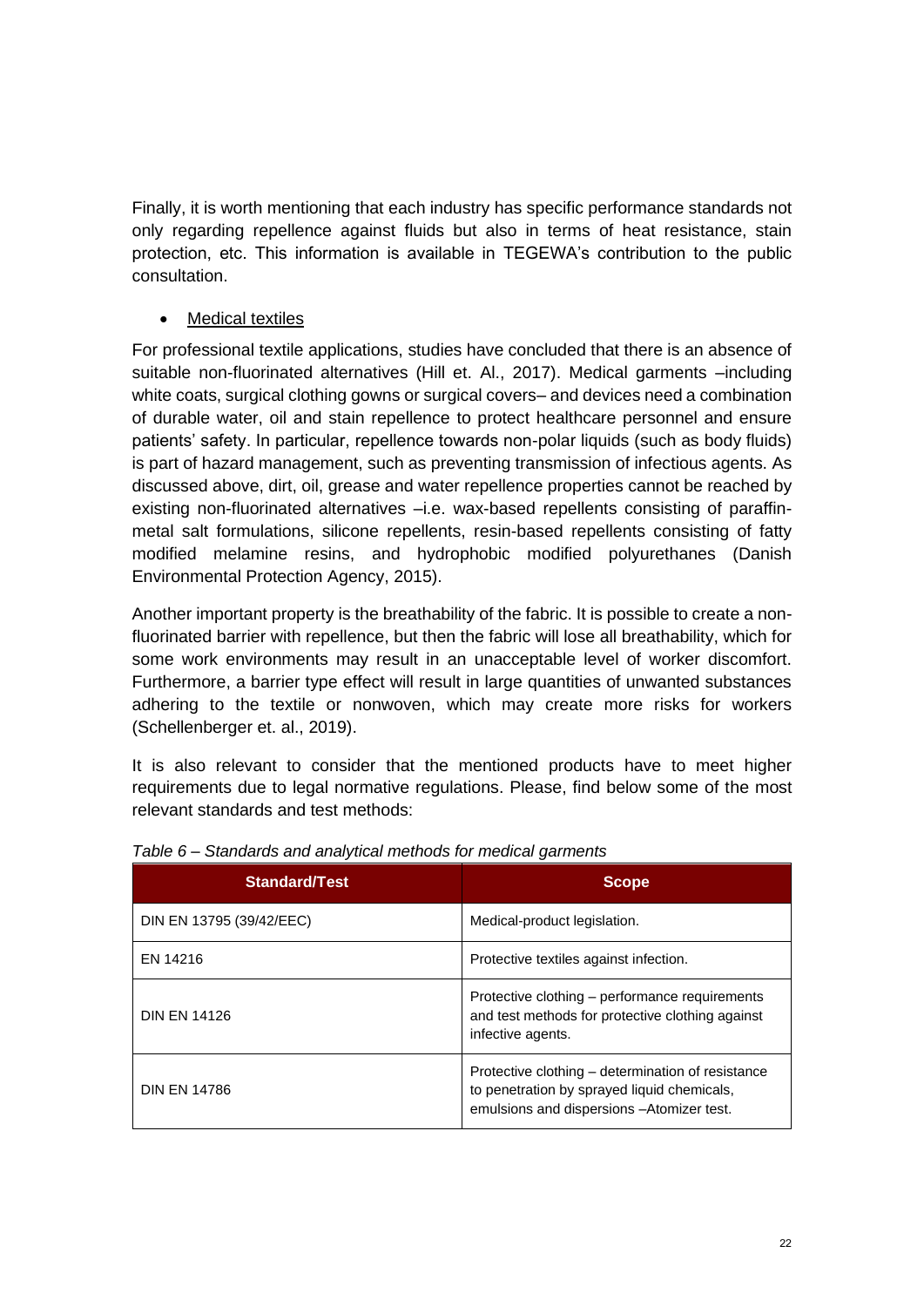Textiles used for medical devices necessitate, in addition to the abovementioned requirements, high hydrolyses stability since they undergo hot steam disinfection (130 °C) and often repeated laundry. The performance of these products is also covered by specific regulations. Please, find below some of the most relevant standards and test methods:

| <b>Standard/Test</b>                                                                                                          | <b>Scope</b>                                                                                                                                                                                                                               |
|-------------------------------------------------------------------------------------------------------------------------------|--------------------------------------------------------------------------------------------------------------------------------------------------------------------------------------------------------------------------------------------|
| <b>FN 943</b>                                                                                                                 | Part 1: Performance requirements for ventilated<br>and non-ventilated 'gas-tight' (Type 1) and 'non-<br>gas-tight' (Type 2) chemical protective suits                                                                                      |
| Protective clothing against liquid and gaseous<br>chemicals, including liquid aerosols and solid<br>particles - Part 1 and 2. | Part 2: Protective clothing against liquid and<br>gaseous chemicals, including liquid aerosols and<br>solid particles - Part 2: Performance requirements<br>for "gas-tight" (Type 1) chemical protective suits<br>for emergency teams (ET) |
| EN14605 Protective clothing against liquid<br>chemicals                                                                       | Performance requirements for clothing with liquid-<br>tight (Type 3) or spray-tight (Type 4) connections,<br>including items providing protection to parts of the<br>body only (Types PB [3] and PB [4])                                   |
| EN 13982 Protective clothing for use against solid<br>particulates - Part 1                                                   | Performance requirements for chemical protective<br>clothing<br>providing protection to the full body against<br>airborne solid particulates (type 5 clothing)                                                                             |
| EN 13034 Protective clothing against liquid<br>chemicals                                                                      | Performance requirements for chemical protective<br>suits offering limited protective performance<br>against liquid chemicals (Type 6 equipment)                                                                                           |

*Table 7 – Standards and analytical methods for medical devices*

#### • Outdoor textile applications

For these applications, studies have concluded that some non-fluorinated alternatives can provide a sufficient level of water repellence, although they are not effective for oil and grease protection. Therefore, there are certain niche applications for which no alternatives are available yet, such as outdoor apparel intended for adverse environmental conditions (Schellenberger et al., 2019).

These properties are relevant for the applications mentioned under this subsection in Question 1 and are subject to specific industry standards – please, refer to TEGEWA's contribution in this regard.

## *Textiles and nonwovens used in transport*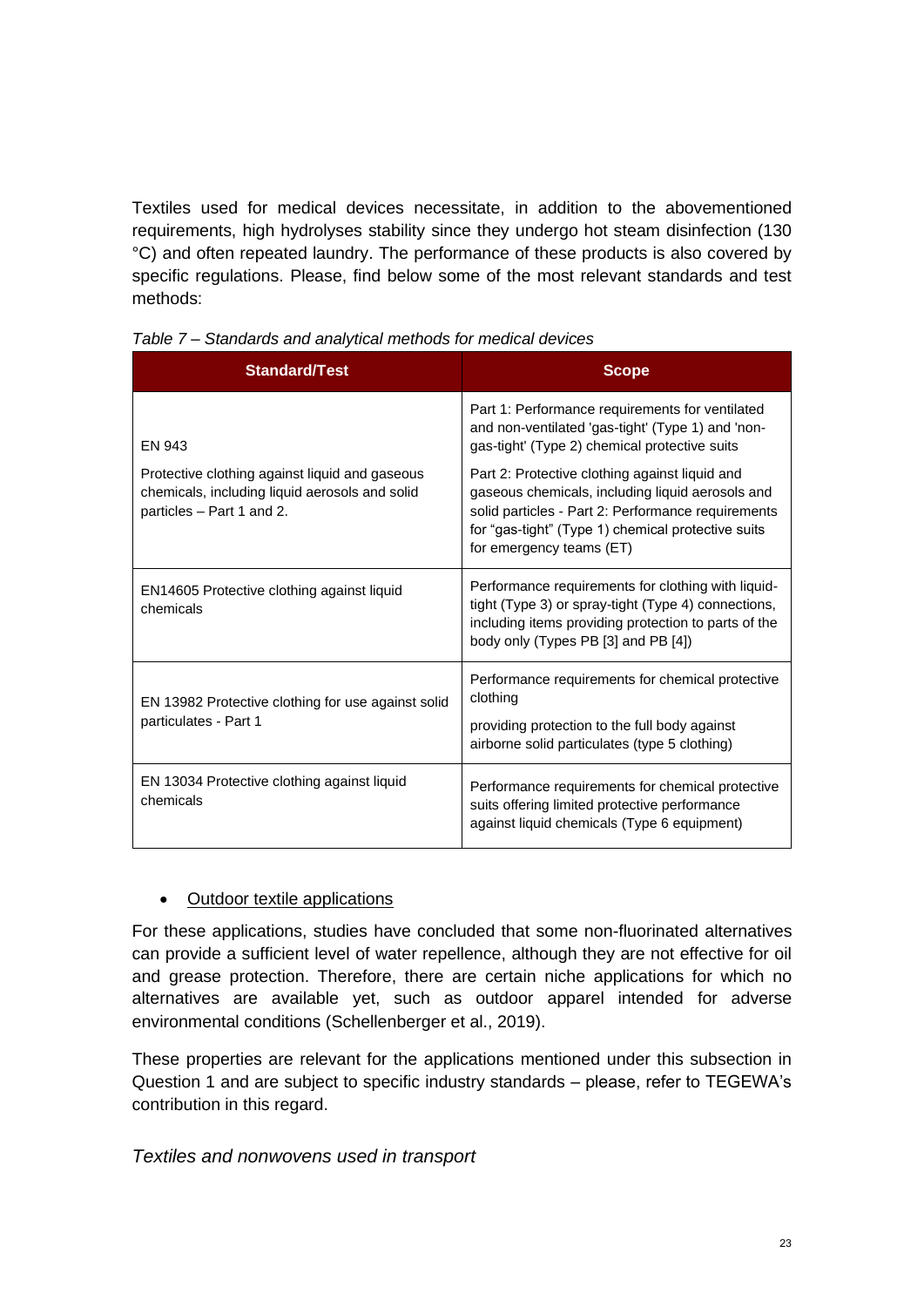Like for the abovementioned applications, C6 fluorotelomer chemistry plays a crucial role in providing transport applications with the required levels of water repellence and oil repellence, as well as the other specific requirements – e.g. heat high temperature and humidity resistance.

It is worth noting that these applications, given their safety implications, are subject to strict normative legislations. Please, see a summary of the relevant standards and tests in the following table:

| <b>Transport applications</b>                                                                               | <b>Stands/tests</b>                                                                                                                  |  |
|-------------------------------------------------------------------------------------------------------------|--------------------------------------------------------------------------------------------------------------------------------------|--|
|                                                                                                             | VW-PV 3353 (soiling and cleaning characteristics)                                                                                    |  |
| <b>Divers</b>                                                                                               | GMW 4726 (Water Repellent Properties of Automotive Textiles)                                                                         |  |
|                                                                                                             | <b>GMW 4726 (Water Repellent Properties of Automotive Textiles)</b>                                                                  |  |
| Convertible tops automotive                                                                                 | Audi-Standard LAH 893-800 - Technical development specification<br>book materials textiles"                                          |  |
| Nonwoven engine compartment<br>interior/cushion and<br>nonwoven/PU-foam motor<br>compartment sound cushions | Standard of automotive industry – 96 hours fuel rejection according<br>to AATCC TM 118-oil repellency - Hydrocarbon resistance test. |  |
| Perfluorosulfonic membranes                                                                                 | Safety Standards of International Electro-technical Commission<br>(IEC)                                                              |  |
| used in fuel cells                                                                                          | Certified carbon fibre nonwoven for fuel cells (Innovations Plug in<br>hybrid, alternative energy sources/energy efficiency)         |  |

*Table 8 – Standards and analytical methods for transport applications*

*High-performance air and liquid filtration and separation media that require a combination of water- and oil-repellency*

There are at present no viable substitutes capable of providing the required level of water and oil repellency. As a result, the absence of derogation would represent significant risks for the many safety-critical applications that rely on high performance filtration and separation media and would be disproportionately costly.

## *Paper-based grease repellent food packaging/wrapping*

C6 fluorotelomer chemistry enhances the surface properties of paper and cardboard by delivering water, oil and grease repellence for food packaging. Any restriction would require a switch to plastics, laminated constructions, or silicones.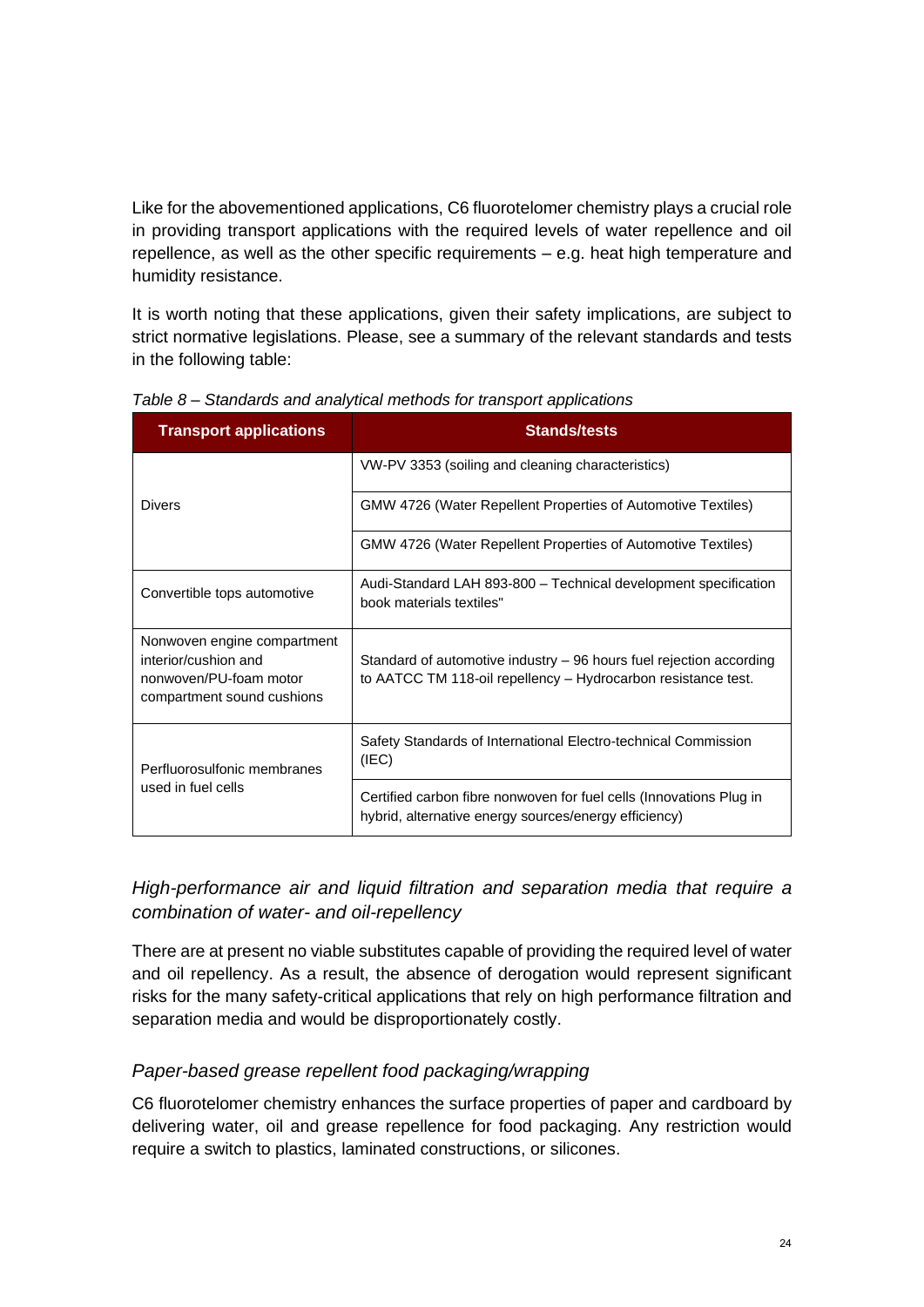Furthermore, in line with sustainable chemistry principles, it is necessary that alternatives are also assessed based on their environmental footprint along their entire life cycle. In the production for paper-based applications, ATCS members have assessed the alternatives in terms of energy and recyclability:

| <b>Refined fibres</b>  | <b>Polyethylene</b><br>coating | <b>Bioplastics, clays,</b><br>and alternative<br>polymer coatings | <b>Short chain</b><br>fluorochemicals |
|------------------------|--------------------------------|-------------------------------------------------------------------|---------------------------------------|
| High energy costs from | High add-on weight             | High add-on weight                                                | Low add-on weight                     |
| refining process       | $~10-20$ g/m <sup>2</sup>      | $~10-20$ g/m <sup>2</sup>                                         | $\sim$ 0.1-0.3 g/m <sup>2</sup>       |
| High energy costs from | Non-renewable, fossil          | Alternatives like PLA                                             | Can be used with                      |
| increased dry time     | fuel-based                     | are very expensive                                                | recycled fibers                       |
| Requires use of virgin | Slow to biodegrade and         | Not easily recycled                                               | Repulpable and                        |
| fibres vs recycled     | not easily recycled            |                                                                   | recyclable                            |

*Table 9 – Assessment of alternatives: Energy and recyclability*

C6 fluorotelomer chemistry enables the use of paper and cardboard as alternatives to plastics and plastic coatings, materials which are subject to increasing restriction requirements in the context of the EU circular economy policy.

As for plastic packaging, these materials are subject to increasing restriction requirements in the context of the EU circular economy policy. In 2019, the European institutions adopted a legislation to ban certain single-use plastic food containers, such as fast food boxes and plastic cups for beverages. The Packaging and Packaging Waste Directive sets recycling targets for plastic packaging. The European Commission is currently working on the revision of the Packaging Directive to ensure 100% re-use or recycling of plastic packaging by 2030. In view of the expected measures on plastics and plastic packaging, it is unclear whether plastic will be considered an appropriate alternative to paper-based food packaging treated with C6 fluorotelomer chemistry.

#### *Additives in paints and varnishes*

Paints and varnishes in which C6 fluorosurfactants are used as additives are mainly intended for building materials. These products must display, amongst other properties, high durability. Downstream users have reported that alternatives based on C4 fluorotelomers are available, but that they display a lower performance and raise similar concerns regarding persistence. Moreover, the substances' hazard profile must also be assessed for these applications.

*For further information on the socio-economic impact of the exemption, refer to question 12.*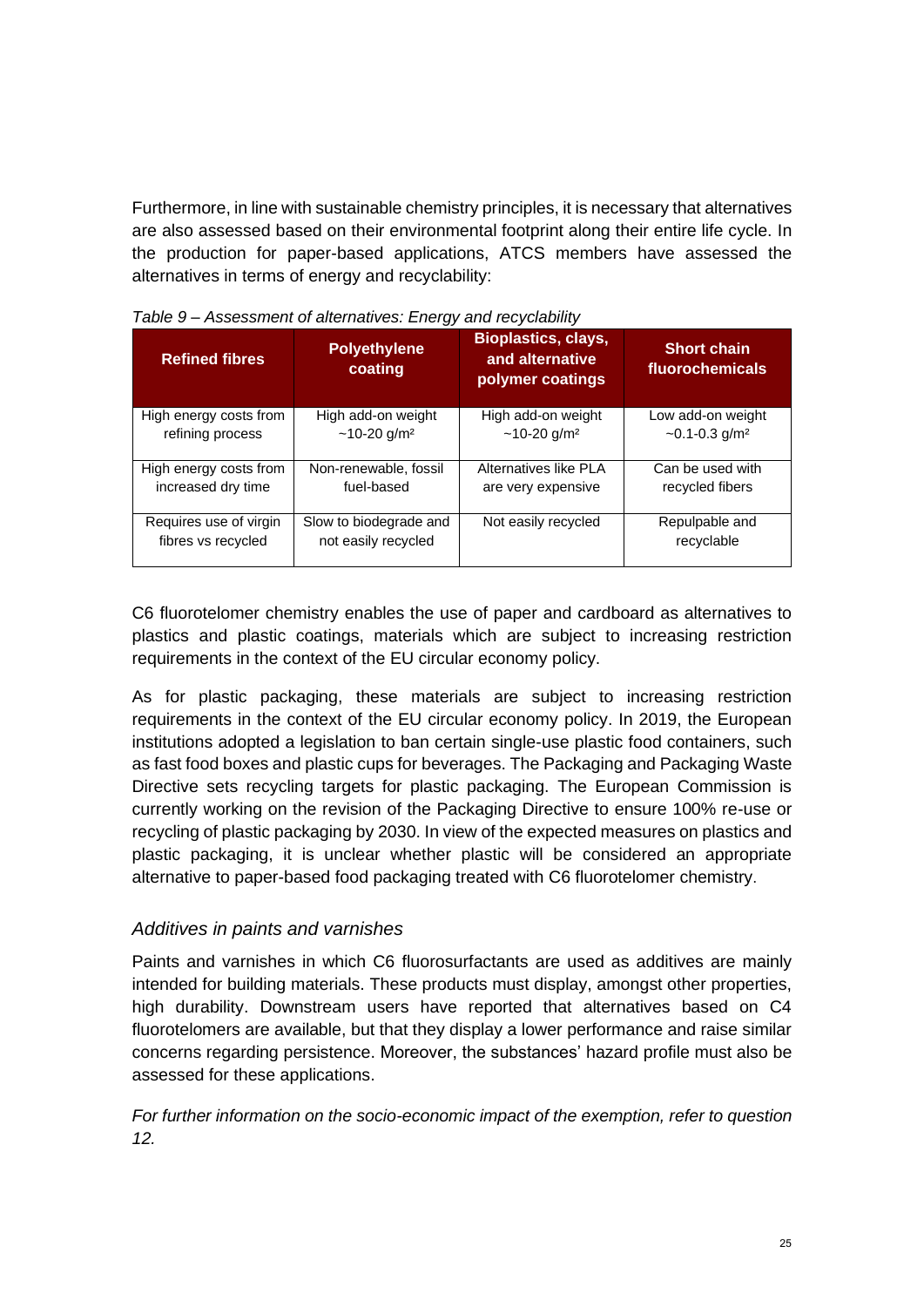#### **Question 12 – Costs: Do you agree with the assumptions and costs used?**

A proper socio-economic assessment has not been conducted because there has not been a sufficient assessment of the scope of products that would fall under the restriction. For instance, non-woven medical textiles are exempt under the restriction proposal, while other non-woven applications have neither been exempt or specifically mentioned.

Although a proper socio-economic assessment could not be conducted, we can provide an estimation of substitution costs, including implications for downstream users, by looking at previous experiences of transitioning from C8 fluorotelomer chemistry to C6 fluorotelomer chemistry. ATCS membership includes leading producers of FluoroTechnology in Europe, the United States and Asia, who are committed to sound stewardship of FluoroTechnology and the safe use of chemicals. This commitment has been demonstrated in past years through the US Environmental Protection Agency (EPA) PFOA Stewardship Programme, which resulted in the phase-out of PFOA and other long-chain substances by the end of 2015. The ATCS members that produce either fluoropolymers and/or fluoroelastomers use alternatives to PFOA as polymerisation aids, as well as C6/short-chain substances instead of C8/long-chain substances, which are potential precursors of PFOA in the fluorotelomer-based product business. During the stewardship programme, ATCS member companies invested over €500 million of R&D and capital expenditures into the development of alternatives. This figure does not include the transition and qualification costs for downstream users to replace PFOA and its related substances, which vary significantly depending on the application (e.g. historically up to over €1,000,000 per use per downstream user in some instances.

On aqueous film forming foams (AFFF), the proposed restriction would ban the manufacture and import of the C6 fluorosurfactants used in fluorinated foams 18 months after entry into force. The Restriction Dossier does not take into consideration the substantial cost and complications required to transition. First, the fluorine free options are still evolving and many of the needed design criteria for hazards have not been established. These include, but are not limited to, application densities (application rates) and times. Secondly, once guidelines are established, it will possibly be years before complete transition can occur. This will result in major capital expenditures, infrastructure changes and substantial downtime for most industries that handle large quantities of flammable liquids.

Requiring a technology change (from AFFF to FFF) will demand significant investments on equipment and product by the EU chemical industry, the EU oil and gas industry and any EU company handling large volumes of flammable liquids. The cost to changes in the tank farm alone would be significant. In addition, any change to the system of a site also triggers additional testing and calibration costs to ensure full functionality. No doubt that the global competitiveness of the aforementioned EU industries will be affected to some degree. This loss in competitiveness could negatively impact EU employment and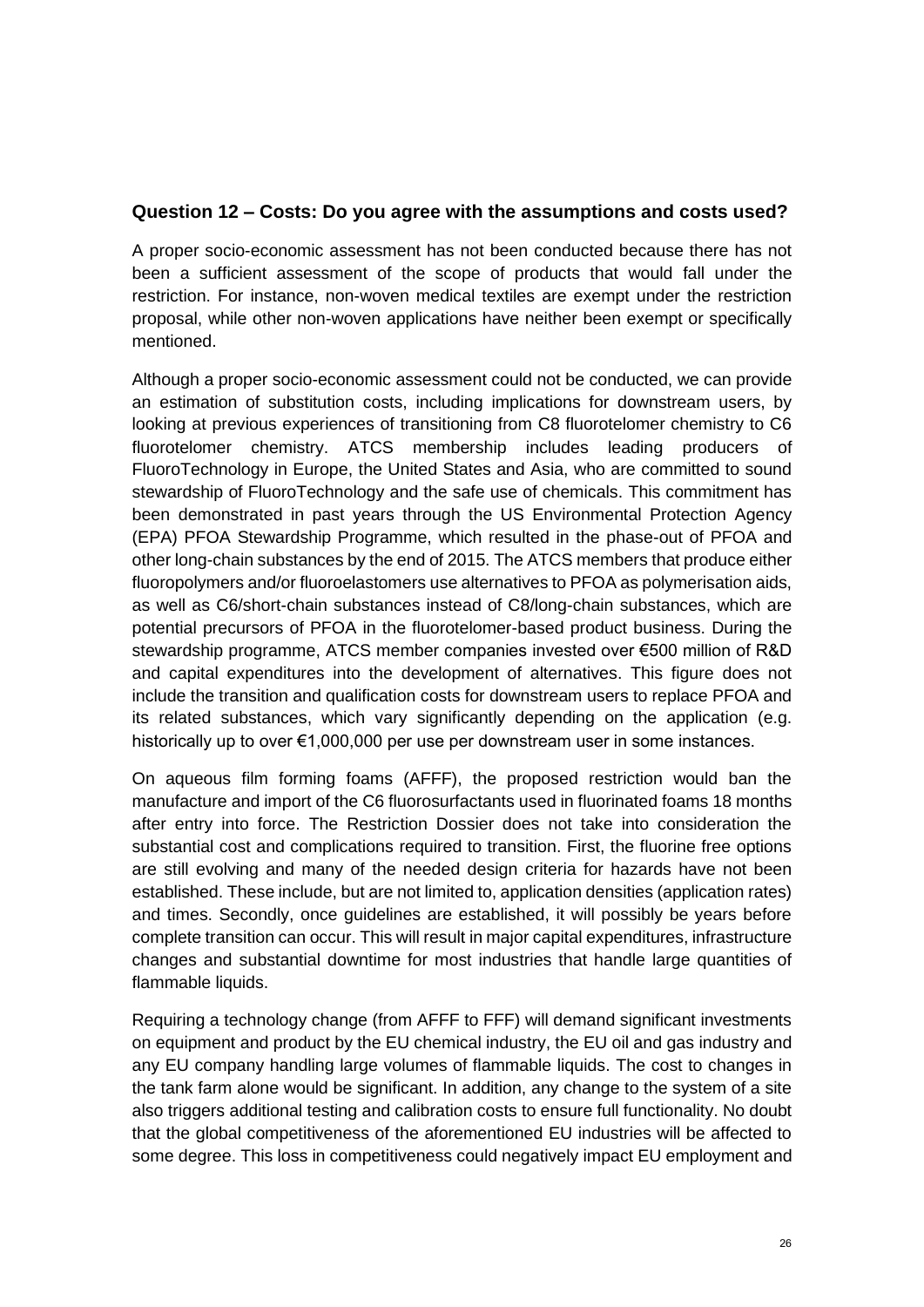GDP. The Fire Fighting Foam Coalition, in its submission to this public consultation, estimates that the restriction as proposed would cost EU foam manufacturers and users more than  $\epsilon$  200 million

Finally, it is worth noting that there is only one facility in Europe where the entire process of fluorotelomer production takes place, from initial telomerisation to production of C6 fluorotelomer-based products. This location therefore represents the only EU facility to manufacture protectors for Medical Barrier Fabrics and Face Mask Fabrics to repel contaminated sneezes and droplets. Although Medical Barrier Fabrics are exempt under the Restriction Dossier, the required production capacity cannot be secured if other applications are restricted. The strategic importance of this production facility should be considered instead of threatening its closure, as acknowledged in the Restriction Dossier (p. 136).

Such a far-reaching restriction as proposed by the Dossier Submitter would force the production of products with C6 fluorotelomer chemistry to relocate outside the EU. Nonetheless, many uses for these products will remain essential in the EU, leading to an increased dependency of the EU on imported products. However, due to a lack of available analytical methods, the import of products cannot be properly controlled. This difficulty has already manifested among Member States' authorities who are facing difficulties in preventing the import of products containing PFOA, following its restriction. The PFHxA restriction would therefore not lead to environmental improvement while the cost of enforcement would be very high in an already difficult economic climate where public finances are limited.

## **Question 13 – Analytical methods: Are you aware of a method for chemical analysis of PFHxA, its salts and related substances present in a matrix relevant for the restriction proposal? Do you develop or intend to develop such a method?**

The dossier does not provide harmonized analytical methods to ensure product compliance and enforceability of any threshold. The few analytical methods provided do not cover the array of products falling under the scope of the restriction proposal. Additionally, in case the restriction proposal is adopted in its current form, the absence of a standard analytical method would pose serious implementation and enforceability challenges to both industry and regulators.

Much of the PFAS analysis work has been on PFOS and PFOA (ISO 2009; National Standards Authority of Ireland 2010), although more recently, analytical methods are starting to be applicable to more PFASs. For example, the USA EPA has published details of analytical methods for measuring PFAS in water that includes the analysis of PFHxA (2020):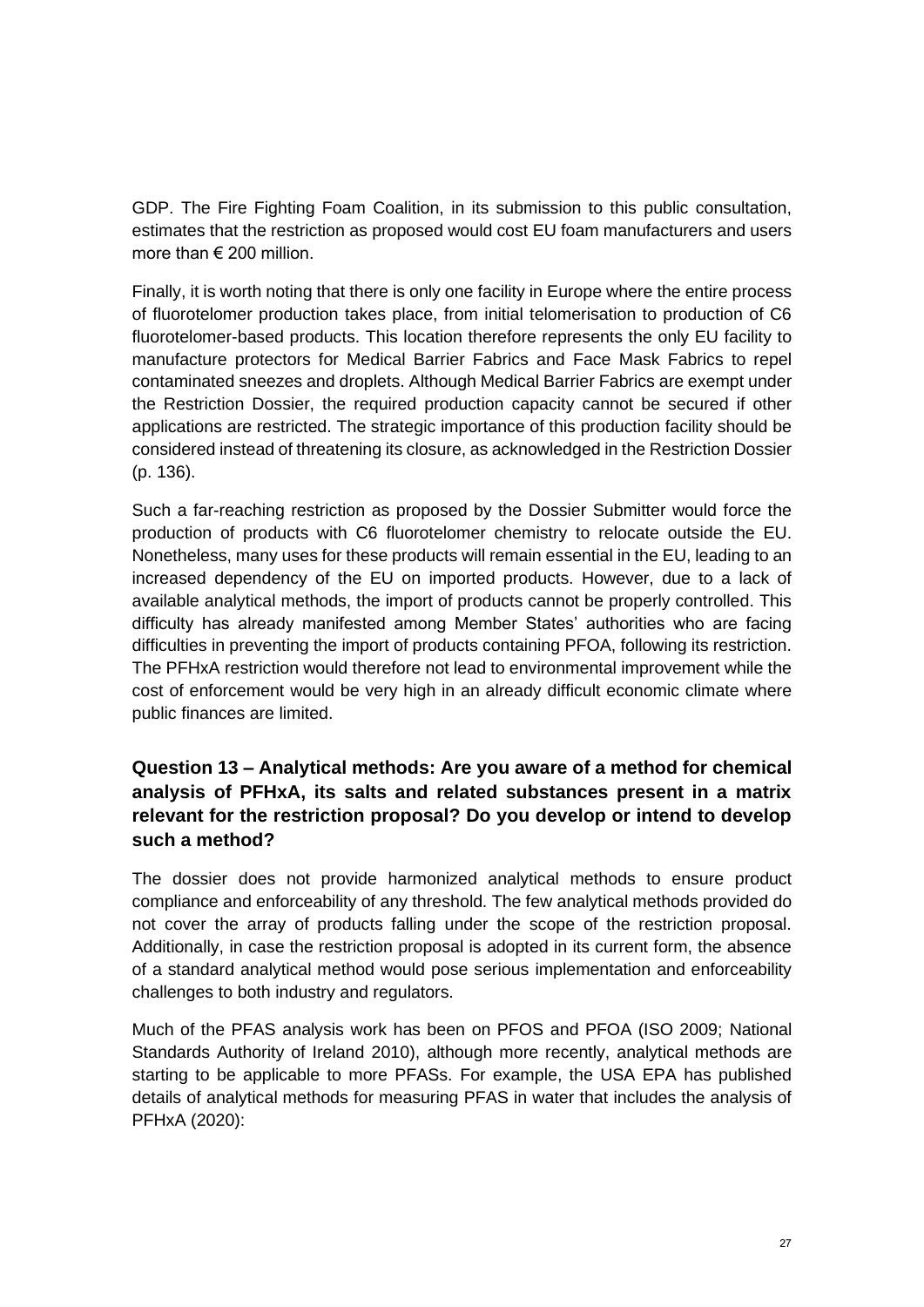- **Method 537.1**: Determination of Selected Per- and Polyfluorinated Alkyl Substances in Drinking Water by Solid Phase Extraction and Liquid Chromatography/Tandem Mass Spectrometry (LC/MS/MS) (USA EPA 2018).
- **Method 533**: determination of per- and polyfluoroalkyl substances in drinking water by isotope dilution anion exchange solid phase extraction and liquid chromatography/tandem mass spectrometry (USA EPA 2019a).
- **Validated Test Method 8327**: Per-and Polyfluoroalkyl Substances (PFAS) Using External Standard Calibration and Multiple Reaction Monitoring (MRM) Liquid Chromatography/Tandem Mass Spectrometry (LC/MS/MS) (USA EPA 2019b).

However, analysis of PFHxA in solid materials is much more challenging due to the sample preparation and extraction stages. Although methods do exist for the extraction and analysis of PFOS and PFOA (ISO 2018), **no standards have yet been published for the extraction of PFHxA**. While total fluorine detection techniques and methods (e.g., TOP assay technique) are useful for general screening, they are not suitable for compliance certification or enforcement unless they are validated and certified methods (Houtz and Sedlak 2012).

It should also be noted that measurements on PFHxA related substances is much more difficult than measuring PFHxA, particularly when they are bound to larger molecules, in environmental media, in biota, etc. Precursors by definition, are significantly more complex than just PFHxA or any PFCA for that matter. This leads us to believe that substance specific tests are required.

To develop validated and certified methods, the Fluoropolymer industry (through the trade association PlasticsEurope) has proposed test methods based on ultrasonic extraction and LC-MS-MS analysis of the resulting liquid to ECHA for PFOA in 2019. These methods have not yet been adopted in the ECHA Compendium of Methods. A similar analytical approach as used for PFOA could be used for PFHxA analysis from solids. Furthermore, the ATCS members are contributing to the development of methods for the analysis of PFAS, including PFHxA in textiles with CEN –e.g. CEN/TC 248 WG 26, CEN/TC 309 WG2, CEN/TC 289 WG1/IUC– (CEN 2020a; 2020b; 2020c) and a method for PFHxA and other PFCAs and PFAS (29 analytes in total) in AFFF concentrates is in the final validation process (FFFC 2019).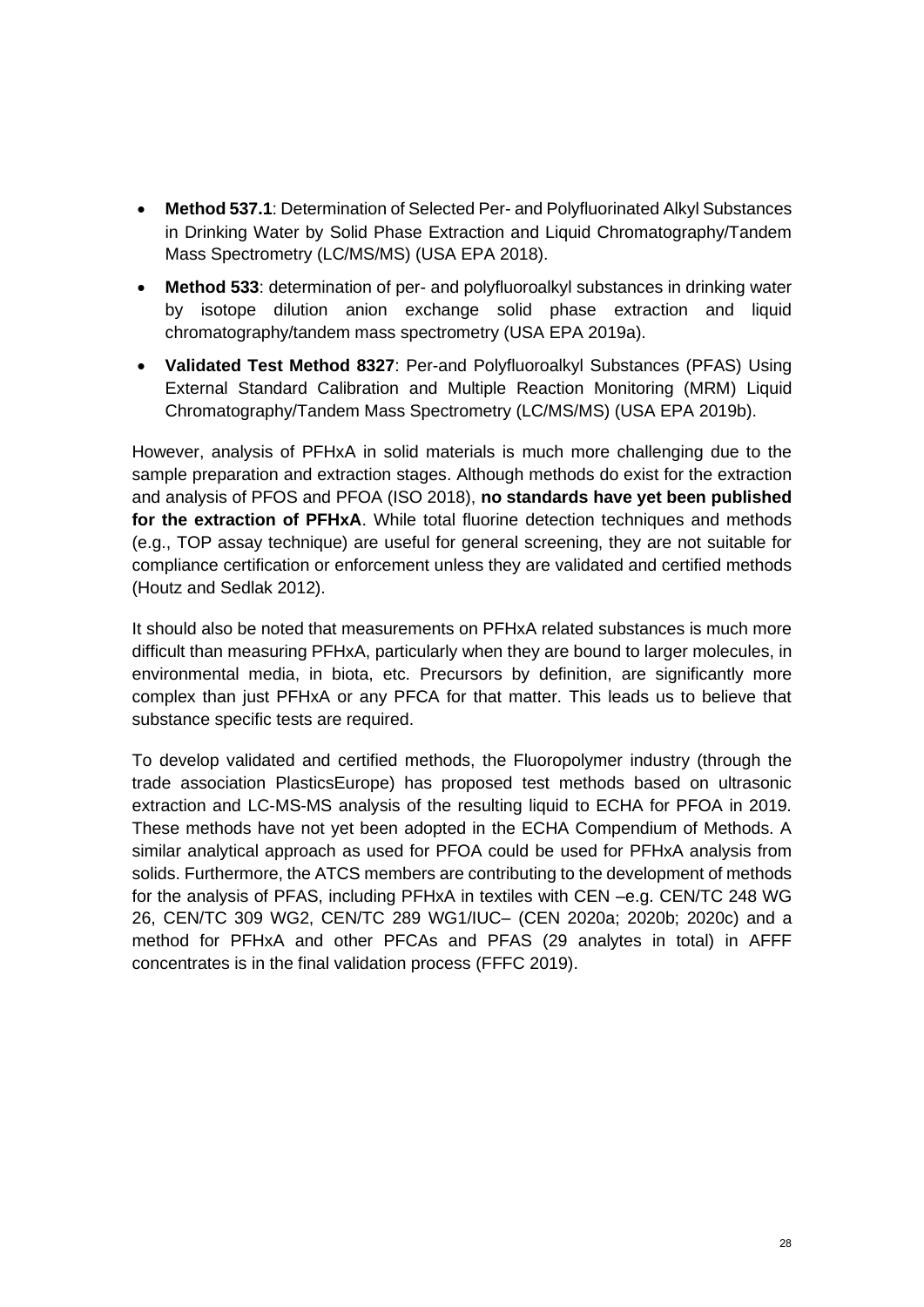| <b>Method/Technique</b>                                             | <b>Advantages</b>                                                                                                                                   | <b>Limitations/Issues</b>                                                                                                                                                                                                                                                                     |
|---------------------------------------------------------------------|-----------------------------------------------------------------------------------------------------------------------------------------------------|-----------------------------------------------------------------------------------------------------------------------------------------------------------------------------------------------------------------------------------------------------------------------------------------------|
| LC-MS/MS                                                            | Commercially available; Extensive<br>QA/QC<br><b>Quantifies individual PFAS</b><br>UCMR3/Method 537/SW-846<br>Differentiates branched/linear (Br/L) | <b>Expensive Equipment</b><br>Limited number of PFAS<br>Generally good for targeted<br>analyses                                                                                                                                                                                               |
| <b>TOP Assay</b><br>(LC-MS/MS)<br><b>Total Oxidizable Precursor</b> | Commercially available technique<br>QA/QC improving<br>Some chain length and Br/L info                                                              | Twice as Expensive (LC-MS/MS -<br>2X)<br>No Information on Individual<br><b>PFAS</b><br>Conservative estimate of PFAS<br>presence<br>Limited comparative data at this<br>time<br>Aggressive lab oxidation: no real<br>environmental relevance<br>TOP is not a validated analytical<br>method  |
| EOF/AOF<br>Extractable / Adsorbable<br>Organic Fluorine             | Quantifies Extractable / Adsorbable<br>Organic Fluorine                                                                                             | Not commercial in US<br>No information on individual<br><b>PFAS</b><br>Limited comparative data at this<br>time                                                                                                                                                                               |
| <b>PIGE</b><br>Particle Induced Gamma<br>Emission                   | Quantifies total fluorine atoms<br>Faster - quick screening; less<br>expensive<br>Non-destructive technique                                         | Not commercially available in us<br>(1 lab - ND). Units being develop<br>for commercial use<br>Not as sensitive as MS-based<br>methods<br>Limited comparative data at this<br>time Does not speciate - just<br>Fluorine presence<br>Sample preconcentration needed<br>to increase sensitivity |

*Table 10 – Comparison of PFAS analytical methods (Schultes et al 2019; Field 2019)*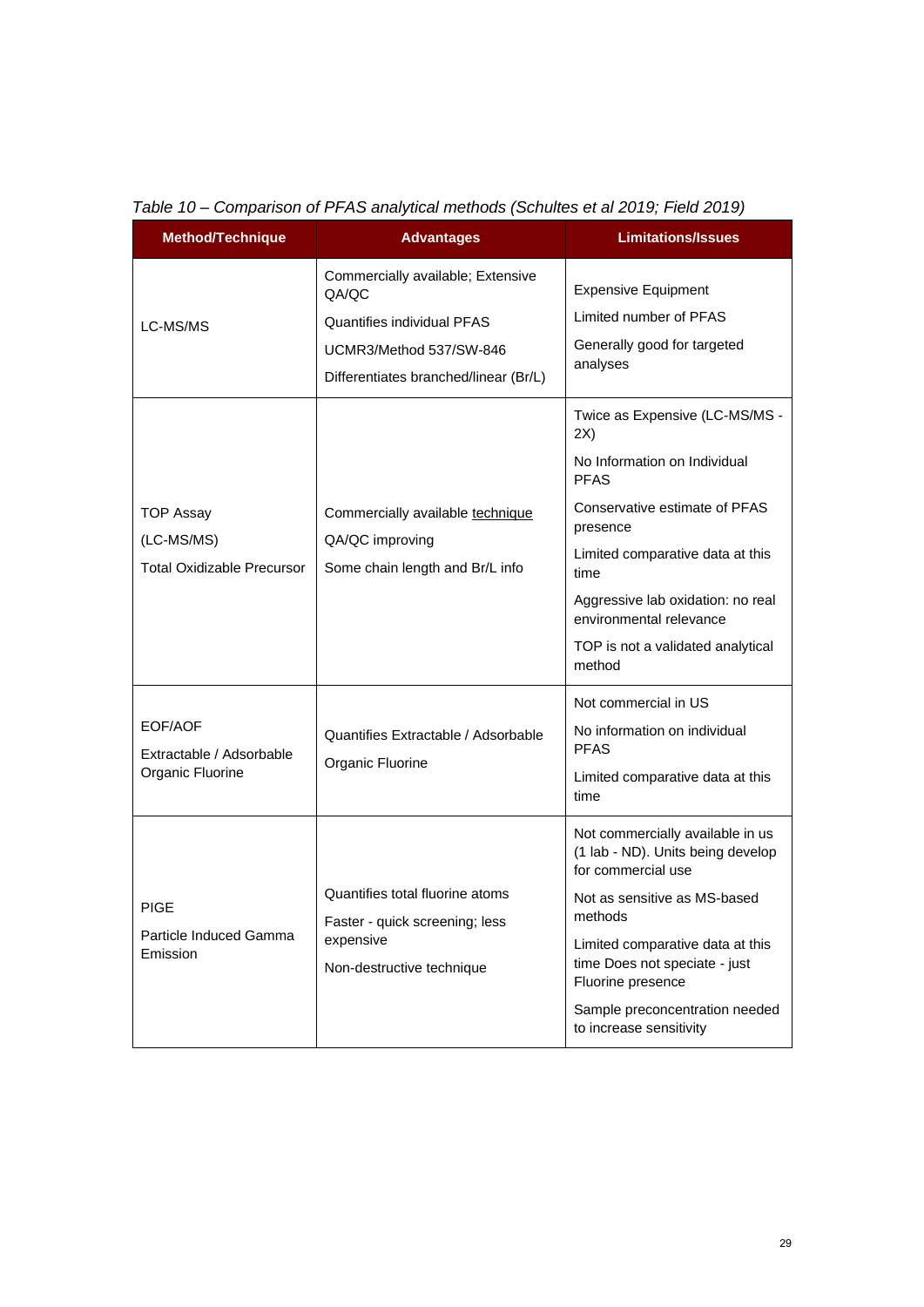| <b>Method/Technique</b>                                                           | <b>Advantages</b>                                                      | <b>Limitations/Issues</b>                                                           |
|-----------------------------------------------------------------------------------|------------------------------------------------------------------------|-------------------------------------------------------------------------------------|
|                                                                                   |                                                                        | Instruments but not analysis<br>commercially                                        |
| LC-QTOF                                                                           | Unlimited number of PFAS - good for                                    | Available in US                                                                     |
| Quadrupole Time of Flight.<br>Can also include HRMS:<br>high resolution mass spec | non-targeted PFAS analyses<br>Stored data can be searched in<br>future | Expensive; skill; time consuming;<br>lots of data generated which need<br>analyses; |
| and Orbitrap MS here                                                              |                                                                        | Sample confirmation difficult as<br>no authentic standards in many<br>cases         |
|                                                                                   | Used for fluorine mass balance                                         |                                                                                     |
| CIC                                                                               | Determine total fluorine in<br>environmental                           | Possible matrix effects that                                                        |
| Combustion Ion<br>Chromatography                                                  | Samples and consumer products                                          | impact peak separation                                                              |
|                                                                                   | Better sensitivity and versatility vs<br>PIGE/INAA                     | CIC does not speciate and give<br>you individual PFAS identification                |
|                                                                                   | Measurement of fluorine in biological                                  |                                                                                     |
| <b>INAA</b>                                                                       | And environmental matrices                                             |                                                                                     |
| Instrumental Neutron                                                              | Non-destructive technique                                              | Better for solids than liquids<br>Sensitivity depends on sample                     |
| <b>Activation Analysis</b>                                                        | Quick screening                                                        | matrix                                                                              |
| (Gamma Rays)                                                                      | Compared to XRF - often used side-<br>by-side                          |                                                                                     |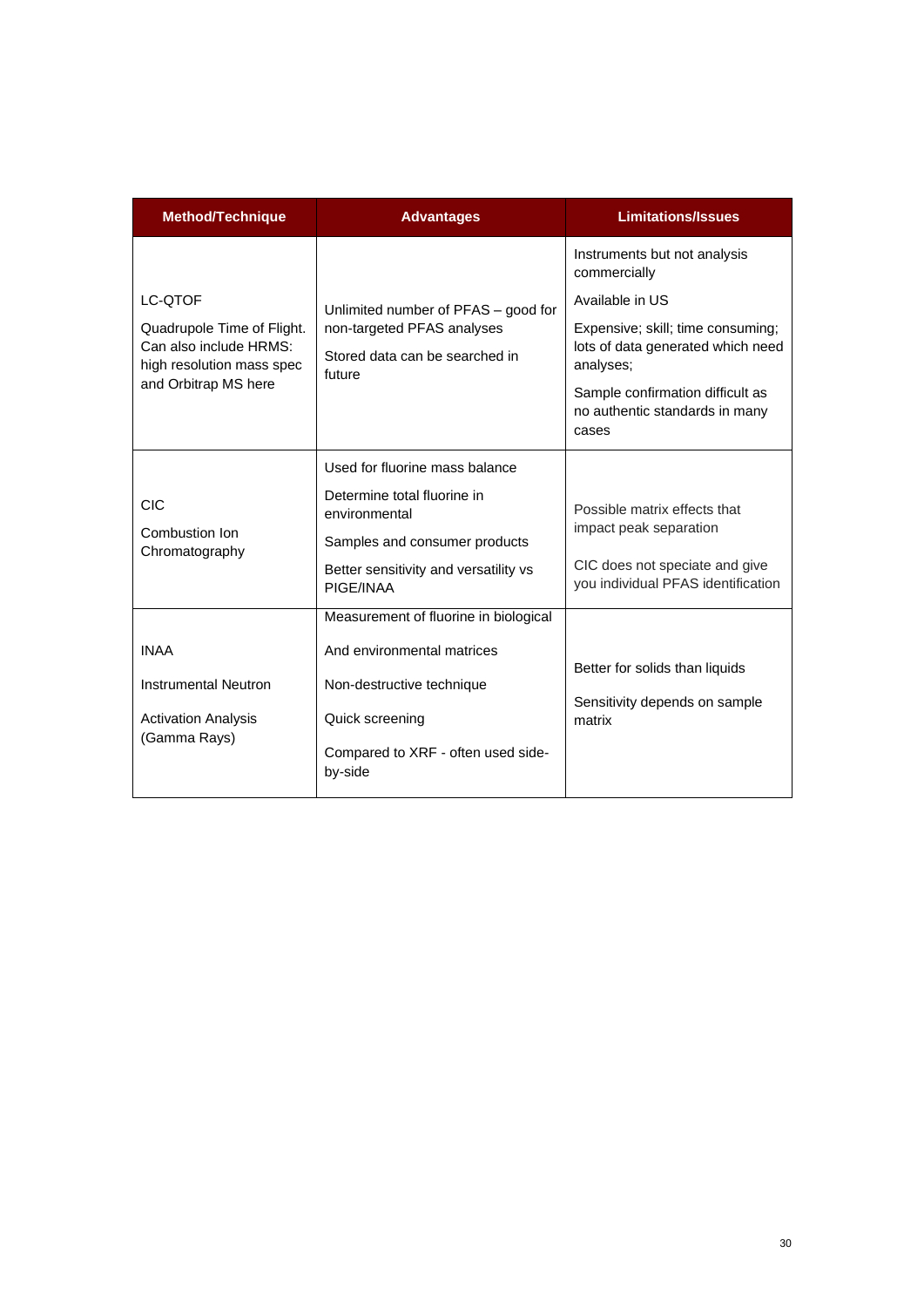#### **References**

- AECOM. (2018). AECOM's promising new PFAS treatment technology DE-FLUOROTM shows complete destruction of PFAS. Available at: https://www.aecom.com/content/wp-content/uploads/2018/04/PFAS-Treatment-Technology-DE-FLUORO\_INFO-SHEET.pdf
- Ahrens L., Felizeter S., and Ebinghaus R. (2009a): Spatial distribution of polyfluoroalkyl compounds in seawater of the German Bight. *Chemosphere, 76*(2), 179-184. DOI: 10.1016/j.chemosphere.2009.03.052
- ANSES, French Agency for Food, Environmental and Occupational Health & Safety. (2015). Valeurs toxicologiques de référence (VTR) Elaboration de VTR chronique par voie orale pour l'acide perfluorohexanoïque (PFHxA) (CAS n° 307-24-4). Available at:

https://www.anses.fr/fr/system/files/SUBSTANCES2015SA0127Ra.pdf

Australian Government – Senate Rural and Regional Affairs and Transport References Committee. (2019). Provision of Rescue, Firefighting and Emergency Services at Australian Airports. Available at:

https://parlinfo.aph.gov.au/parlInfo/download/committees/reportsen/024328/toc\_p df/Theprovisionofrescue,firefightingandemergencyresponseatAustralianairports.p df;fileType=application%2Fpdf

AWWA, American Water Works Association. (2016). Perfluorinated compounds treatment and removal. Denver, Colorado, United States. August 1, 2016. Available at:

https://www.awwa.org/Portals/0/.../AWWAPFCFactSheetTreatmentandRemoval. pdf

- Borg, D., and Håkansson, H. (2012). Environmental and Health Risk Assessment of Perfluoroalkylated and Polyfluoroalkylated Substances (PFASs) in Sweden. Swedish Environmental Protection Agency. Available at: http://www.naturvardsverket.se/Documents/publikationer6400/978-91-620-6513- 3.pdf?pid=3822
- Borghoff, S., Fitch, S., Rager, J., and Huggett, D. (2018). A hypothesis-driven weightof-evidence analysis to evaluate potential endocrine activity of perfluorohexanoic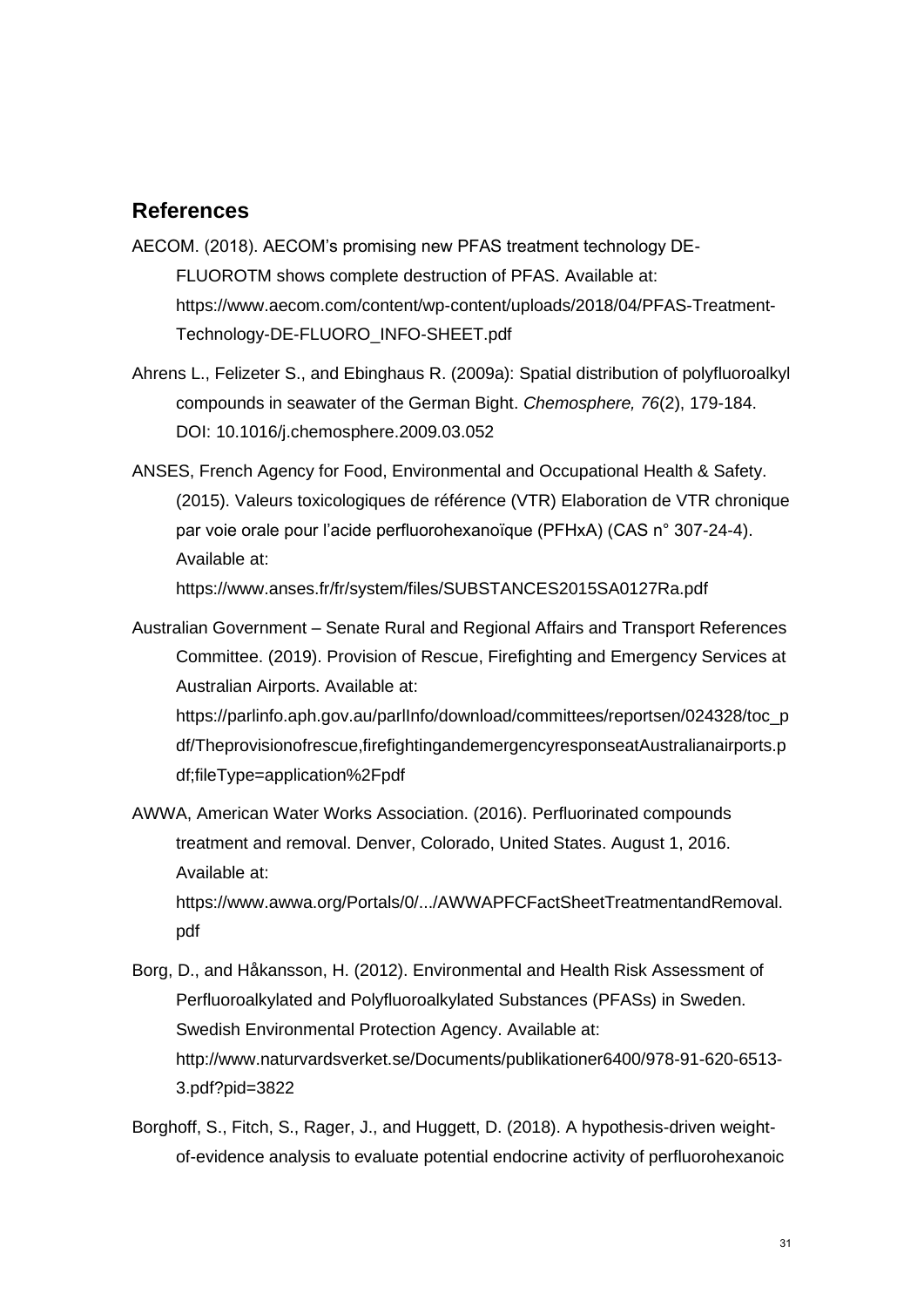acid. *Regulatory Toxicology and Pharmacology, 99*, 168–181. doi: 10.1016/j.yrtph.2018.09.001.

- Bruton, T. A., and Sedlak, D. L. (2017). Treatment of Aqueous Film-Forming Foam by Heat-Activated Persulfate Under Conditions Representative of In Situ Chemical Oxidation. *Environmental Science & Technology, 51*(23), 13878–13885. doi: 10.1021/acs.est.7b03969.
- Canadian Ministry of Health. (2013). Second Report on Human Biomonitoring of Environmental Chemicals in Canada. Results of the Canadian Health Meaures Survey Cycle 2 (2009 – 2011). April. Available at: https://www.canada.ca/en/health-canada/services/environmental-workplacehealth/reports-publications/environmental-contaminants/second-report-humanbiomonitoring-environmental-chemicals-canada-health-canada-2013.html
- CEN, European Committee for Standarization. (2020a). CEN/TC 248 Textiles and textile products. Available at: https://standards.cen.eu/dyn/www/f?p=204:7:0::::FSP\_ORG\_ID:6229&cs=1CD56 AD35AEB8C1A2E7CEE2BB715CAB9F
- CEN, European Committee for Standarization. (2020b). CEN/TC 289/WG 1 Chemical test methods. Available at: https://standards.iteh.ai/catalog/tc/cen/29df3338- 466e-47d1-9d89-023bd6cfd62f/cen-tc-289-wg-1
- CEN, European Committee for Standarization. (2020c). CEN/TC 309 Footwear. Available at: https://standards.cen.eu/dyn/www/f?p=204:32:0::::FSP\_ORG\_ID,FSP\_LANG\_ID: 6290,25&cs=1ED79F7259A11E8886AAECA272BFA2193
- Chengelis, C.P., Kirkpatrick, J.B., Myers, N.R., Shinohara, M., Stetson, P.L. and Sved, D.W. (2009). Comparison of the toxicokinetic behavior of perfluorohexanoic acid (PFHxA) and nonafluorobutane-1-sulfonic acid (PFBS) in cynomolgus monkeys and rats. *Reproductive Toxicology*, 27(3-4), 400-406. doi: 10.1016/j.reprotox.2009.01.013
- Conder, J.M., Hoke, R.A., Wolf, W.D., Russell, M.H. and Buck, R.C., 2008. Are PFCAs bioaccumulative? A critical review and comparison with regulatory criteria and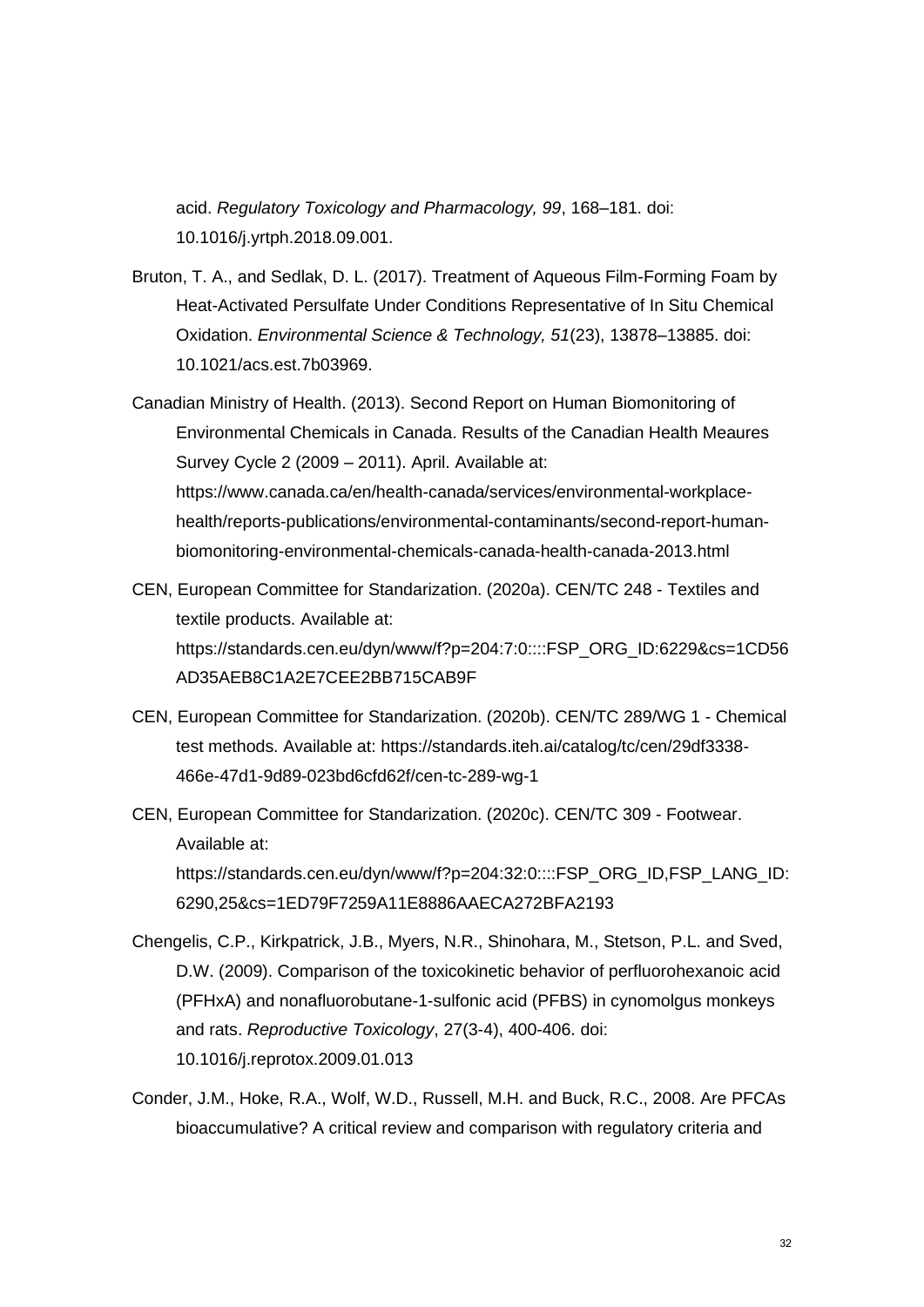persistent lipophilic compounds. *Environmental science & technology*, 42(4), 995- 1003. doi: 10.1021/es070895g.

- Danish Environmental Protection Agency. (2015). Alternatives to perfluoroalkyl and polyfluoroalkyl substances (PFAS) in textiles. *Survey of chemical substances in consumer products*, *137*. Available at: https://www2.mst.dk/Udgiv/publications/2015/05/978-87-93352-16-2.pdf
- Australian Government Department of Defence. (2018). PFAS Investigation and Management Program. Australian Government Department of Defence. Available at: http://www.defence.gov.au/environment/pfas/Williamtown/Moorsdrainwtp.asp
- Dickenson, E. R., and Higgins, C. (2016). Treatment and mitigation strategies for polyand perfluoroalkyl substances. *Water Research Foundation report, 4322*. Denver, CO, United States. Available at: https://www.waterrf.org/PublicReportLibrary/4322.pdf
- Dong, G.H., Tung, K.Y., Tsai, C.H., Liu, M.M., Wang, D., Liu, W., Jin, Y.H., Hsieh, W.S., Lee, Y.L. and Chen, P.C. (2013). Serum polyfluoroalkyl concentrations, asthma outcomes, and immunological markers in a case–control study of Taiwanese children. *Environmental health perspectives*, *121*(4), 507. doi: 10.1289/ehp.1205351.
- ECT2. (2018a). Ion exchange resin system removes PFAS at Royal Australian Air Force Base Williamstown. Emerging Compounds Treatment Technologies (ECT2). Portland, Maine, United States. Available at: http://www.ect2.com/casestudies/water/id/40/ion-exchange-resin-system-addresses-pfas-at-australianarmy-aviation-centre-oakey http://www.ect2.com/case-studies/water/id/39/ionexchange-resin-system-removes-pfas-at-royal-australian-air-force-basewilliamtown
- ECT2. (2018b). Ion exchange resin system addresses PFAS at Australian Army Aviation Centre Oakey. Emerging Compounds Treatment Technologies (ECT2). Portland, Maine, United States. Available at: http://www.ect2.com/casestudies/water/id/40/ion-exchange-resin-system-addresses-pfas-at-australianarmy-aviation-centre-oakey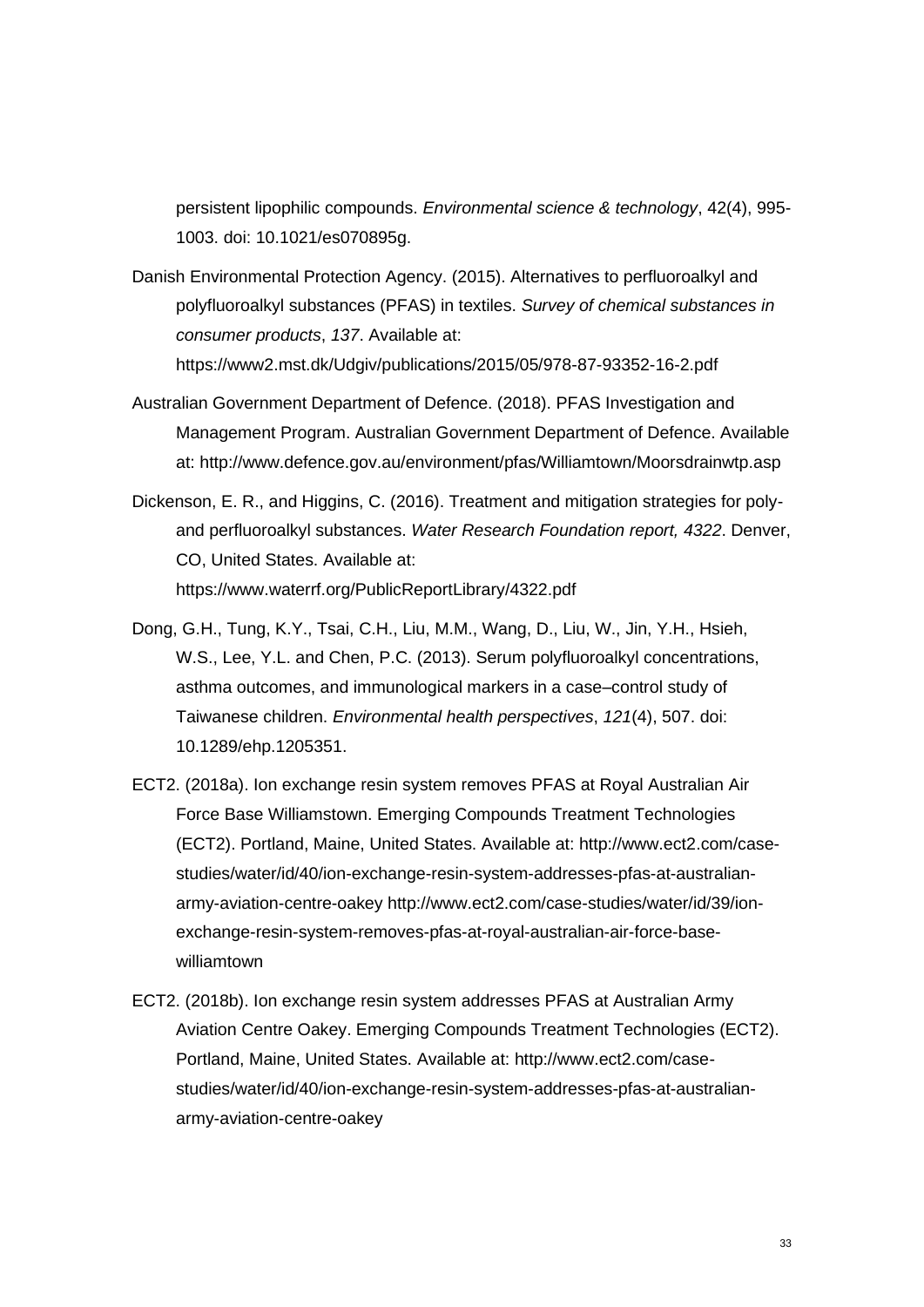- ECHA, European Chemicals Agency. (2017). Guidance on Information Requirements and Chemical Safety Assessment. Chapter R.7b: Endpoint specific guidance. doi: 10.2823/84188. Available at: https://echa.europa.eu/documents/10162/13632/information\_requirements\_r7b\_e n.pdf/1a551efc-bd6a-4d1f-b719-16e0d3a01919
- ECHA, European Chemicals Agency. (2018). Proposal for Identification of a Substance of Very High Concern on the Basis of the Criteria Set Out in Reach Article 57 – Undecafluorohexanoic acid / Ammonium undecafluorohexanoate. Available at: https://echa.europa.eu/documents/10162/3b44eacf-e1f4-4ee7-6daaf09945c8e3a7
- ECHA, European Chemicals Agency. (2019). Annex XV Restriction Report Proposal for Restriction – Undecafluorohexanoic acid (PFHxA), its salts and related substances. Available at: https://echa.europa.eu/documents/10162/cc64c9fd-0987-854e-7ac7-cdf829b938dc
- ECHA, European Chemicals Agency. (2020). Substance Information 3,3,4,4,5,5,6,6,7,7,8,8,8-tridecafluorooctanesulphonic acid. Available at: https://echa.europa.eu/es/substance-information/-/substanceinfo/100.044.149
- European Food Safety Authority. (2020). Risk to human health related to the presence of perfluoroalkyl substances in food. Available at: https://www.efsa.europa.eu/sites/default/files/consultation/consultation/PFAS\_Dra ft\_Opinion\_for\_public\_consultation\_Part\_I.pdf
- Evocra. (2017). OCRA use in decontamination of PFOS, PFOA and short chain precursor contaminated water. March 10, 2017. Available at: http://evocra.com.au/case-studies/pfas
- Exner, M., and Färber, H. (2006). Perfluorinated Surfactants in Surface and Drinking Waters (9 pp). *Environmental Science and Pollution Research - International, 13*(5), 299–307. doi: 10.1065/espr2006.07.326
- Falandysz, Jerzy, Sachi Taniyasu, Anna Gulkowska, Nobuyoshi Yamashita, and Ulrike Schulte-Oehlmann. (2006). Is fish a major source of fluorinated surfactants and repellents in humans living on the Baltic Coast? *Environmental science & technology*, 40(3), 748-751. doi: 10.1021/es051799n.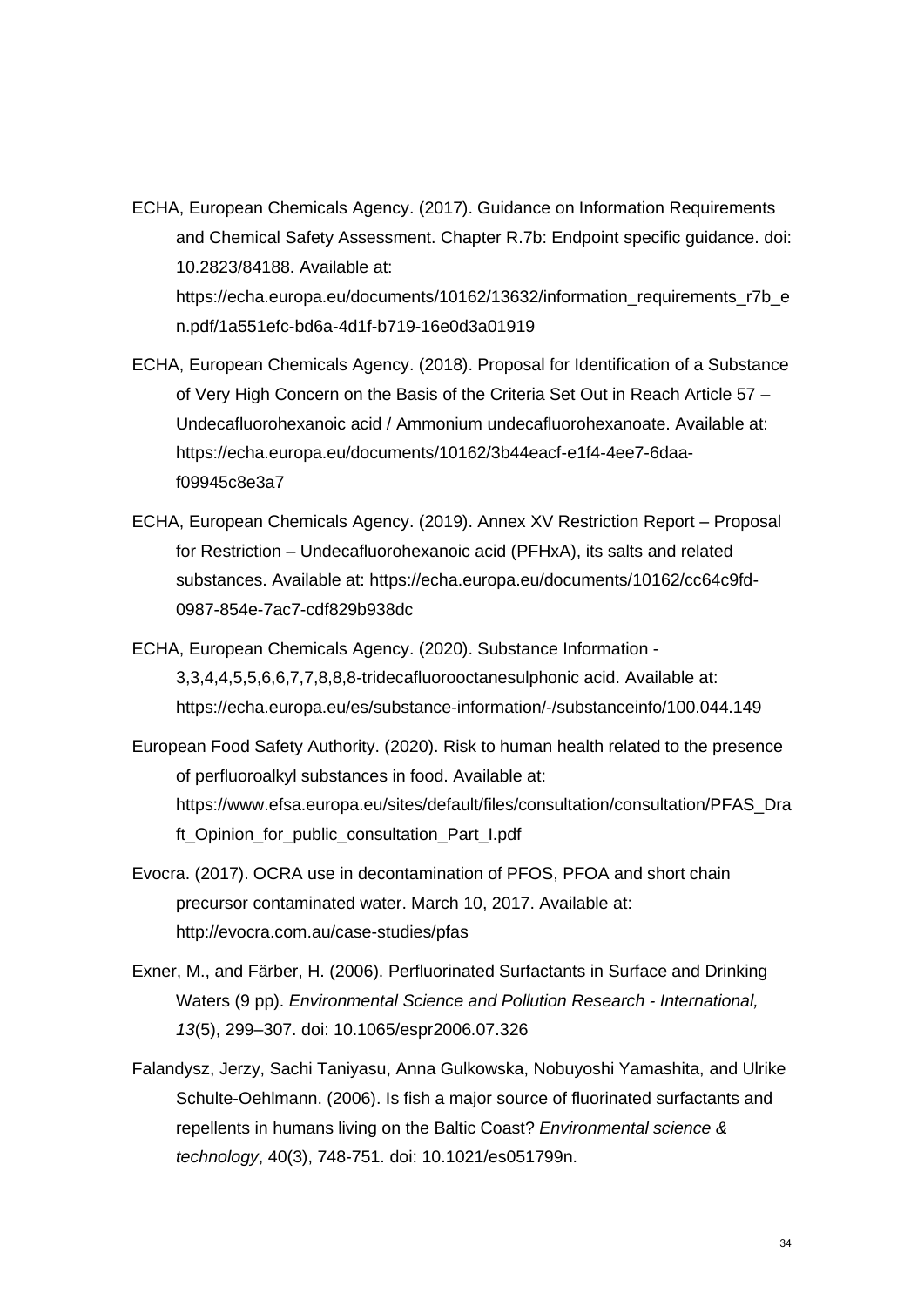- Fan, Hongmin, Alan Ducatman, and Jianjun Zhang. (2014). Perfluorocarbons and Gilbert syndrome (phenotype) in the C8 Health Study Population. *Environmental research, 135*, 70-75. doi: 10.1016/j.envres.2014.08.011
- Field J. (2019). Talk at NAS/EHMI. Washington DC, 26 September 2019.

Fire Fighting Foam Coalition. (2006). Special factsheet on Aquatic Toxicity of firefighting Foams. Available at: http://www.fffc.org/images/AFFFupdatespecial.pdf

- Fire Fighting Foam Coalition. (2016). Best Practice Guidance for Use of Class B Fire Fighting Foams. Availableat: https://fluorocouncil.com/wpcontent/uploads/2017/02/bestpracticeguidance.pdf
- Fire Protection Association Australia. (2017). Selection and Use of firefighting Foam, V2 Revised and updated Information Bulletin IB-06. Available at: http://www.fpaa.com.au/technical/technical-documents/information-bulletins/ib-06-v11-selection-and-use-of-firefighting-foams.aspx
- First Nations Biomonitoring Initiative. (2013). National Results. Assembly of First Nations. Available at: https://www.afn.ca/uploads/files/afn\_fnbi\_en\_-\_2013-06- 26.pdf
- Fortschreibung der vorläufigen Bewertung von per- und polyfluorierten Chemikalien (PFC) im Trinkwasser. (2017). *Bundesgesundheitsblatt - Gesundheitsforschung - Gesundheitsschutz, 60*(3), 350–352. doi: 10.1007/s00103-016-2508-3.
- Frisbee, S.J., Brooks Jr, A.P., Maher, A., Flensborg, P., Arnold, S., Fletcher, T., Steenland, K., Shankar, A., Knox, S.S., Pollard, C. and Halverson, J.A., 2009. The C8 health project: design, methods, and participants*. Environmental health perspectives*, *117*(12), 1873-82. doi: 10.1289/ehp.0800379.
- Gannon, S.A., Johnson, T., Nabb, D.L., Serex, T.L., Buck, R.C. and Loveless, S.E. (2011). Absorption, distribution, metabolism, and excretion of [1-14C] perfluorohexanoate ([14C]-PFHx) in rats and mice. *Toxicology*, *283*(1), 55-62. doi: 10.1016/j.tox.2011.02.004.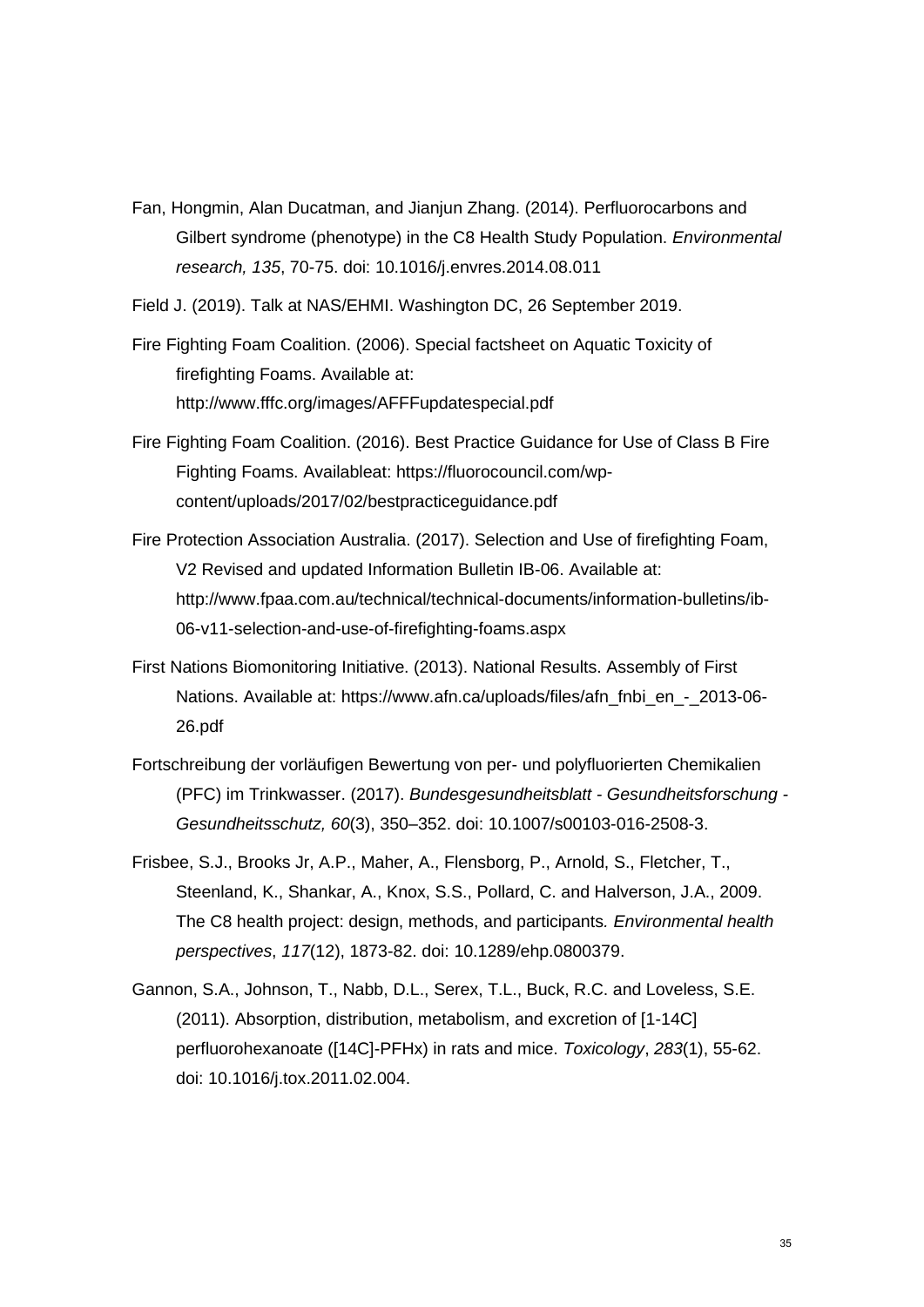- Gellrich, V., Brunn, H., and Stahl, T. (2013). Perfluoroalkyl and polyfluoroalkyl substances (PFASs) in mineral water and tap water. *Journal of Environmental Science and Health*, *48*(2), 129-135. doi: 10.1080/10934529.2013.719431.
- Gremmel, C., Frömel, T., Knepper, T. P. (2016). Systematic determination of perfluoroalkyl and polyfluoroalkyl substances (PFASs) in outdoor jackets. *Chemosphere*, *160*, 173-180. 10.1016/j.chemosphere.2016.06.043.
- Han, X., Nabb, D.L., Russell, M.H., Kennedy, G.L. and Rickard, R.W. (2011). Renal elimination of perfluorocarboxylates (PFCAs). *Chemical research in toxicology, 25*(1), 35-46. doi: 10.1021/tx200363w.
- Fire Fighting Foam Coalition. (2020). Fire Fighting Foam Coalition: United States. Available at: http://www.FFFC.org/
- Hill, P. J., Taylor, M., Goswami, P., and Blackburn, R. S. (2017). Substitution of PFAS chemistry in outdoor apparel and the impact on repellency performance. *Chemosphere, 181,* 500–507. doi: 10.1016/j.chemosphere.2017.04.122.
- Hinnant, K. M., Giles, S. L., and Ananth, R. (2017). Measuring fuel transport through fluorocarbon and fluorine-free firefighting foams. *Fire Safety Journal, 91*, 653– 661. doi: 10.1016/j.firesaf.2017.03.077.
- Houtz, E. F. and Sedlak, D. L. (2012). Oxidative Conversion as a Means of Detecting Precursors to Perfluoroalkyl Acids in Urban Runoff. *Environmental Science & Technology 46*(17), 9342-9349. doi: 10.1021/es302274g.
- Ingelido, A. M., Abballe, A., Gemma, S., Dellatte, E., Iacovella, N., Angelis, G. D., … Felip, E. D. (2018). Biomonitoring of perfluorinated compounds in adults exposed to contaminated drinking water in the Veneto Region, Italy. *Environment International, 110,* 149–159. doi: 10.1016/j.envint.2017.10.026.
- ISO, International Organization for Standardization. (2009). ISO 25101:2009, Water quality — Determination of perfluorooctanesulfonate (PFOS) and perfluorooctanoate (PFOA) — Method for unfiltered samples using solid phase extraction and liquid chromatography/mass spectrometry. Available at: https://www.iso.org/standard/42742.html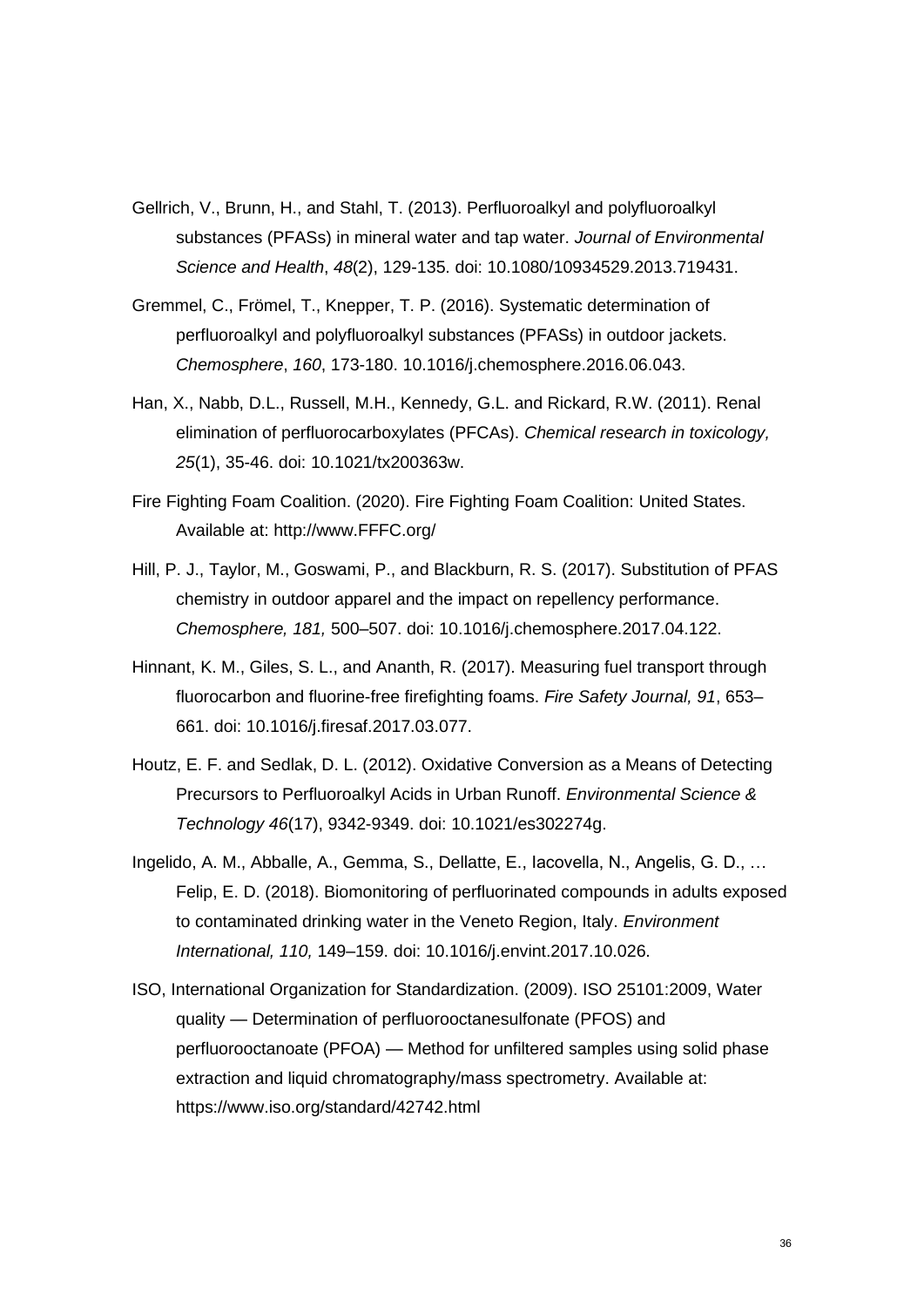- ISO, International Organization for Standardization. (2018). ISO 23702-1:2018(en) Leather — Organic fluorine — Part 1: Determination of the non-volatile compound content by extraction method using liquid chromatography/tandem mass spectrometry detector (LC-MS/MS). Available at: https://www.iso.org/obp/ui/#iso:std:iso:23702:-1:ed-1:v1:en
- ITRC, Interstate Technology Regulation Council. (2018). Treatment Technologies for per- and polyfluoroalkyl substances (PFAS). March 15, 2018. Available at: https://pfas-1.itrcweb.org/12-treatment-technologies/
- Iwai, H. (2011). Toxicokinetics of ammonium perfluorohexanoate. *Drug and Chemical Toxicology, 34*(4), 341–346. doi: 10.3109/01480545.2011.585162.
- Kang, H., Choi, K., Lee, H.-S., Kim, D.-H., Park, N.-Y., Kim, S., and Kho, Y. (2016). Elevated levels of short carbon-chain PFCAs in breast milk among Korean women: Current status and potential challenges. *Environmental Research, 148*, 351–359. doi: 10.1016/j.envres.2016.04.017.
- Karnwadee, W. (2015). Development of effective removal procedures of perfluorohexanoic acid (PFHxA) from industrial wastewater by adsorption and regeneration. Master's Thesis, University of Kyoto. Available at: https://repository.kulib.kyotou.ac.jp/dspace/bitstream/2433/202753/2/gtikk00141.pdf
- Kärrman, A., Bavel, B. V., Järnberg, U., Hardell, L., and Lindström, G. (2006). Perfluorinated chemicals in relation to other persistent organic pollutants in human blood. *Chemosphere, 64*(9), 1582–1591. doi: 10.1016/j.chemosphere.2005.11.040.
- Kim, D.-H., Lee, M.-Y., and Oh, J.-E. (2014). Perfluorinated compounds in serum and urine samples from children aged 5–13 years in South Korea. *Environmental Pollution, 192*, 171–178. doi: 10.1016/j.envpol.2014.05.024.
- Knepper, T. P., Fromel, T., Gremmel, C., Van Driezum, I., Weil, H.; Vestergren, R., Cousins Ian, T. (2014). Understanding the exposure pathways of per- and polyfluoralkyl substances (PFASs) via use of PFASs-containing products - risk estimation for man and the environment. Umwelt Bundes amt: Dessau-Roßlau. Available at: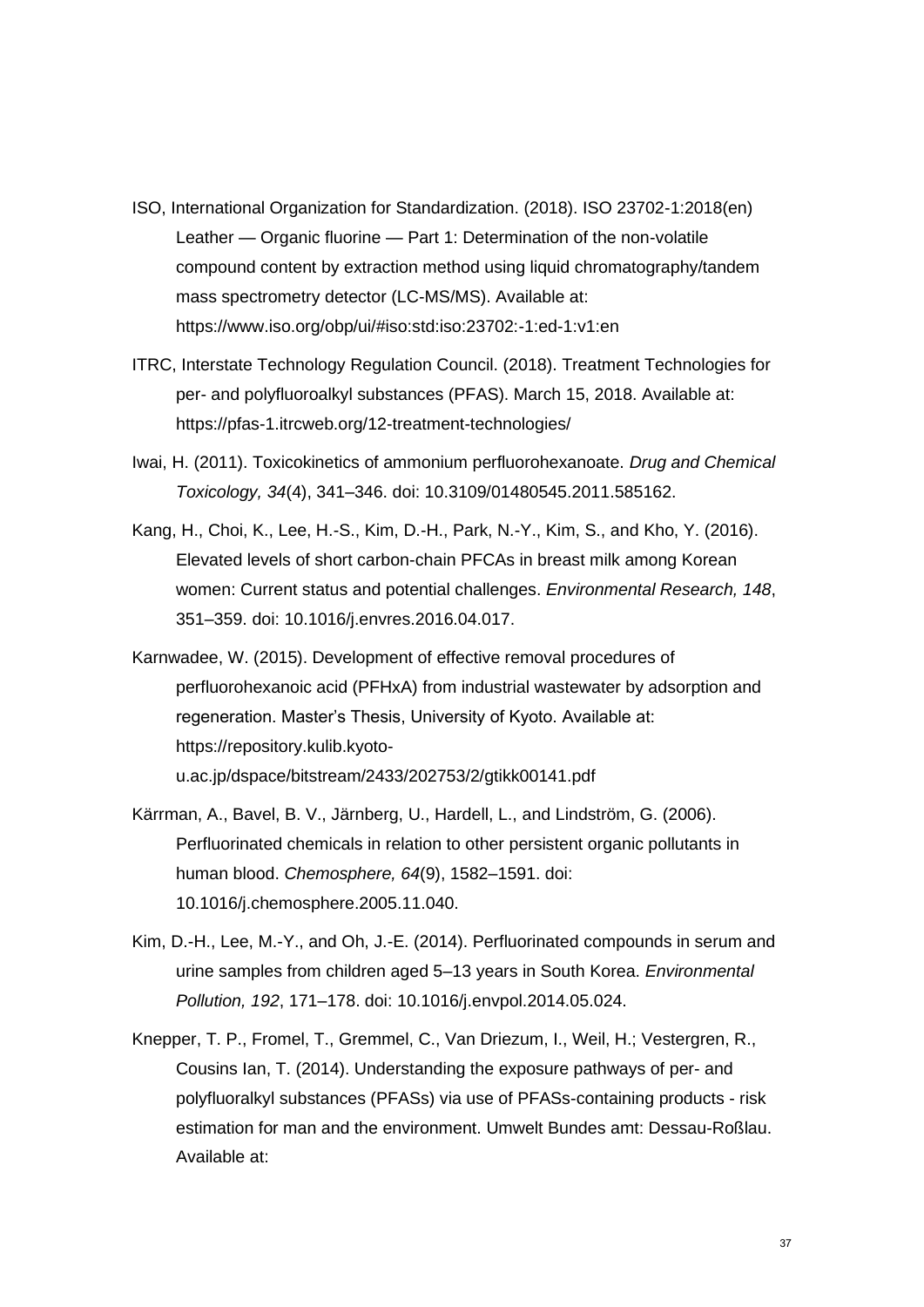https://www.waterresources.at/fileadmin/user\_uploads/Publications/van\_Driezum \_UBA\_report\_2014.pdf

- Korzeniowski, S.H., Buck, R.C., Kempisty, D, Pabon, M. (2019). Fluorosurfactants in Fire Fighting Foams – Past and Present. In *Perfluoroalkylsubstances in the Environment: Theory, Practice, and Innovation* (pp. 3–34). Oxford, United Kingdom: CRC Press, Taylor & Francis Publisher.
- Lang, J.R., Allred B.M., Peaslee G.F., Field J.A., and Barlaz M.A. (2016): Release of Per- and Polyfluoroalkyl Substances (PFASs) from Carpet and Clothing in Model Anaerobic Landfill Reactors. *Environ Sci Technol, 50* (10), 5024-5032. doi: 10.1021/acs.est.5b06237
- Lee, J.H., Lee, C.K., Suh, C.H., Kang, H.S., Hong, C.P. and Choi, S.N. (2017). Serum concentrations of per-and poly-fluoroalkyl substances and factors associated with exposure in the general adult population in South Korea. *International journal of hygiene and environmental health, 220(*6), 1046-1054. doi: 10.1016/j.ijheh.2017.06.005.
- Lee, S., Kim, S., Park, J., Kim, H.J., Choi, G., Choi, S., Kim, S., Kim, S.Y., Kim, S., Choi, K., and Moon, H.B. (2018). Perfluoroalkyl substances (PFASs) in breast milk from Korea: Time-course trends, influencing factors, and infant exposure. *Science of The Total Environment, 612*, 286-292. doi: 10.1016/j.scitotenv.2017.08.094.
- Li, Y., Cheng, Y., Xie, Z., and Zeng, F. (2017). Perfluorinated alkyl substances in serum of the southern Chinese general population and potential impact on thyroid hormones. *Scientific Reports, 7*(1). doi: 10.1038/srep43380.
- Lindegren, K. (2015). Evaluation of the Removal Efficiency of Per- and Polyfluoroalkyl Substances in Drinking Water using Nanofiltration Membranes, Active Carbon and Anion Exchange. Master's thesis, Swedish University of Agricultural Sciences, Uppsala.
- Liu, C. J., Werner, D., and Bellona, C. (2019). Removal of per- and polyfluoroalkyl substances (PFASs) from contaminated groundwater using granular activated carbon: a pilot-scale study with breakthrough modeling. Environmental Science: *Water Research & Technology, 5*(11), 1844–1853. doi: 10.1039/c9ew00349e.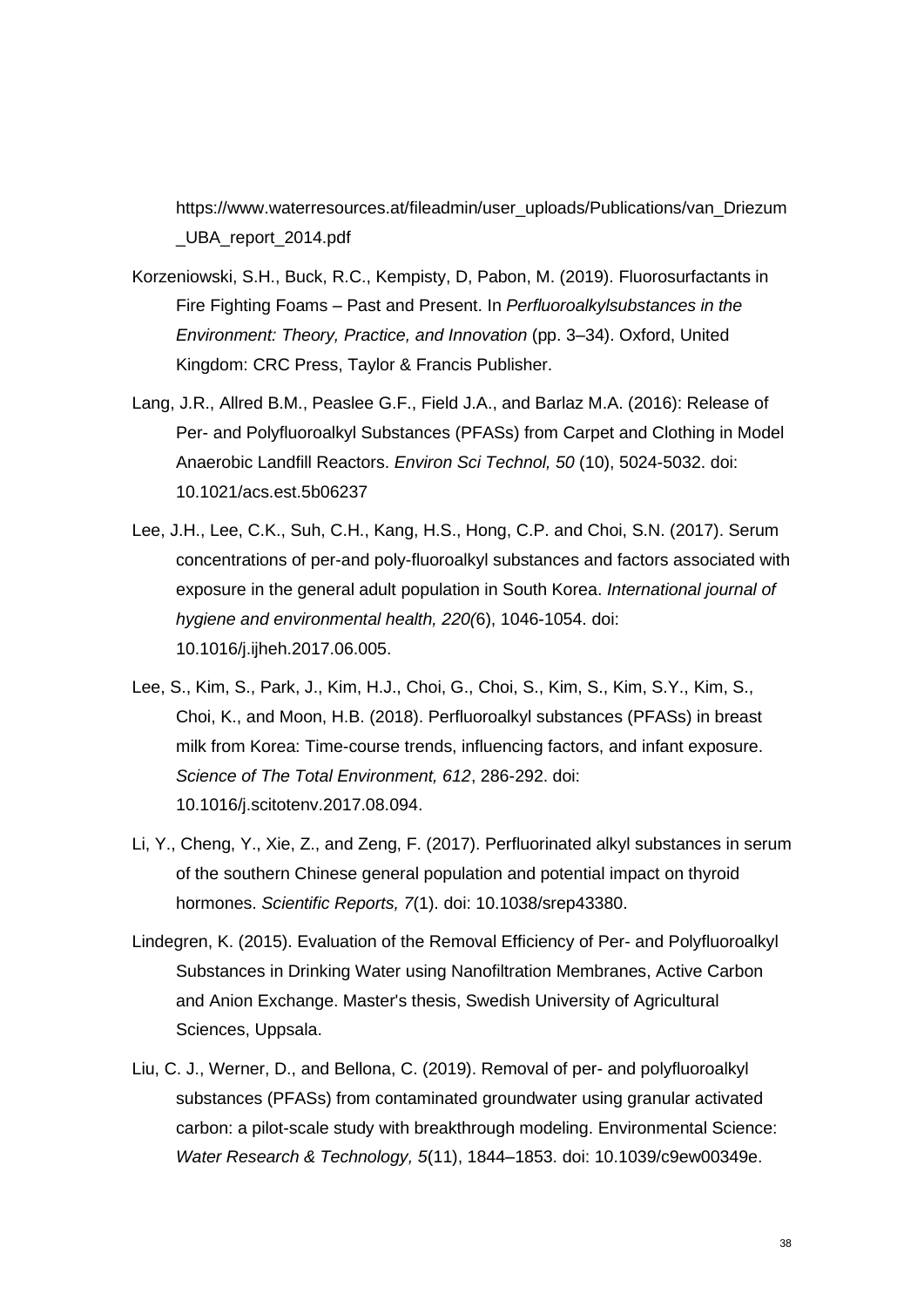- Liu, J., Wang N., Buck R.C., Wolstenholme B.W., Folsom P.W., Sulecki L.M., and Bellin C.A. (2010). Aerobic biodegradation of [14C] 6:2 fluorotelomer alcohol in a flow-through soil incubation system. *Chemosphere, 80*(7), 716-723. doi: 10.1016/j.chemosphere.2010.05.027
- Luz, A. L., Anderson, J. K., Goodrum, P., and Durda, J. (2019). Perfluorohexanoic acid toxicity, part I: Development of a chronic human health toxicity value for use in risk assessment. *Regulatory Toxicology and Pharmacology, 103*, 41–55. doi: 10.1016/j.yrtph.2019.01.019.
- Mannetje, A., Coackley, J., Bates, M., Borman, B., and Douwes, J. (2013). *Concentrations of Selected Persistent Organic Pollutants (POPs) in the Serum of New Zealanders*. Wellington: New Zealand Ministry of Health. Available at: http://publichealth.massey.ac.nz/assets/ProjectsPDF/Concentrations-of-Selected-POPs-4-October-2013-FINAL.pdf
- Martin, J.W., Mabury, S.A., Solomon, K.R. and Muir, D.C. (2003a). Dietary accumulation of perfluorinated acids in juvenile rainbow trout (Oncorhynchus mykiss). *Environmental Toxicology and Chemistry, 22*(1), 189-195.
- Martin, J.W., Mabury, S.A., Solomon, K.R. and Muir, D.C. (2003b). Bioconcentration and tissue distribution of perfluorinated acids in rainbow trout (Oncorhynchus mykiss*). Environmental Toxicology and Chemistry, 22*(1), 196-204.
- Ministry of the Environment of Japan. (2016). The Exposure to Chemical Compounds in the Japanese People – Survey of the Exposure to Chemical Compounds in Human. Environmental Risk Assessment Office, Environmental Health Department. Available at: http://www.env.go.jp/chemi/dioxin/pamph/cd/2016en\_full.pdf
- Moshfeghi Mohammadi, M. (2015). The bioavailability of perfluoroalkyl substances (PFASs) and polycyclic aromatic hydrocarbons (PAHs) in soil to Eisenia fetida and Cucurbita pepo. Master's thesis, Swedish University of Agricultural Sciences, Uppsala.
- National Standards Authority of Ireland. (2010). Determination of extractable perfluorooctanesulphonate (PFOS) in coated and impregnated solid articles,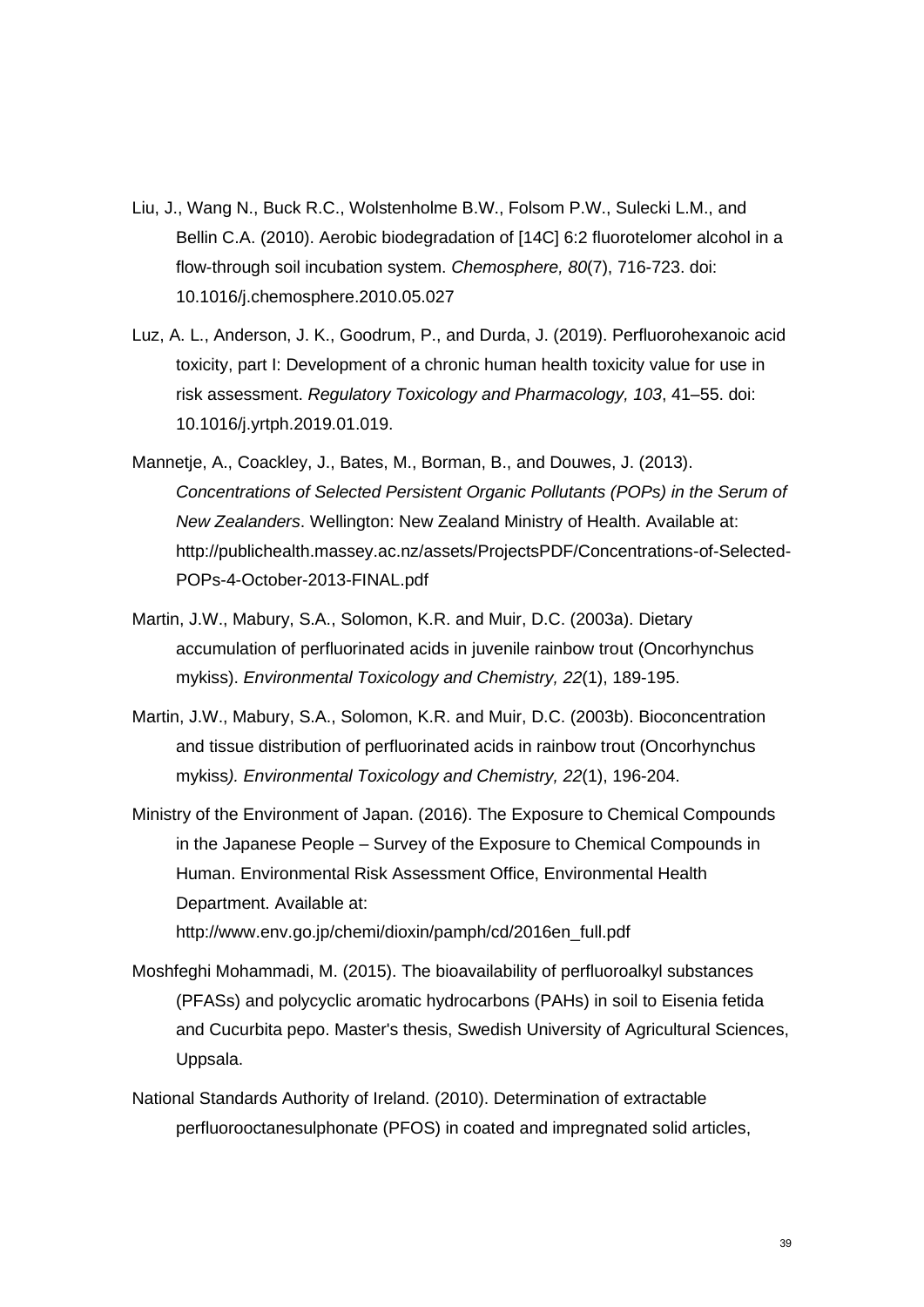liquids and fire fighting foams. Method for sampling, extraction and analysis by LCqMS or LC-tandem/MS. doi: 10.3403/30297120u

- Olsen, G. W., Mair, D. C., Lange, C. C., Harrington, L. M., Church, T. R., Goldberg, C. L., … Ley, C. A. (2017). Per- and polyfluoroalkyl substances (PFAS) in American Red Cross adult blood donors, 2000–2015. *Environmental Research, 157*, 87– 95. doi: 10.1016/j.envres.2017.05.013
- Purolite. (2020). Take command of short- and long-chain PFASs in drinking water. Available at: [https://www.purolite.com/blog/removing-pfas-with-ion-exchange](https://www.purolite.com/blog/removing-pfas-with-ion-exchange-resins)[resins](https://www.purolite.com/blog/removing-pfas-with-ion-exchange-resins)
- Rankin, K., Mabury, S. A., Jenkins, T. M., and Washington, J. W. (2016). A North American and global survey of perfluoroalkyl substances in surface soils: Distribution patterns and mode of occurrence. *Chemosphere, 161*, 333–341. doi: 10.1016/j.chemosphere.2016.06.109.
- Russell, M. H., Nilsson, H., and Buck, R. C. (2013). Elimination kinetics of perfluorohexanoic acid in humans and comparison with mouse, rat and monkey. *Chemosphere, 93*(10), 2419–2425. doi: 10.1016/j.chemosphere.2013.08.060.
- Schellenberger, S., Hill, P. J., Levenstam, O., Gillgard, P., Cousins, I. T., Taylor, M., and Blackburn, R. S. (2019). Highly fluorinated chemicals in functional textiles can be replaced by re-evaluating liquid repellency and end-user requirements. *Journal of Cleaner Production, 217*, 134–143. doi: 10.1016/j.jclepro.2019.01.160.
- Schultes, L., Peaslee, G. F., Brockman, J. D., Majumdar, A., Mcguinness, S. R., Wilkinson, J. T., Benskin, J. P. (2019). Total Fluorine Measurements in Food Packaging: How Do Current Methods Perform? *Environmental Science & Technology Letters, 6*(2), 73–78. doi: 10.1021/acs.estlett.8b00700
- Soriano, Á., Gorri, D., and Urtiaga, A. (2017). Efficient treatment of perfluorohexanoic acid by nanofiltration followed by electrochemical degradation of the NF concentrate. *Water Research, 112*, 147–156. doi: 10.1016/j.watres.2017.01.043.
- Steinle-Darling, E., and Reinhard, M. (2008). Nanofiltration for Trace Organic Contaminant Removal: Structure, Solution, and Membrane Fouling Effects on the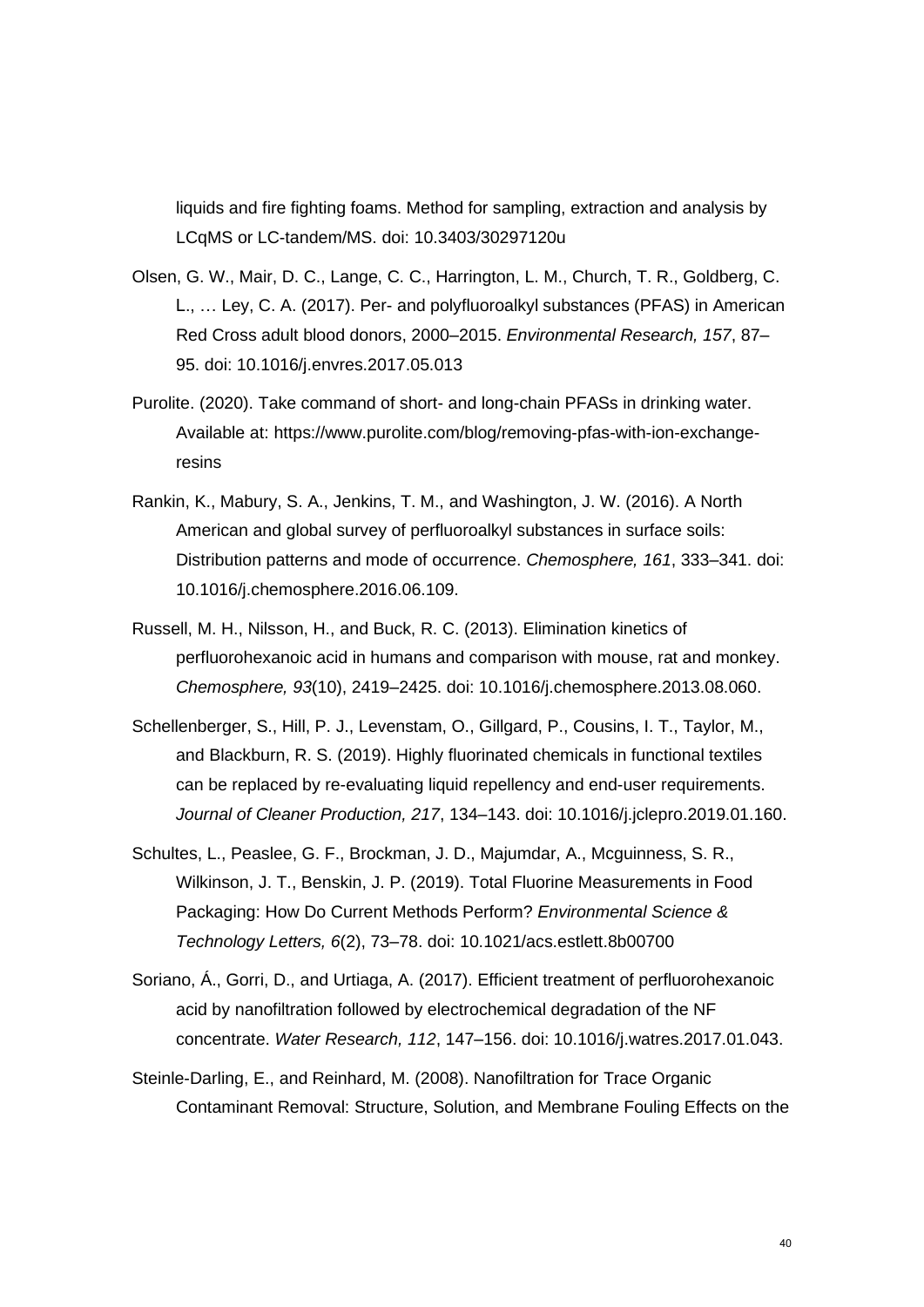Rejection of Perfluorochemicals. *Environmental Science & Technology, 42*(14), 5292–5297. doi: 10.1021/es703207s.

- USA EPA, United States Environmental Protection Agency. (2018). Method 537.1: Determination of Selected Per- and Polyfluorinated Alkyl Substances in Drinking Water by Solid Phase Extraction and Liquid Chromatography/Tandem Mass Spectrometry (LC/MS/MS). Available at: https://cfpub.epa.gov/si/si\_public\_record\_Report.cfm?dirEntryId=343042&Lab=N **FRI**
- USA EPA, United States Environmental Protection Agency. (2019a). Method 533: Determination of Per- and Polyfluoroalkyl Substances in Drinking Water by Isotope Dilution Anion Exchange Solid Phase Extraction and Liquid Chromatography/Tandem Mass Spectrometry. Available at: https://www.epa.gov/sites/production/files/2019-12/documents/method-533- 815b19020.pdf
- USA EPA, United States Environmental Protection Agency, (2019b). Validated Test Method 8327: Per-and Polyfluoroalkyl Substances (PFAS) Using External Standard Calibration and Multiple Reaction Monitoring (MRM) Liquid Chromatography/Tandem Mass Spectrometry (LC/MS/MS). Available at: https://www.epa.gov/hw-sw846/validated-test-method-8327-and-polyfluoroalkylsubstances-pfas-using-external-standard
- USA EPA, United States Environmental Protection Agency. (2020). Perfluoroalkyl and Polyfluoroalkyl Substances (PFAS) Methods and guidance for sampling and analyzing water and other environmental media, EPA/600/F-17/022h. Available at: https://www.epa.gov/sites/production/files/2020-01/documents/pfas\_methodssampling tech brief 7jan2020-update.pdf
- USA EPA, United States Environmental Protection Agency. (2020). Tox21. U.S. Environmental Protection Agency Chemistry Dashboard. Available at: https://comptox.epa.gov/dashboard
- Willson Consulting. (2018). Cost-effective ≤C6 Remediation is Achievable. Presented at Ecoforum Australasia Conference, Sydney 2-4th Oct. 2018.